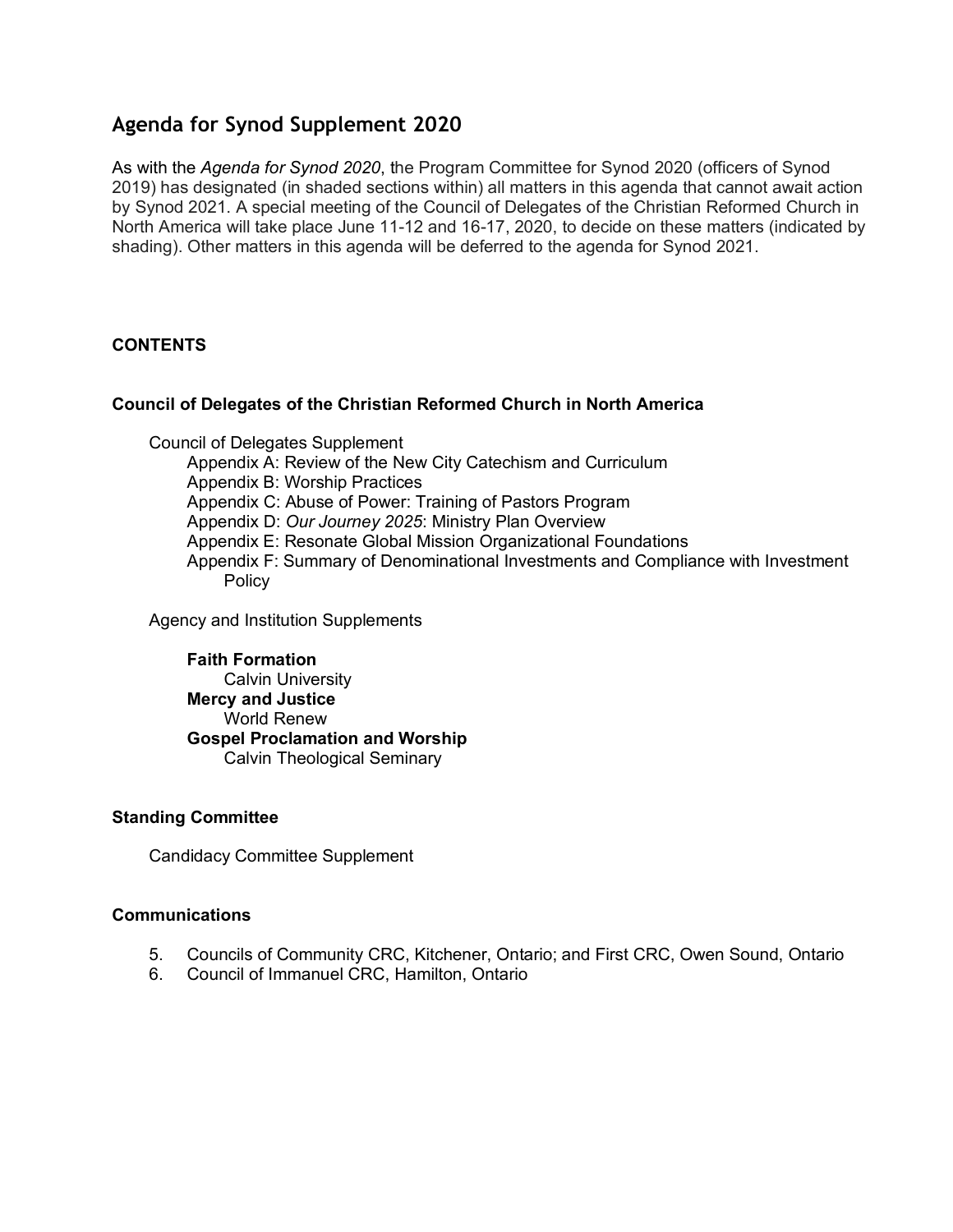# **Council of Delegates Supplement**

## **I. Polity matters**

- *A. Council of Delegates membership*
- 1. Single nominee for classical delegate

The COD recommends that synod appoint Thomas Byma as the Classis Greater Los Angeles delegate for a first term of three years.

*Thomas Byma*, a retired property manager, is a member of First CRC in Bellflower, California. He has served as a delegate to synod three times. In addition to serving on the Valley Christian School board, Mr. Byma has served as the president of West Coast Church Resources, as president of Affordable Treasures (a Christian thrift store), and as president of his local church council. He currently serves on the classical student fund committee and on the Salem Foundation Endowment Fund.

2. Reappointment of delegates to a second term

The following COD members are recommended for reappointment to a second term. *Note:* For the purpose of continuity on the COD from year to year, the COD has adopted a schedule to have some board terms end prior to the completion of the second term.

Michelle J. Kool (Classis Alberta North) Jose A. Lara (Classis Arizona) Samuel D. Sutter (Classis Atlantic Northeast) Andy de Ruyter (Classis B.C. North-West) *by way of exception* Bev Bandstra (Classis B.C. South-East) John Harold Caicedo (Classis California South) Brian L. Ochsner (Classis Central Plains) Jei Wilson (Classis Chicago South) Daudi Mutisya Mbuta (Classis Grand Rapids North) David A. Struyk (Classis Grand Rapids South) Sheila E. Holmes (Classis Hackensack) Theodore Lim (Classis Ko-Am) Laurie Harkema (Classis Lake Erie) Wendell Davelaar (Classis Northcentral Iowa) Arnie J. Stolte (Classis Northern Illinois) Bruce DeKam (Classis Northern Michigan) Peter J. DeVries (Classis Yellowstone) Elsa Fennema (U.S. at-large)

*B. Corporation officers and executive committee of the Council of Delegates*

At its recent meeting the COD members from their respective corporations and the full Council of Delegates elected the following to serve as officers in 2020-2021: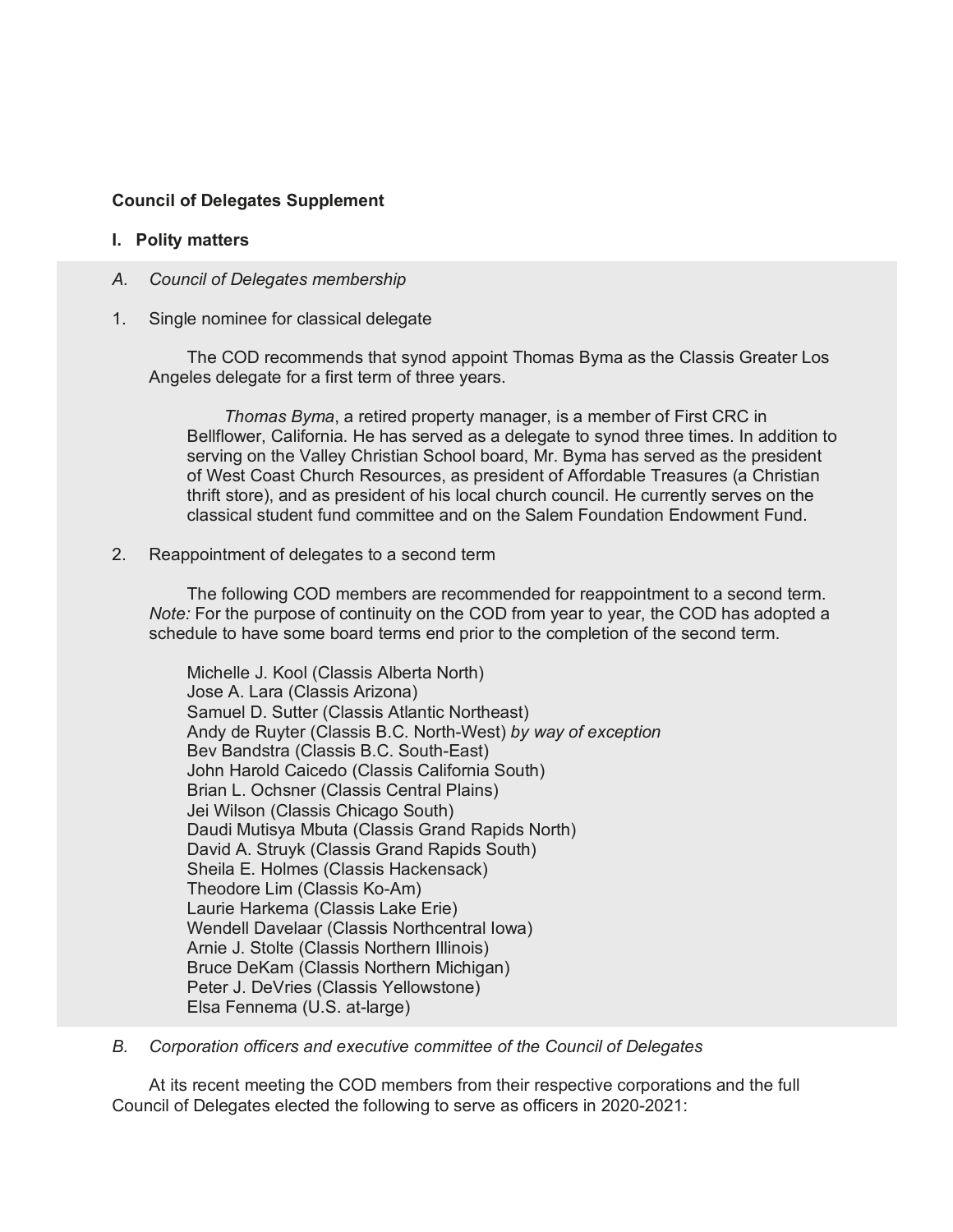1. CRCNA Canada Corporation

President: Andy de Ruyter Vice president: Michelle J. Kool Secretary: Aaltje van Grootheest Treasurer: Greta Luimes

2. CRCNA U.S. Corporation

President: Paul R. De Vries Vice president: Sheila E. Holmes Secretary: Samuel Sutter Treasurer: Gary D. Bos

3. Back to God Ministries International Canada Corporation

President: Andy de Ruyter Vice president: Michelle J. Kool Secretary: Aaltje van Grootheest Treasurer: Greta Luimes

4. Back to God Ministries International U.S. Corporation

President: Paul R. De Vries Vice president: Sheila E. Holmes Secretary: Samuel Sutter Treasurer: Gary D. Bos

5. Council of Delegates executive committee and officers

Chair: Paul R. De Vries Vice chair: Andy de Ruyter Secretary: Aaltje van Grootheest Treasurer: Gary D. Bos Heather Cowie Laurie Harkema Michelle J. Kool John R. Lee

*C. Judicial Code Committee membership*

The following Judicial Code Committee members are recommended for reappointment to a second term of three years: John Koot and Doug Vande Griend.

### *D. Interim Executive Director of the CRCNA*

As noted in the COD report to synod, upon receiving the resignation of Steven R. Timmermans as executive director of the CRCNA in February, the COD appointed Colin P. Watson, Sr., as acting executive director until the meeting of synod in June, when synod would then be asked to appoint an interim executive director of the CRCNA. In view of the cancellation of Synod 2020 due to the COVID-19 pandemic, the COD is grateful that Mr. Watson is willing to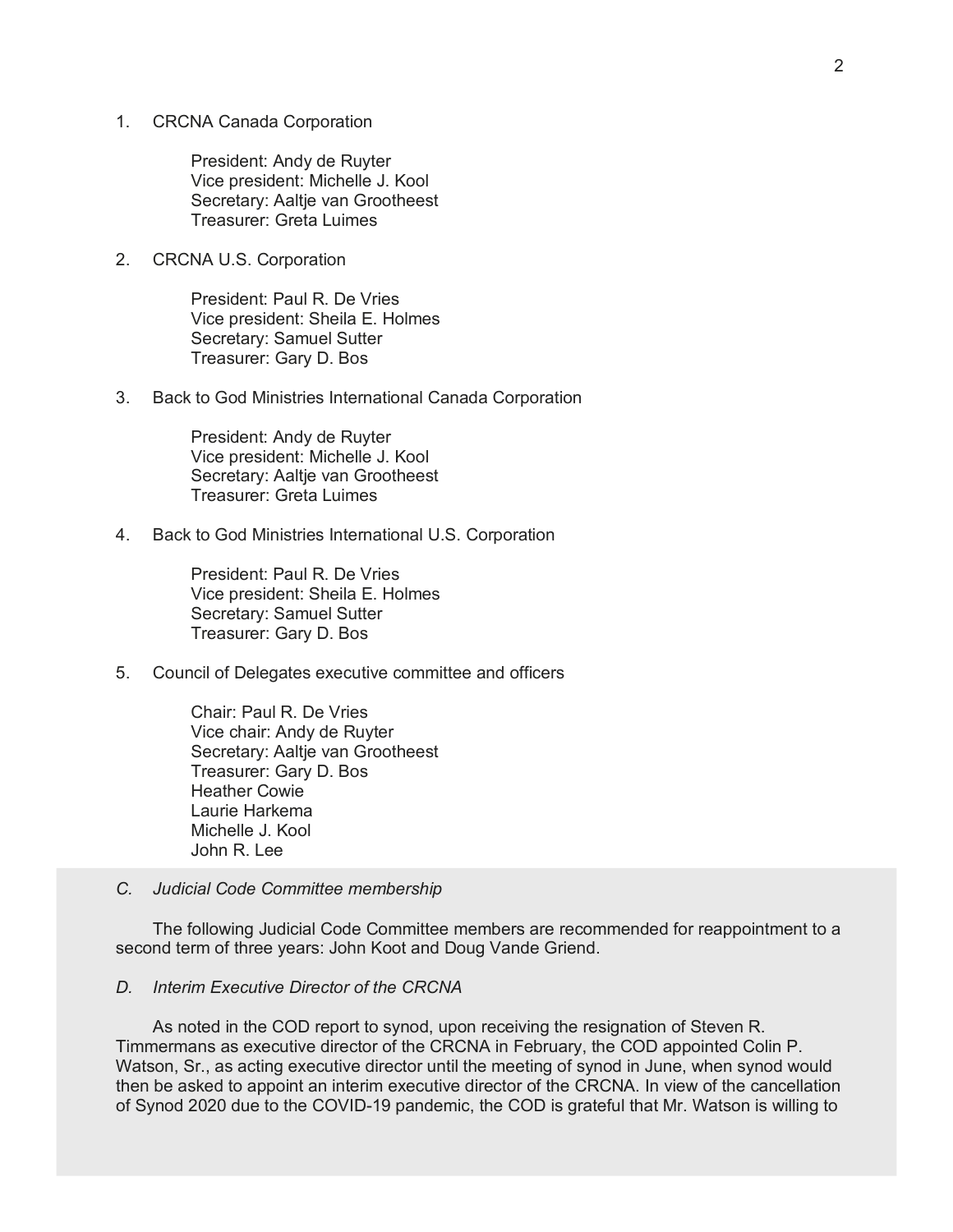serve in the role of interim executive director until Synod 2021 can make further decisions regarding the senior leadership of the CRCNA.

The Council of Delegates recommends that synod appoint Colin P. Watson, Sr., the acting executive director of the CRCNA, as interim executive director of the CRCNA through June (or July) of 2021 (to be decided).

### *Grounds:*

- 1. This will provide continuity in the denomination's senior position until such time as the COD and synod can define a new leadership scenario and approve any necessary personnel.
- 2. Mr. Watson already has a working relationship and a great deal of experience with CRCNA staff and agencies, as well as with the COD, ecumenical partners, and synod.
- 3. Having the acting executive director continue as interim executive director for an additional year will keep personnel and ecclesiastical disruption to a minimum.
- 4. Mr. Watson has expressed a willingness to delay his retirement (previously planned for January 2021) to serve the denomination in this way.

#### *E. Senior leadership vacancies*

The COD considered and presents the following recommendations with regard to pending vacancies in senior leadership positions within the CRCNA:

- 1. That synod take note of the existing or pending vacancies in the following three senior leadership positions: executive director, director of ministries and administration, and director of finance and operations, due to retirements.
- 2. That, due to pending restructuring necessitated by Canadian tax laws, synod declare the intent for Synod 2021 to appoint or ratify new senior leadership positions and persons to fill the positions.
- *F. Honoring former executive director of the CRCNA Steven R. Timmermans*
- 1. Title of *executive director emeritus*

The COD recommends that synod bestow on Steven R. Timmermans the title of *executive director emeritus*, effective upon adoption*.*

2. Resolution of thanks

The COD recommends that Synod 2021 publically honor Steven R. Timmermans by endorsing the following resolution of thanksgiving and appreciation:

# **Resolution of Thanksgiving and Appreciation for the Person and Service of Dr. Steven R. Timmermans**

Dr. Steven R. Timmermans completed his service as executive director of the Christian Reformed Church in North America in February 2020. During his tenure he was instrumental in laying out the framework for the transition from a Board of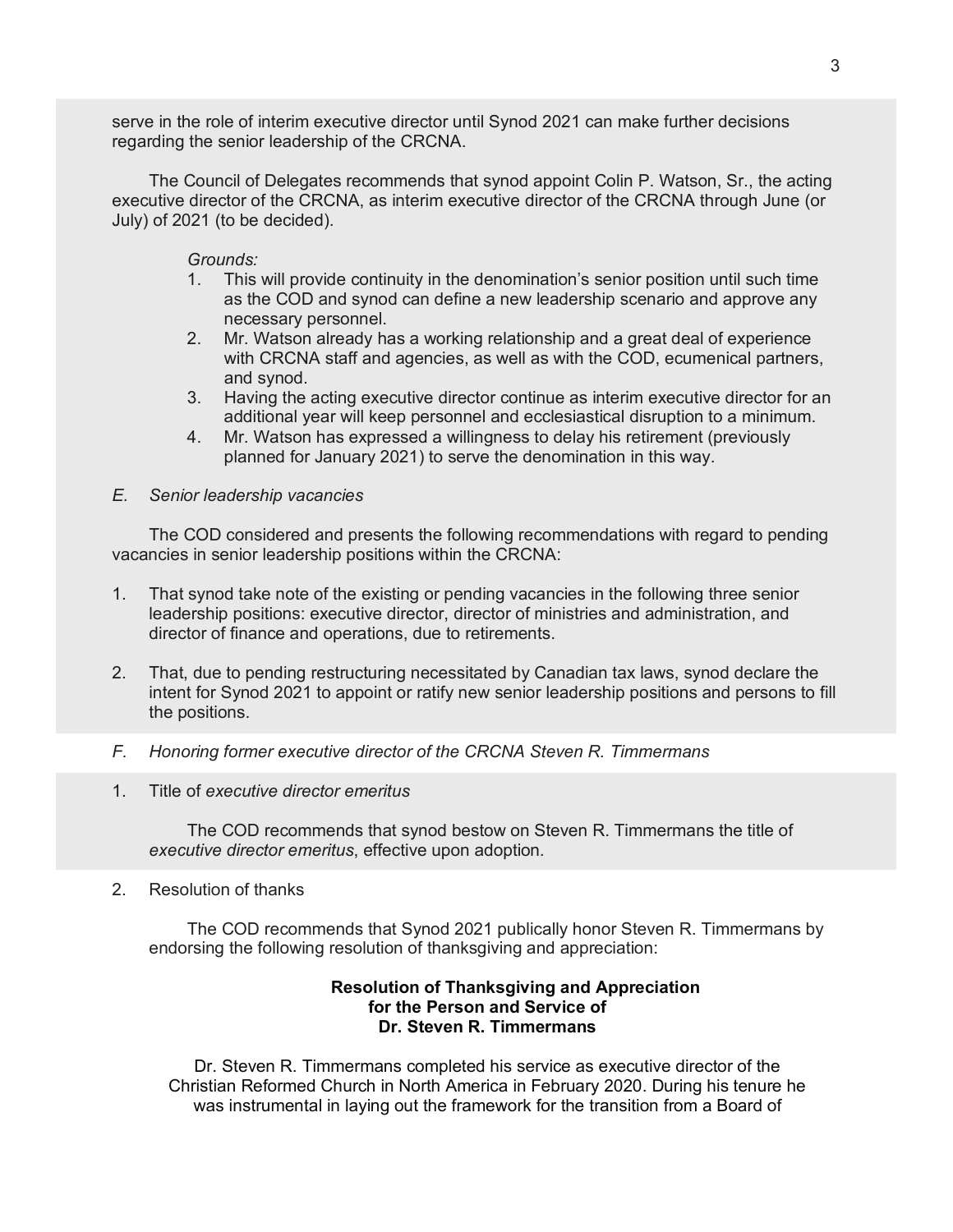Trustees governance model to a Council of Delegates model that would better serve local congregations, classes, and the denomination.

Under his leadership the biennial Inspire conferences, *Our Journey 2020*, and multiple other ministry initiatives were born and shepherded. We express deep appreciation for his faithful service in leading senior staff, assisting with numerous committees and boards in staying focused on synodical guidelines and decisions, being a friend and spokesperson to our ecclesiastical partners, and for being our CRCNA representative to the world.

Dr. Timmermans, with his extensive knowledge and experience, along with his love for our Lord Jesus Christ, served the denomination positively in assisting synod, the Council of Delegates, staff, classes, and local congregations in learning best practices to build up and equip the churches for service to our Lord in this everchanging world in which we live.

Therefore, be it resolved that the Christian Reformed Church in North America declares its thanks and appreciation to Dr. Steven R. Timmermans for his faithful service to Christ's church and for his friendship, leadership, and encouragement on behalf of the Christian Reformed Church in North America.

#### *G. Continued address of structure in light of Canadian charitable-law requirements*

In March 2020 the COD executive committee mandated a task force of ten COD members and staff to propose a new denominational structure in light of ecclesiastical, structural, and legal matters with regard to compliance with Canada's requirements for Canadian charitable organizations. The preliminary proposal, reviewed and endorsed by the COD executive committee, was presented to the COD for consideration at its May meeting.

The COD adopted the following three principles to guide the development of new position descriptions for three senior leadership roles (ecclesiastical officer, executive director of CRCNA-Canada, and executive director of CRCNA-U.S.):

- 1. Going forward, leadership of the CRCNA must be done through an independent executive director in each country, each of whom works collaboratively with the executive director in the other country on matters of shared ministry. This collaborative work includes monitoring and making decisions about joint ministry agreements for shared programs.
- 2. In addition, there must be an ecclesiastical officer who can help shepherd the denomination forward in a way that fosters unity across the border, emphasizes our shared faith, synodical positions, and ecclesiastical polity, and advances the denomination's global ecclesiastical goals.
- 3. Finally, this model should be revisited in three years (and perhaps every three years) to ensure that it is working as intended. If it is decided that there is redundancy or a greater need for cross-border coordination, appropriate adjustments should be made.

The COD also approved plans as follows to develop the positions and governmental/administrative structure outlined above and to report back to the COD in October 2020:

- Following the model outlined above, the CRCNA Canada Corporation will further develop a job description for the executive director of CRCNA-Canada and outline the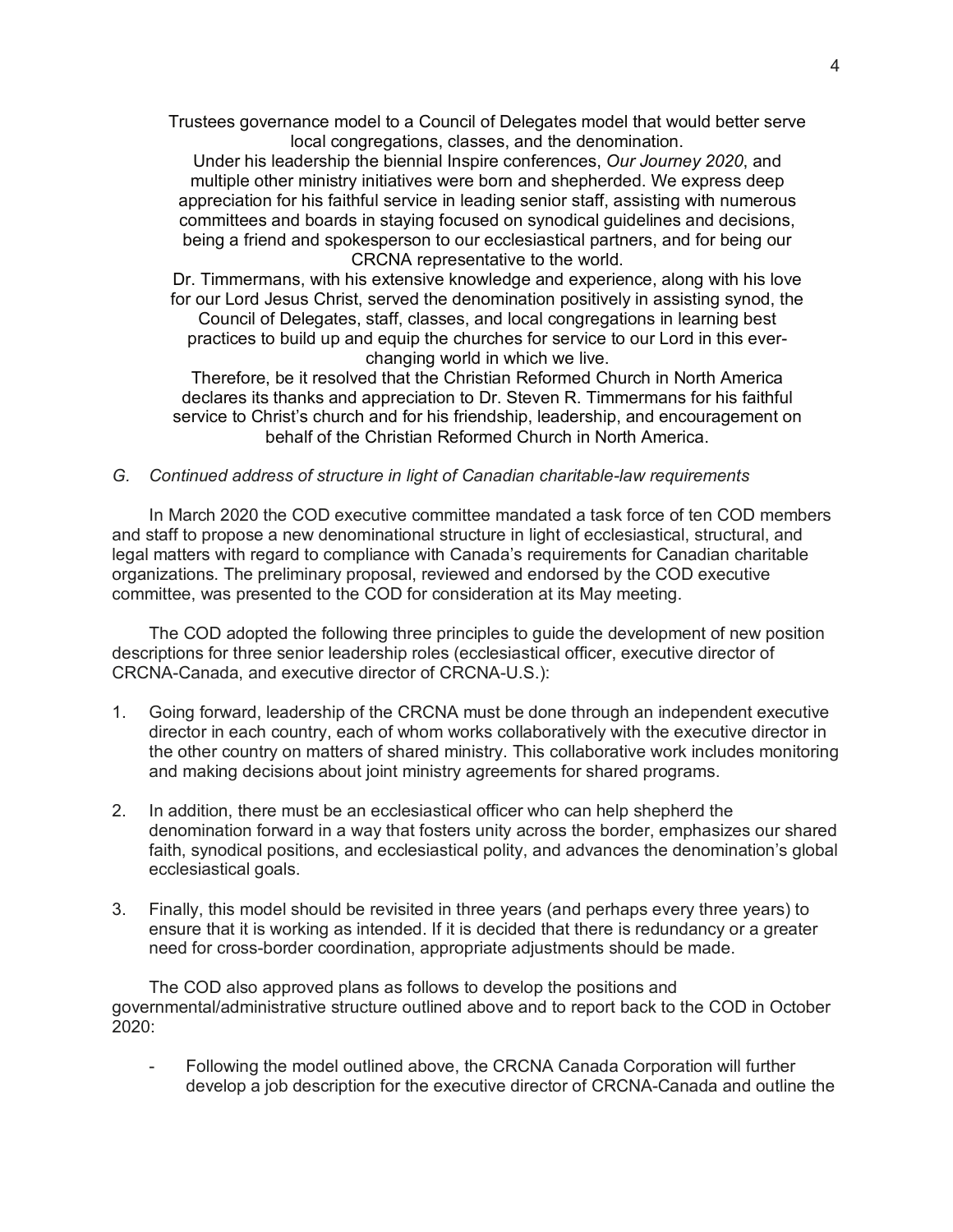governance and administrative structure for the ministries of the CRCNA within Canada. This will include a plan for cross-border cooperation and unity.

- Following the model outlined above, the CRCNA U.S. Corporation will further develop a job description for the executive director of CRCNA-U.S. and outline the governance and administrative structure for the ministries of the CRCNA within the United States. This will include a plan for cross-border cooperation and unity.
- Following the model outlined above, the COD will appoint a task force, composed of membership from the CRCNA at large, to develop a job description and responsibilities for the ecclesiastical officer. Nominations for the task force will be solicited from COD members in May for final appointments to be made by the COD executive committee. This task force is also mandated to consider (a) how to ensure ecclesiastical accountability within the two national executive director positions, (b) how to deal with various ecclesiastical duties not covered by the two executive director positions (e.g., synodical committees such as the Candidacy Committee, Ecumenical and Interfaith Relations Committee, Historical Committee, and Judicial Code Committee), and (c) how best to bring these changes to synod for discussion and approval.

In addition to position descriptions, the following issues should also be kept in mind as these groups carry out their work:

- The perceived conflict of interest that can exist when the directors/members of the BTGMI corporation are also the directors/members of the CRCNA corporation in each country.
- The perceived conflict of interest that can exist when one executive director is accountable to two corporations (e.g., CRCNA Canada Corporation and BTGMI Canada Corporation).
- The question whether members of a corporation should be the same persons as directors of a corporation (as is the current case for the Canada Corporation).
- The question whether the role of a delegate to synod acting on ecclesiastical matters would be in conflict with acting as a member of a CRCNA corporation (as with the U.S. Corporation) tasked with direction of temporal matters (such as management of resources, staff, organizational policy, etc.).
- The instruction of Synod 2016 to have a goal of "reducing the institutional footprint" (*Acts of Synod 2016*, p. 858).

*Note:* In October the COD will either approve/ratify the recommendations of the three groups or, if needed, send them back for further development. Final proposals should be ratified (in the case of the corporations' work) or approved no later than the February 2021 COD meeting in order to be forwarded to synod by way of the *Agenda for Synod 2021*.

# *H. Denominational gatherings*

Planning is under way for Inspire 2021—scheduled for August 5-7, 2021. The planning team is cochaired by Kristen deRoo VanderBerg and Steven Timmermans. The "Be One" theme for this event will take participants through the projected milestones of the new Ministry Plan: *Our Journey 2025*. Promotion of this event was planned to take place at Synod 2020 but is now being deferred until later this summer.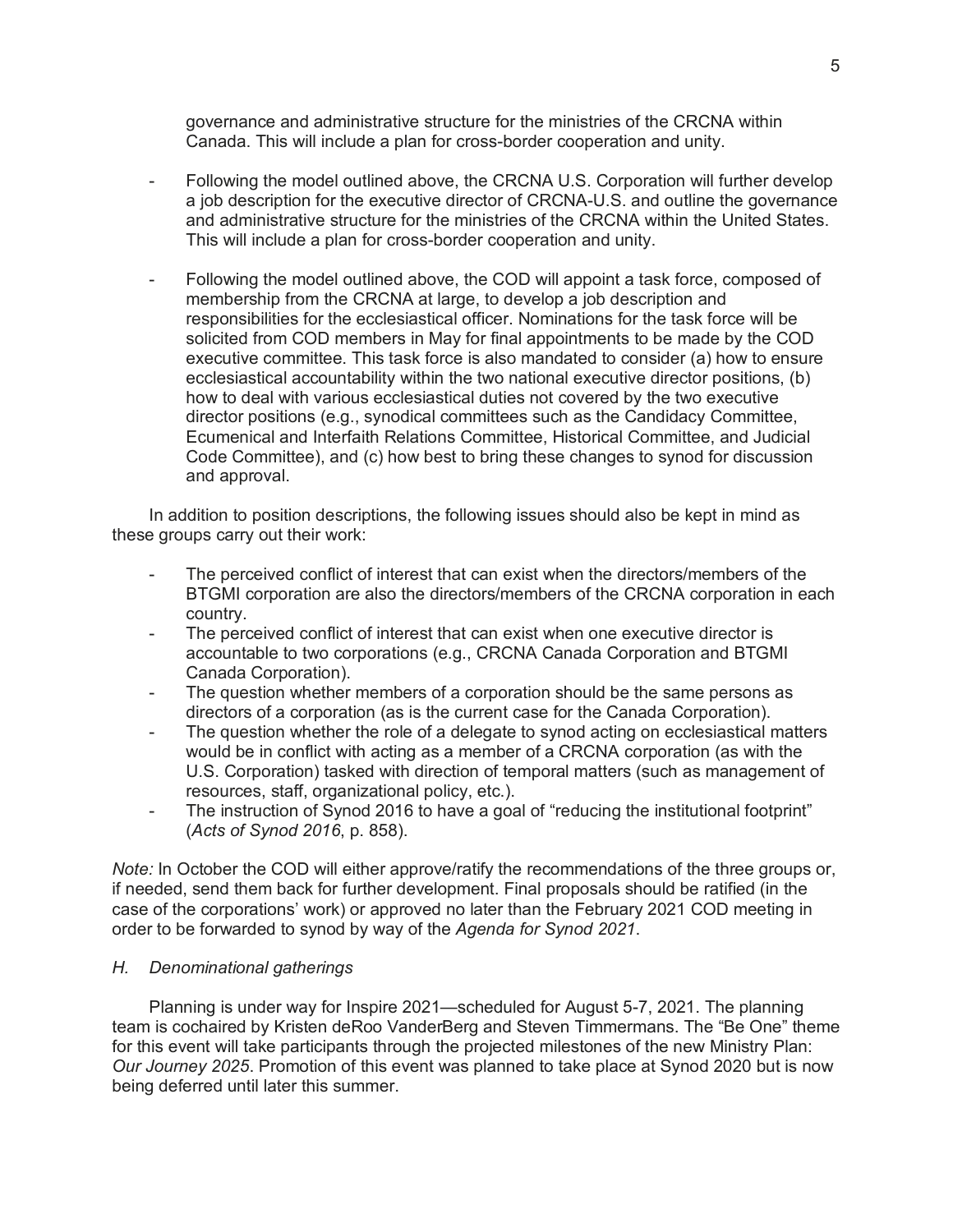The next Canadian National Gathering, with an emphasis on "Hearts Exchanged 2.0," may be delayed until 2023.

### *I. Review of the New City Catechism*

Synod 2019 instructed the executive director to "refer the New City Catechism to Faith Formation Ministries for curriculum review and potential use by the churches" (*Acts of Synod 2019*, p. 763). The COD received and reviewed the report by Faith Formation Ministries (FFM), presented in Appendix A. The COD recommends that synod endorse the direction of Faith Formation Ministries as suggested in Appendix A and adopt the recommendations therein:

- 1. That synod grant the privilege of the floor to Chris Schoon, director of Faith Formation Ministries, when matters related to the report in Appendix A are being discussed.
- 2. That synod encourage CRC churches to share with FFM the ways in which they are engaging in catechetical teaching in their local contexts, particularly with regard to people who come to faith as adults.
- 3. That synod consider the report in Appendix A in fulfillment of the directive by Synod 2019 for FFM to provide a curriculum review and advice regarding the use of the New City Catechism by our churches.

### *J. Worship Practices Report*

Synod 2019 instructed the Council of Delegates "to ensure that Worship Ministries and/or Faith Formation Ministries continue to make excellent resources available to the churches that would encourage existing congregations to continue, and new congregations to embrace, some kind of [worship] assembly that builds up the body of Christ" (*Acts of Synod 2019*, p. 770). Faith Formation Ministries and Worship Ministries prepared a response report and presented it to the COD in May. The COD endorsed the Worship Practices report, presented in Appendix B, and recommends that synod note fulfillment of the Synod 2019 assignment regarding worship practices.

#### *K. Convening church of Synod 2022*

Due to the cancellation of Synod 2020, Encounter CRC (Kentwood, Mich.) did not have the opportunity to serve as convening church as appointed by Synod 2019 (*Acts of Synod 2019,* p. 757). Encounter CRC has expressed interest in serving as the convening church of Synod 2022, scheduled to be held in Grand Rapids, Michigan.

The COD recommends that synod accept the invitation of Encounter CRC in Kentwood, Michigan, to serve as the convening church of Synod 2022, scheduled to be held in Grand Rapids, Michigan, on the campus of Calvin University.

*Ground:* Encounter CRC was appointed as, and had prepared to serve as, the convening church of Synod 2020; however, Synod 2020 was canceled due to the COVID-19 pandemic.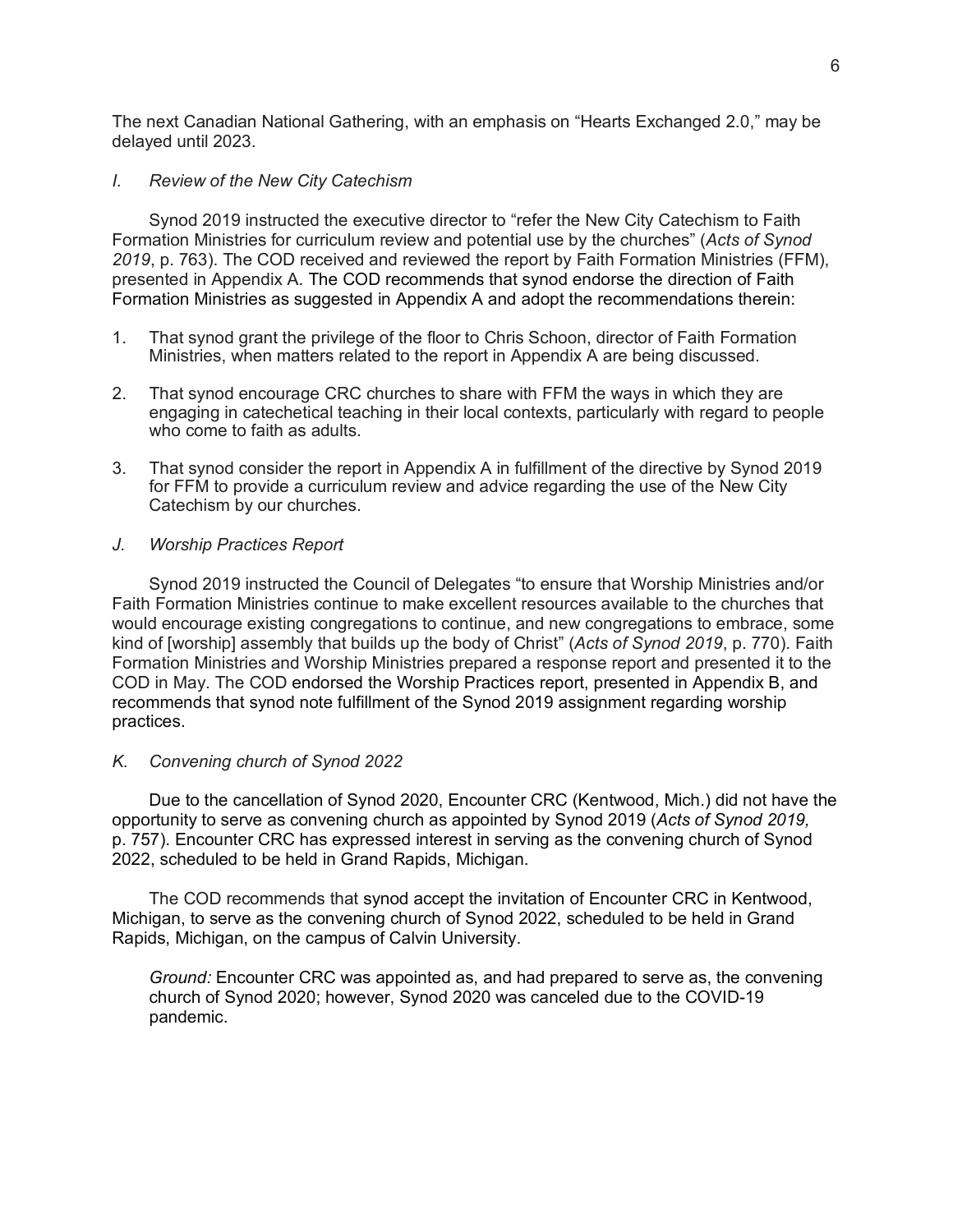#### *L. Synodical Historical Committee mandate*

Regarding the COD's assignment by synod "to work with the Historical Committee to review their mandate and clarify the continued relationship between the committee and all of the stakeholders" (*Acts of Synod 2019*, p. 761), the COD subgroup that worked with the Historical Committee on this matter was not able to complete this task in time for the May COD meeting, due to interrupted schedules and the complexity of the assignment (see also *Agenda for Synod 2020*, pp. 262-63). A final report with a proposed Historical Committee mandate will be provided to Synod 2021.

### *M. Addressing the abuse of power*

Subsequent to updates provided in the *Agenda for Synod 2020* on progress made in response to the instructions/decisions of Synod 2019 regarding abuse of power (*Agenda for Synod 2020,* pp. 24-25, 40-42, 56, 78-80), the COD provides the following additional updates:

#### 1. Guardian Committee

The Guardian Committee has not yet been appointed but remains on the list of matters to address in the coming year.

#### 2. Nondisclosure agreements

The COD received an update from the acting executive director on the development of a policy on nondisclosure agreements for CRCNA staff. Work will continue on the policy for presentation to the COD at a subsequent meeting.

#### 3. Resources for culturally diverse churches

Safe Church Ministry materials have been translated, but the translations currently do not take cultural issues into account. Translators are being sought who are also expert in the issue of abuse. Exploration is taking place to determine which Safe Church Ministry materials available in English might be most helpful for Korean- and Spanish-language/cultural communities.

#### 4. Ad hoc committee on prevention of abuse in CRCNA offices

The committee observed that with the recent structural changes, both the CRC director of human resources in the U.S. and director of human resources in Canada need to be ex officio members of the ad hoc committee on prevention of abuse in the CRCNA offices. In addition, the membership of this committee needs to reflect the diversity of the denomination.

The COD approved including on the ad hoc committee *at least two* (instead of *no more than two*) CRC members who are not part of the COD and who have experience in addressing abuse of power issues. The COD also approved that the mandate be amended to include the director of human resources in Canada as an ex officio member.

#### 5. Training of pastors

The COD endorsed the proposed training program for pastors in the CRCNA (Appendix C), and recommends that synod adopt the following recommendations: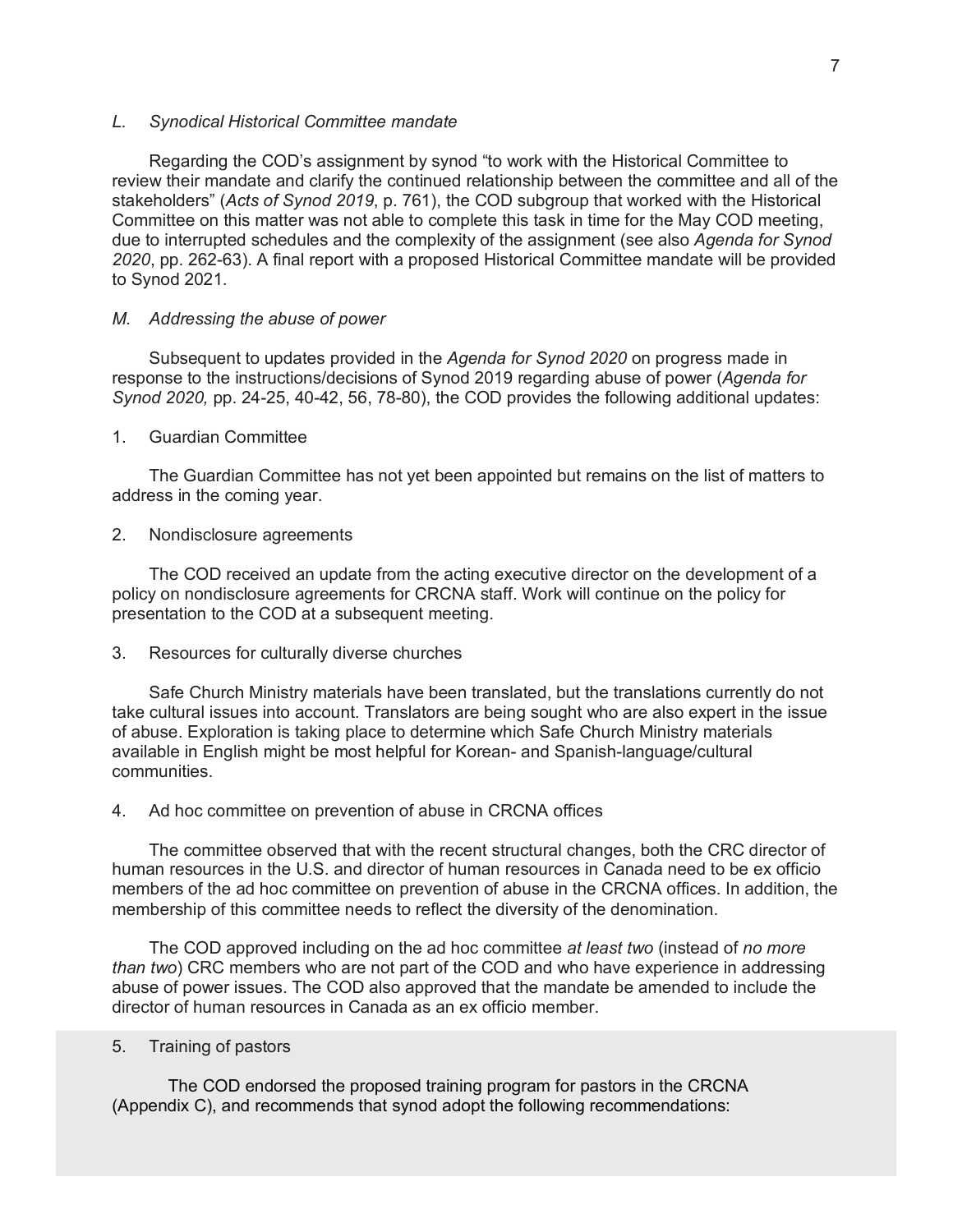- a. That synod endorse the training program for pastors as presented in Appendix C.
- b. That synod encourage the coordination of training for all those involved in addressing abuse of power.
- c. That synod endorse the timeline as listed in Appendix C, including requiring all Article 6 candidates for ministry to complete the pilot version of the abuse of power training as part of their candidacy process.
- d. That synod clarify precisely for whom this training be considered a requirement, specifically that the training is embedded in the candidacy process for Church Order Articles 6, 7, 8, 23, and 24.
- e. That synod receive the report in Appendix C as a fulfillment of the COD's mandate for this training and commend the ongoing work of developing and providing this training to Safe Church Ministry, Candidacy, and various resource people from Pastor Church Resources, Calvin Theological Seminary, and Calvin University, as well as to the COD-appointed team charged to "act as a guardian of our commitment to foster a culture characterized by respect for all and mutual service" (*Acts of Synod 2019*, p. 798).
- 6. Classis training programs

Safe Church Ministry plans to use portions of the pastor training program at the classis and congregational levels. In addition, webinars are being recorded so that classis coordinators can use these trainings for classes and congregations. Recorded webinars are available on the Network, the Safe Church Facebook page, and on the Safe Church YouTube channel.

# **II. Program and finance matters**

- *A. Program matters*
- 1. Denominational Survey 2020

The 2020 annual Denominational Survey report, which gives a snapshot of how we as a denomination are doing from the perspective of congregations, is available for individuals and churches to review and study. The survey results can be accessed at crcna.org/survey/survey-results.

2. Ministry Plan: *Our Journey 2025*

As noted in the Council of Delegates report in the *Agenda for Synod 2020* (p. 45), the COD adopted a timeline for developing a new Ministry Plan to succeed *Our Journey 2020*. The COD has adopted the new Ministry Plan: *Our Journey 2025* as found in Appendix D and recommends that synod endorse the new plan for use by the churches and ministries of the CRCNA.

3. Immigration resources

The COD reported in the *Agenda for Synod 2020* (pp. 23, 49) actions taken in response to the instruction of Synod 2019 to develop immigration resources for pastors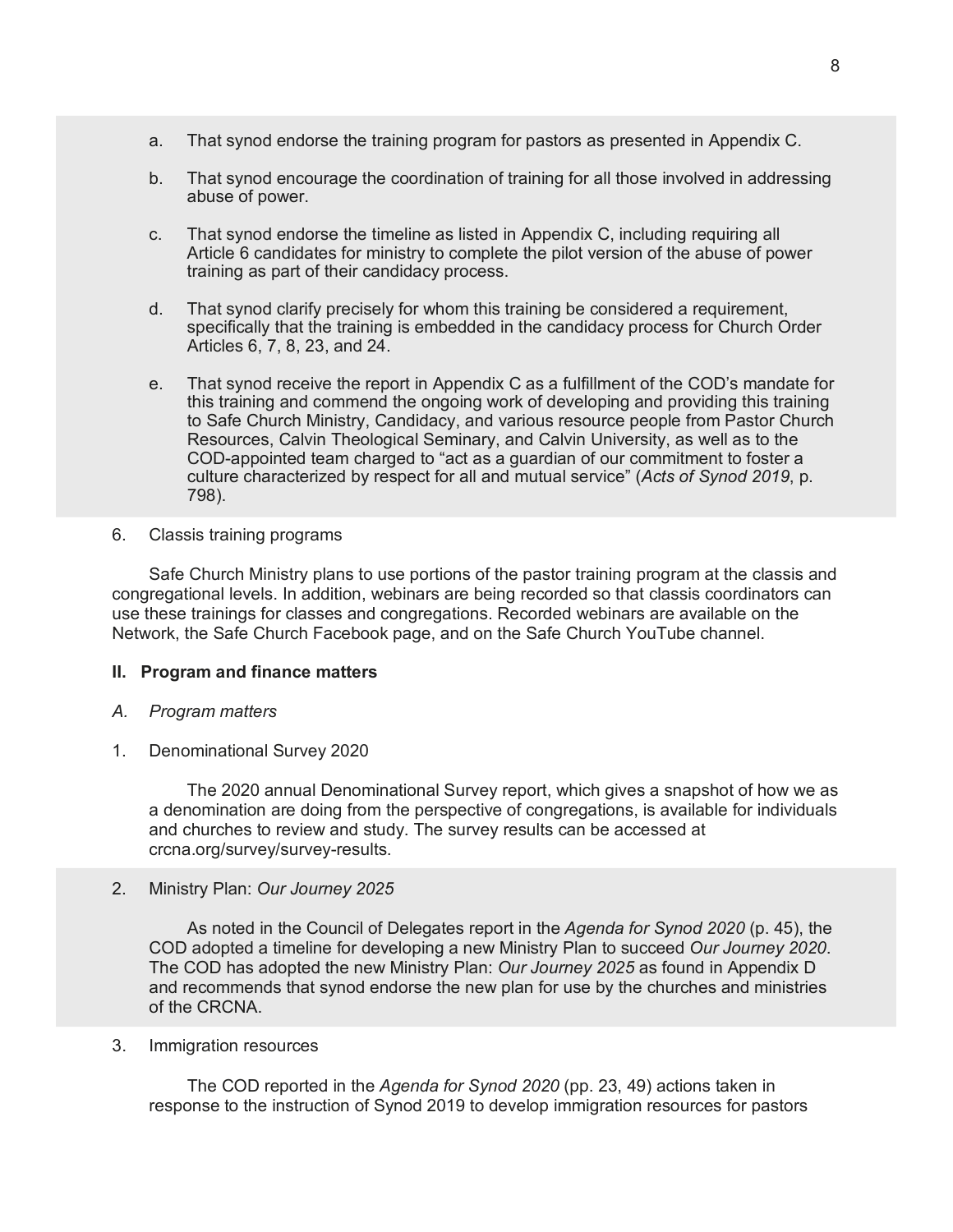and churches. Omitted from that update was a link to the immigration resources compiled and received by the COD at its October 2019 meeting. Members and churches can visit the following webpage to access helpful resources when addressing immigration issues: crcna.org/resources/church-resources/immigrationresources.

#### 4. Back to God Ministries International articles of incorporation

The COD recommends that synod take note of the following actions taken by the respective BTGMI Canada and U.S. corporations in order to comply with legal requirements subject to synod's adoption of a proposed name change for Back to God Ministries International:

# *By the BTGMI U.S. Corporation*

That, subject to synod's approval of a name change for Back to God Ministries International, as an Illinois nonprofit corporation, to *ReFrame Ministries*, the Articles of Incorporation of Back to God Ministries International be revised as needed to implement this name change; and that the president or other elected officer of the corporation of Back to God Ministries International be authorized to sign any documents as are required to implement the name change, including an amendment to the Articles of Incorporation.

#### *By the BTGMI Canada Corporation:*

That, subject to synod's approval of a name change for Back to God Ministries International, as a Canada nonprofit corporation, to *ReFrame Ministries*, the Articles of Incorporation of Back to God Ministries International be revised as needed to implement this name change; and that the president or other elected officer of the corporation of Back to God Ministries International be authorized to sign any documents as are required to implement the name change, including an amendment to the Articles of Incorporation.

#### *Grounds:*

- a. *ReFrame* has been the name of BTGMI's English-language ministry for more than 10 years and thus has brand equity both within the CRCNA and among wider audiences beyond.
- b. For the past five years a concerted effort has been made to bring the Back to God Ministries International and ReFrame media brands closer together in appearance and language. This prior work will facilitate the elevation of the ReFrame name and the phasing out of the *Back to God Ministries International* name.
- c. Since ReFrame already has a user audience of more than 500,000, changing the agency's name should be seamless with ReFrame audiences. More work will need to be done with CRC donors, but plans have already been developed for communicating with donors that only the name, not the ministry, is changing, in order to reach younger and wider audiences.
- d. The tagline *God's Story, Today's Media* points to God, the gospel, and the distinctive use of media for ministry. Though the new name does not include the international aspect of the ministry, this is the aspect of the ministry most easily conveyed through imagery on the agency's website and via digital and print communication, as is presently being done.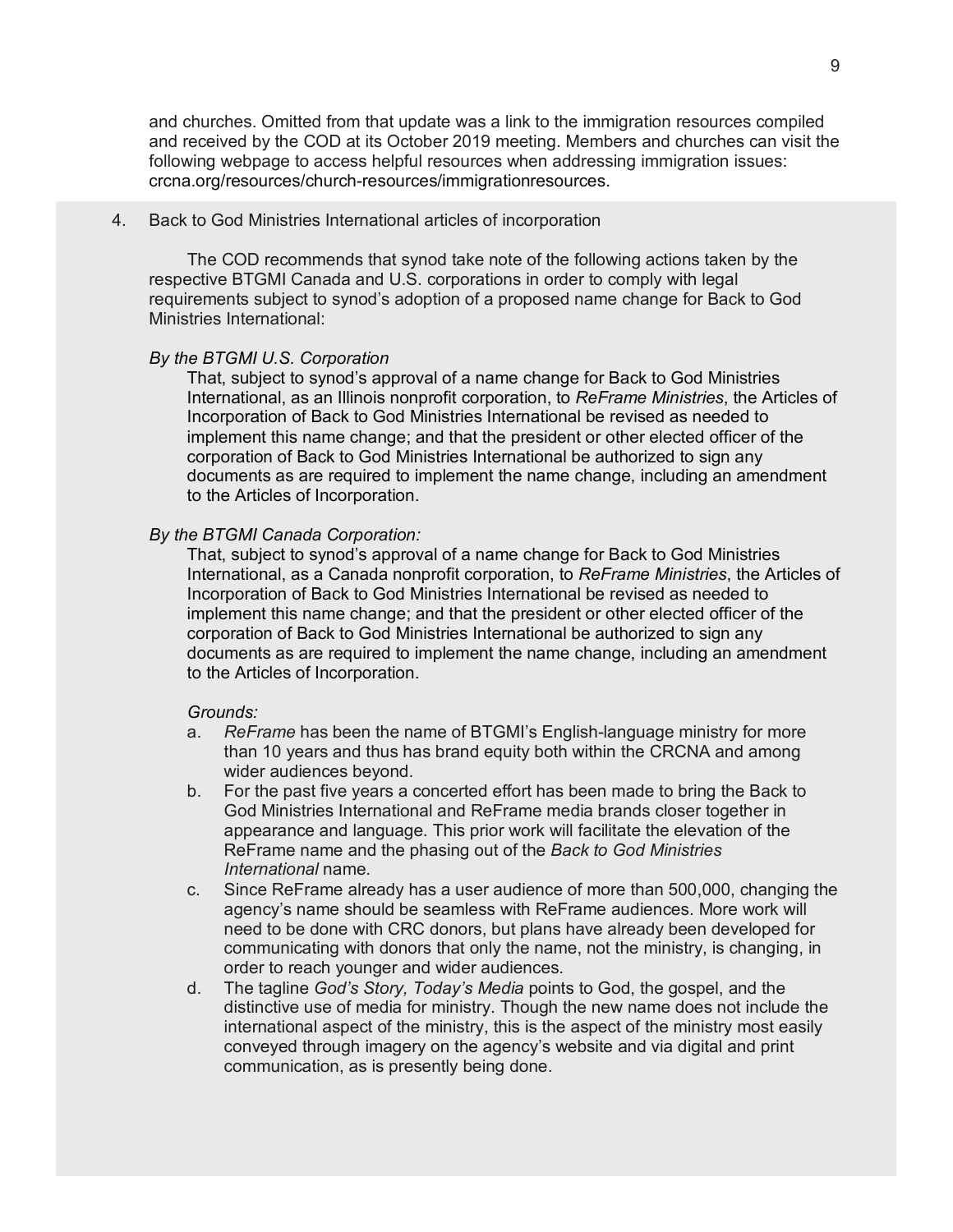- e. The new name does not affect the identity of BTGMI's international media partnerships, since the name *Back to God Ministries International* is used only in North America.
- 5. Resonate Global Mission foundational statements

The COD endorsed updated foundational statements for Resonate Global Mission with regard to its mission, vision, strategies, priorities, and postures. The foundational statements are included in Appendix E for synod's information.

- *B. Finance matters*
- 1. The COD approved the unified budget for the denominational entities, inclusive of the individual budgets of the agencies, the educational institutions, the denominational offices, the Loan Fund, and the Special Assistance Funds of the CRC as presented to the COD Support Services Committee in the report of the COD Budget Review Team.
- 2*.* The COD recommends that synod approve a ministry share of \$346.48 per adult member (age 18 and over) for calendar year 2021, reflecting no change to the overall rate from the calendar year levels for 2019 and 2020.
- 3. The denominational salary grid

The COD recommends that Synod 2020 adopt the salary grid included below for use in fiscal year 2020-2021, noting that the current pay ranges remain unchanged from the previous year. The grid reflects the salary structure adopted by the Council of Delegates in 2019.

# 2020-20210 Salary Grade and Range Structure

|                | U.S. Range |           | Canadian Range         |
|----------------|------------|-----------|------------------------|
| Level          | Minimum    | Target    | Minimum<br>Target      |
| E <sub>1</sub> | \$148,000  | \$185,000 |                        |
| E2             | \$133,559  | \$166,949 | \$159,076<br>\$127,261 |
| E <sub>3</sub> | \$113,186  | \$141,482 | \$139,392<br>\$111,514 |
| H              | \$95,920   | \$119,900 | \$95,580<br>\$119,475  |
| $\mathbf{L}$   | \$81,288   | \$101,610 | \$81,924<br>\$102,405  |
| J              | \$68,888   | \$86,110  | \$70,218<br>\$87,773   |
| K              | \$58,380   | \$72,975  | \$75,232<br>\$60,185   |
| L              | \$49,474   | \$61,843  | \$51,586<br>\$64,482   |

4. The COD recommends that synod ratify the following denominational agencies, institutions, and ministries and recommend them to the churches for one or more offerings, and that World Renew be recommended to the churches for one offering per quarter because the agency receives no ministry-share support.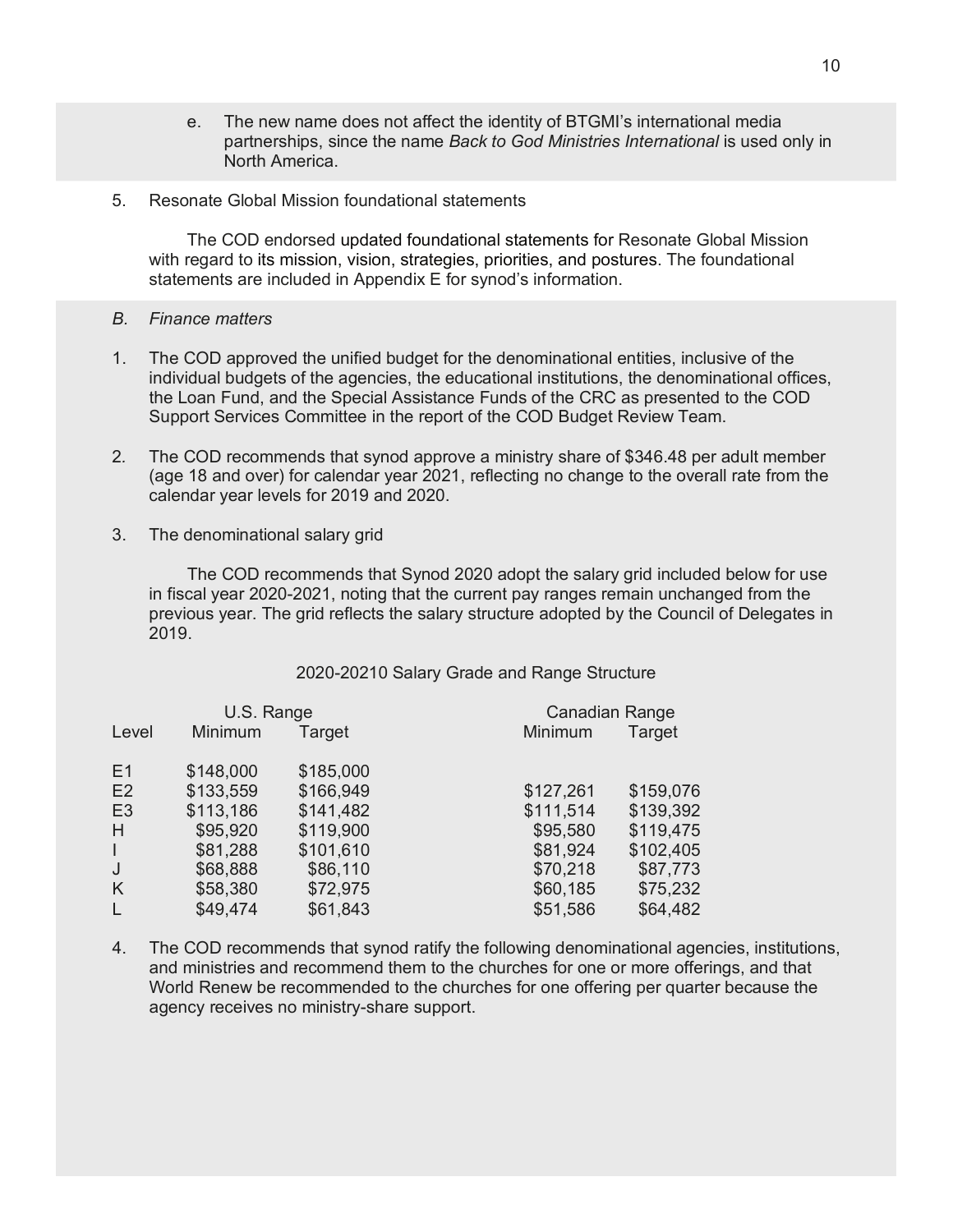Denominational agencies recommended for one or more offerings

Back to God Ministries International *The Banner* Calvin Theological Seminary Calvin University Congregational Services Ministries

- 1) Centre for Public Dialogue
- 2) Chaplaincy and Care Ministry
- 3) Disability Concerns
- 4) Faith Formation Ministries
- 5) Indigenous Ministries (Canada)
- 6) Pastor Church Resources
- 7) Race Relations
- 8) Safe Church Ministry
- 9) Social Justice and Hunger Action
- 10) Worship Ministries
- Raise Up Global Ministries

Resonate Global Mission

World Renew—one offering per quarter because the agency receives no ministryshare support

5*.* The COD informs synod that it has approved the renewal of the following accredited organizations for offerings in the churches for 2021—year one in a three-year cycle of support (2021-2024). Guidelines adopted by Synod 2002 require an application by nondenominational organizations and synodical approval every three years. Synod indicated that, in the intervening years, organizations are to submit updated financial information and information regarding any significant programmatic changes. Each nondenominational organization requesting approval submitted the required materials for consideration.

The COD recommends that synod ratify the following nondenominational organizations recommended for financial support but not necessarily for one or more offerings:

- a. United States
	- 1) Benevolent organizations

Bethany Christian Services Hope Haven The Luke Society Mississippi Christian Family Services Pine Rest Christian Mental Health Services QuietWaters Ministries

2) Educational organizations

All Belong Center for Inclusive Education Ascending Leaders Christian Schools International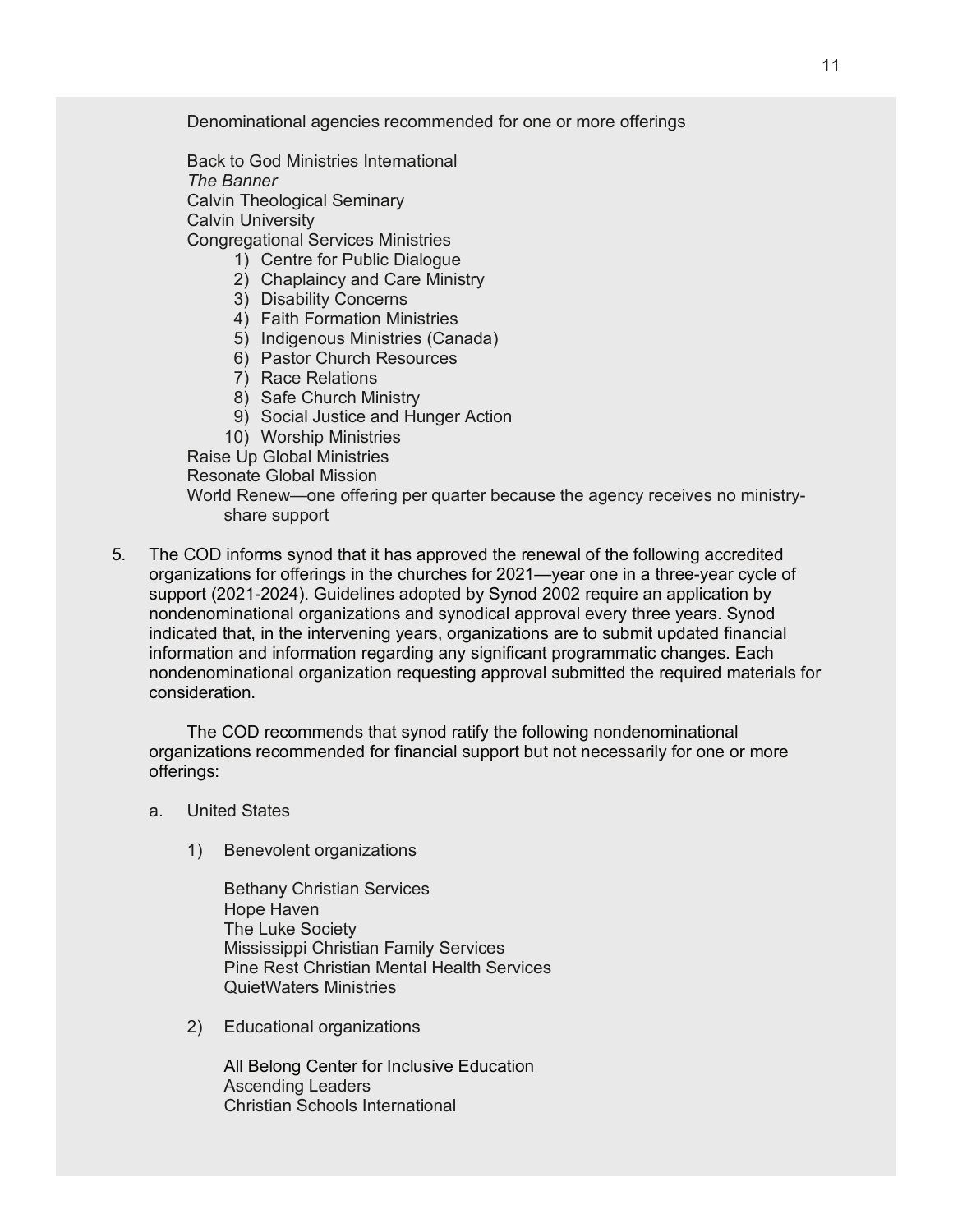Christian Schools International Foundation Dordt University Dynamic Youth Ministries Elim Christian Services Friendship Ministries Friends of ICS (U.S. Foundation of Institute for Christian Studies) ITEM (International Theological Education Ministries, Inc.) The King's University (through the U.S. Foundation) Kuyper College Langham Partnership Redeemer University (through the U.S. Foundation) Rehoboth Christian School Tent Schools International Trinity Christian College Zuni Christian Mission School

3) Miscellaneous organizations

Association for a More Just Society Audio Scripture Ministries Bible League International The Center for Public Justice The Colossian Forum Crossroads Prison Ministries InterVarsity Christian Fellowship – US Mission India Partners Worldwide Talking Bibles International World Communion of Reformed Churches Wycliffe Bible Translators, Inc.

- b. Canada
	- 1) Benevolent organizations

Beginnings Family Services Diaconal Ministries Canada Indwell

2) Educational organizations

Dordt University Dynamic Youth Ministries EduDeo Ministries Friendship Ministries – Canada Institute for Christian Studies The King's University Kuyper College Redeemer University Trinity Christian College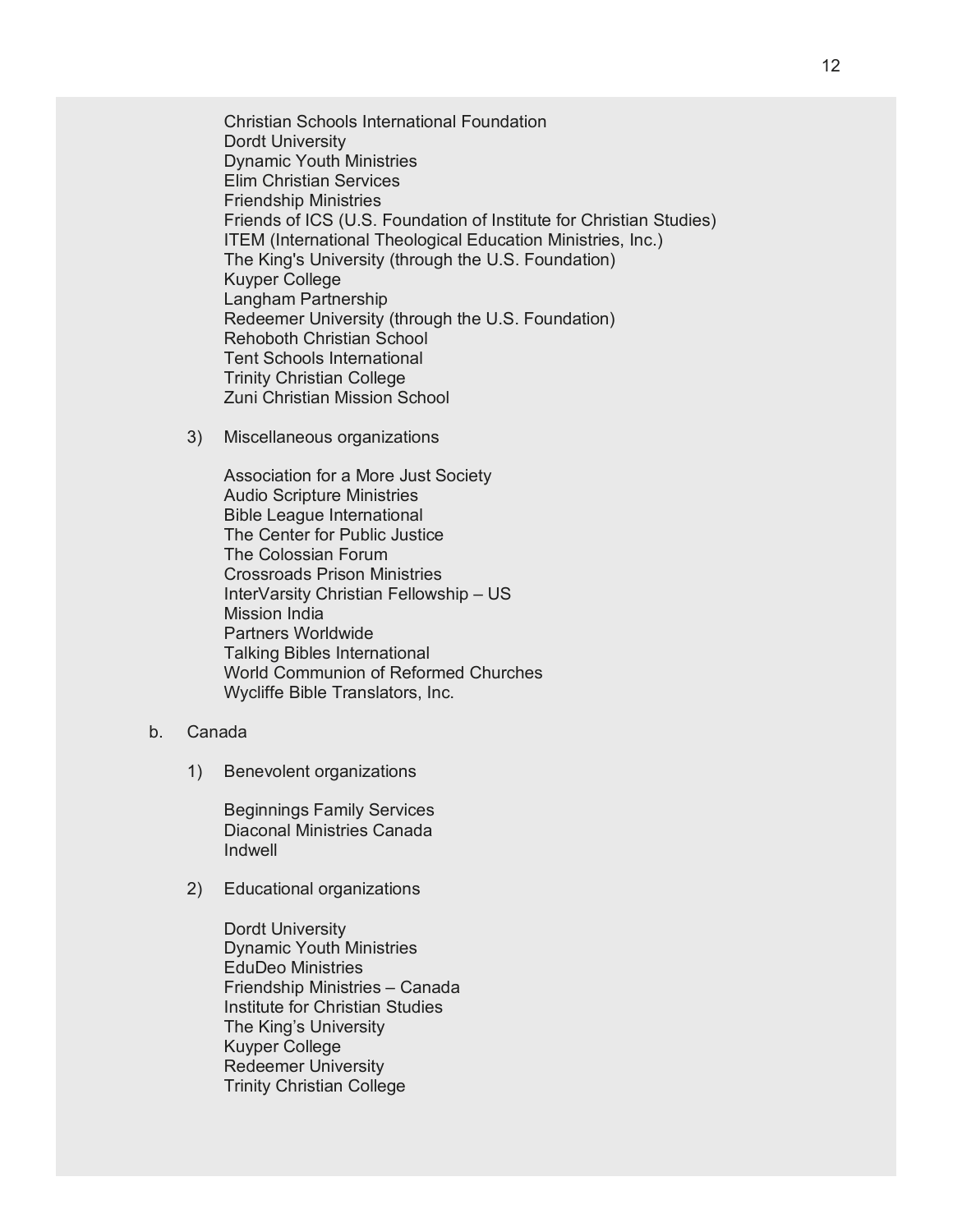3) Miscellaneous organizations

A Rocha Canada Bible League – Canada Canadian Council of Churches The Cardus Institute Citizens for Public Justice (CJL Foundation) Dunamis Fellowship Canada Evangelical Fellowship of Canada The Gideons International in Canada/ShareWord Global Inter-Varsity Christian Fellowship of Canada OneBook Shalem Mental Health Network World Communion of Reformed Churches Wycliffe Bible Translators of Canada, Inc.

6. New request for inclusion on the list of nondenominational organizations approved for offerings

The Council of Delegates recommends that synod ratify inclusion of the following organizations on the accredited organizations list:

a. United States

The Center for Church Renewal

*Ground:* The Center for Church Renewal seeks to equip churches and congregational leaders for renewed gospel impact in a rapidly changing world and to develop intentional missional congregations that make more and better disciples who transform lives and communities for Christ. Their long-term goal is to be a primary resource hub to assist more than two thousand CRC and RCA ministries and ministry leaders through the radical realignment of faith engagement that will be taking place over the next three to five decades so that the churches of our two denominations will have a vibrant missional presence in a post-Christian society.

#### Pathways to Promise

*Ground:* The mission of Pathways to Promise is to foster community collaborations, which promote acceptance and inclusion within the life and work of persons with mental illness and their families within faith communities.

b. Canada

Christian Labour Association of Canada Foundation (CLAC)

*Ground:* The Christian Labour Association of Canada (CLAC), is a national labor union that has been helping workers in Canada for almost 70 years and around the world for more than 40 years. Founded on the European model of Christian unions, CLAC has sought to apply Christian principles of social justice to labor relations and the workplace. Through the CLAC Foundation, the efforts and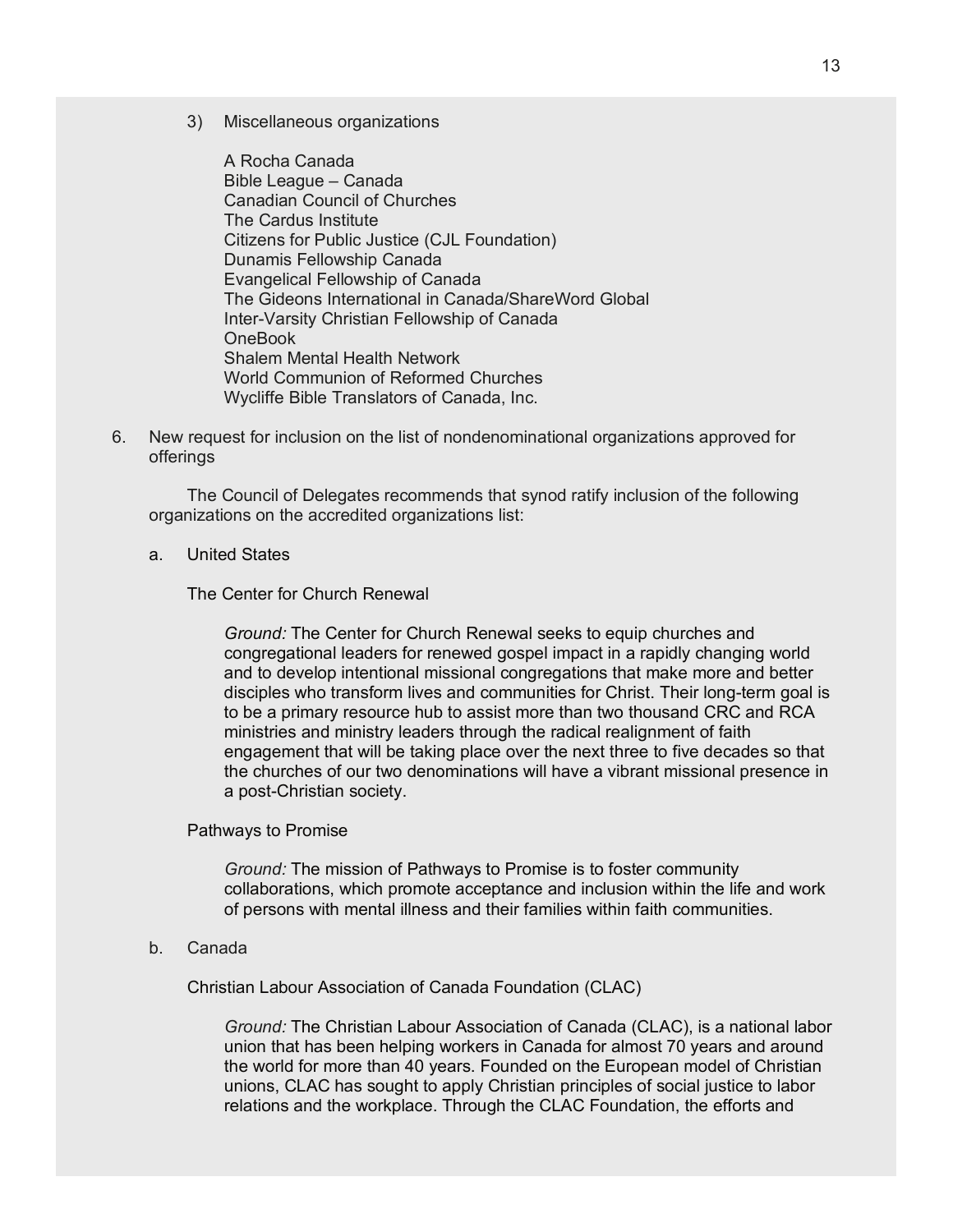ability of CLAC to aid struggling workers and their families have expanded to help homeless people and new immigrants in their own neighborhoods, and mistreated workers overseas.

7. Ministers' pension assessment

The COD recommends that synod take note of the following actions of the Pension Trustees endorsed by the Council of Delegates at its May meeting:

- a. The three-year average salary to be used to determine retirement benefits beginning in 2021 for ministers of the Word in the United States is \$55,357 and in Canada is \$56,140.
- b. That the 2021 per-member assessment for the Canadian Plan remain \$42.96 and that the Canadian per-participant assessment remain \$9,840. Similarly, that the 2021 permember assessment for the U.S. Plan remain \$37.20 and the U.S. per-participant assessment remain \$7,704.
- 8. Summary of denominational investments and compliance with investment policy

Synod 1998 approved a number of measures dealing with investment guidelines and disclosures. The COD's response to these requests is found in Appendix F.

# **III. Recommendations**

*A.* That synod by way of the ballot elect Thomas Byma to the Council of Delegates as the Classis Greater Los Angeles delegate for a first term of three years and reappoint delegates to a second term as presented (COD Supplement section I, A).

*B.* That synod reappoint John Koot and Doug Vande Griend to a second term of three years on the Judicial Code Committee (COD Supplement section I, C).

*C*. That synod appoint Colin P. Watson, Sr., the acting executive director of the CRCNA, as interim executive director of the CRCNA through June (or July) of 2021 (to be decided) (COD Supplement section I, D).

# *Grounds:*

- 1. This will provide continuity in the denomination's senior position until such time as the COD and synod can define a new leadership scenario and approve any necessary personnel.
- 2. Mr. Watson already has a working relationship and a great deal of experience with CRCNA staff and agencies, as well as with the COD, ecumenical partners, and synod.
- 3. Having the acting executive director continue as interim executive director for an additional year will keep personnel and ecclesiastical disruption to a minimum.
- 4. Mr. Watson has expressed a willingness to delay his retirement (previously planned for January 2021) to serve the denomination in this way.

*D*. That synod take action on the following with regard to senior leadership vacancies (COD Supplement sections I, E, 1-2):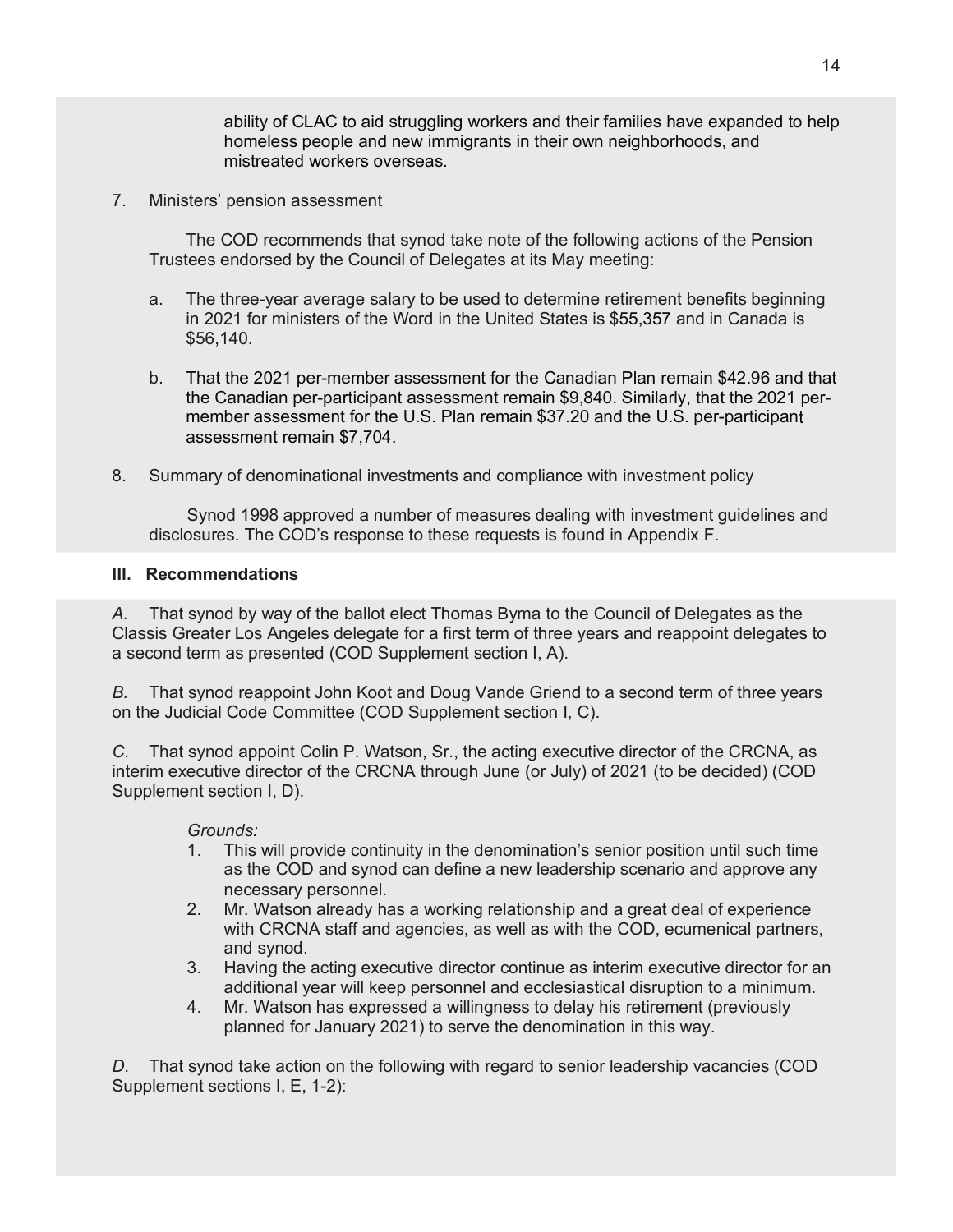- 1. That synod take note of the existing or pending vacancies in the following three senior leadership positions: executive director, director of ministries and administration, and director of finance and operations, due to retirements.
- 2. That, due to pending restructuring necessitated by Canadian tax laws, synod declare the intent for Synod 2021 to appoint or ratify new senior leadership positions and persons to fill the positions.

*E*. That synod bestow on Steven R. Timmermans the title of *executive director emeritus*, effective upon adoption (COD Supplement section I, F, 1)*.*

*F*. That Synod 2021 publically honor Steven R. Timmermans by endorsing the Resolution of Thanksgiving and Appreciation for the Person and Service of Dr. Steven R. Timmermans as found in section I, F, 2 of this report.

*G.* That synod take note of the ongoing work of the COD to propose a new denominational structure in light of Canadian charitable-law requirements, with the intent to present a proposal to Synod 2021 (COD Supplement section I, G).

*H*. That synod adopt the following recommendations as suggested by Faith Formation Ministries regarding review and use of the New City Catechism (COD Supplement section I, I; Appendix A).

- 1. That synod grant the privilege of the floor to Chris Schoon, director of Faith Formation Ministries, when matters related to the report in Appendix A are being discussed.
- 2. That synod encourage CRC churches to share with FFM the ways in which they are engaging in catechetical teaching in their local contexts, particularly with regard to people who come to faith as adults.
- 3. That synod consider the report in Appendix A in fulfillment of the directive by Synod 2019 for FFM to provide a curriculum review and advice regarding the use of the New City Catechism by our churches.

*I*. That synod note fulfillment of the Synod 2019 assignment regarding worship practices (COD Supplement section I, J; Appendix B).

*J*. That synod accept the invitation of Encounter CRC in Kentwood, Michigan, to serve as the convening church of Synod 2022, scheduled to be held in Grand Rapids, Michigan, on the campus of Calvin University (COD Supplement section I, K).

*Ground:* Encounter CRC was appointed as, and had prepared to serve as, the convening church of Synod 2020; however, Synod 2020 was canceled due to the COVID-19 pandemic.

*K*. That synod note the continuing work being done in addressing abuse of power matters and adopt the following recommendations for the training of pastors (COD Supplement section I, M; Appendix C).

1. That synod endorse the training program for pastors as presented in Appendix C.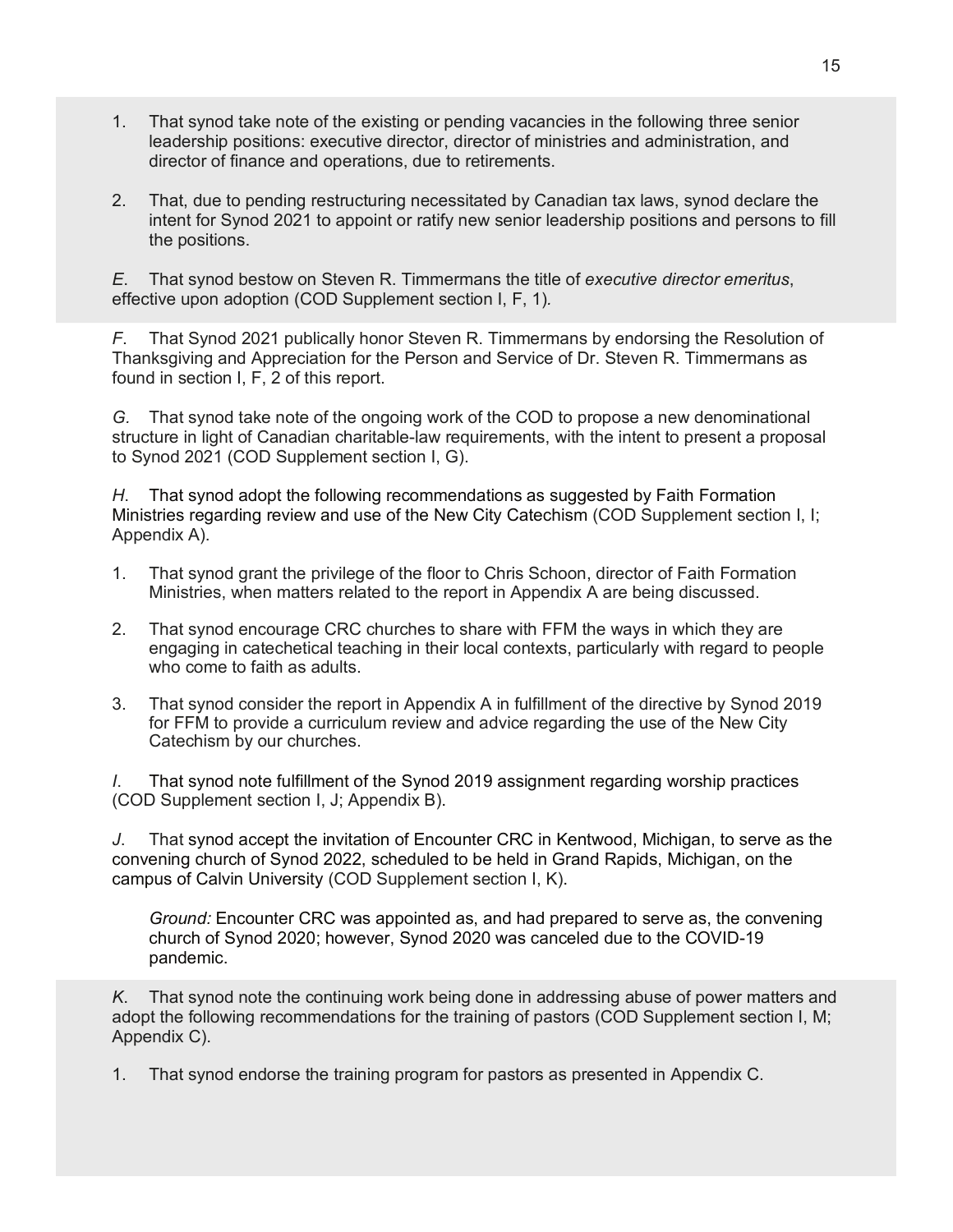- 2. That synod encourage the coordination of training for all those involved in addressing abuse of power.
- 3. That synod endorse the timeline as listed in Appendix C, including requiring all Article 6 candidates for ministry to complete the pilot version of the abuse of power training as part of their candidacy process.
- 4. That synod clarify precisely for whom this training be considered a requirement, specifically that the training is embedded in the candidacy process for Church Order Articles 6, 7, 8, 23, and 24.
- 5. That synod receive the report in Appendix C as a fulfillment of the COD's mandate for this training and commend the ongoing work of developing and providing this training to Safe Church Ministry, Candidacy, and various resource people from Pastor Church Resources, Calvin Theological Seminary, and Calvin University, as well as to the COD-appointed team charged to "act as a guardian of our commitment to foster a culture characterized by respect for all and mutual service" (*Acts of Synod 2019*, p. 798).

*L*. That synod endorse the new Ministry Plan: *Our Journey 2025* as found in Appendix D for use by the churches and ministries of the CRCNA (COD Supplement section II, A, 2; Appendix D).

*M.* That synod take note of the immigration resources available to members and churches when faced with immigration issues (COD Supplement section II, A, 3).

*N*. That synod take note of the following actions taken by the respective BTGMI Canada and U.S. corporations in order to comply with legal requirements subject to synod's adoption of a proposed name change for Back to God Ministries International (COD Supplement section II, A, 4):

# *By the BTGMI U.S. Corporation*

That, subject to synod's approval of a name change for Back to God Ministries International, as an Illinois nonprofit corporation, to *ReFrame Ministries*, the Articles of Incorporation of Back to God Ministries International be revised as needed to implement this name change; and that the president or other elected officer of the corporation of Back to God Ministries International be authorized to sign any documents as are required to implement the name change, including an amendment to the Articles of Incorporation.

# *By the BTGMI Canada Corporation:*

That, subject to synod's approval of a name change for Back to God Ministries International, as a Canada nonprofit corporation, to *ReFrame Ministries*, the Articles of Incorporation of Back to God Ministries International be revised as needed to implement this name change; and that the president or other elected officer of the corporation of Back to God Ministries International be authorized to sign any documents as are required to implement the name change, including an amendment to the Articles of Incorporation.

#### *Grounds:*

a. *ReFrame* has been the name of BTGMI's English-language ministry for more than 10 years and thus has brand equity both within the CRCNA and among wider audiences beyond.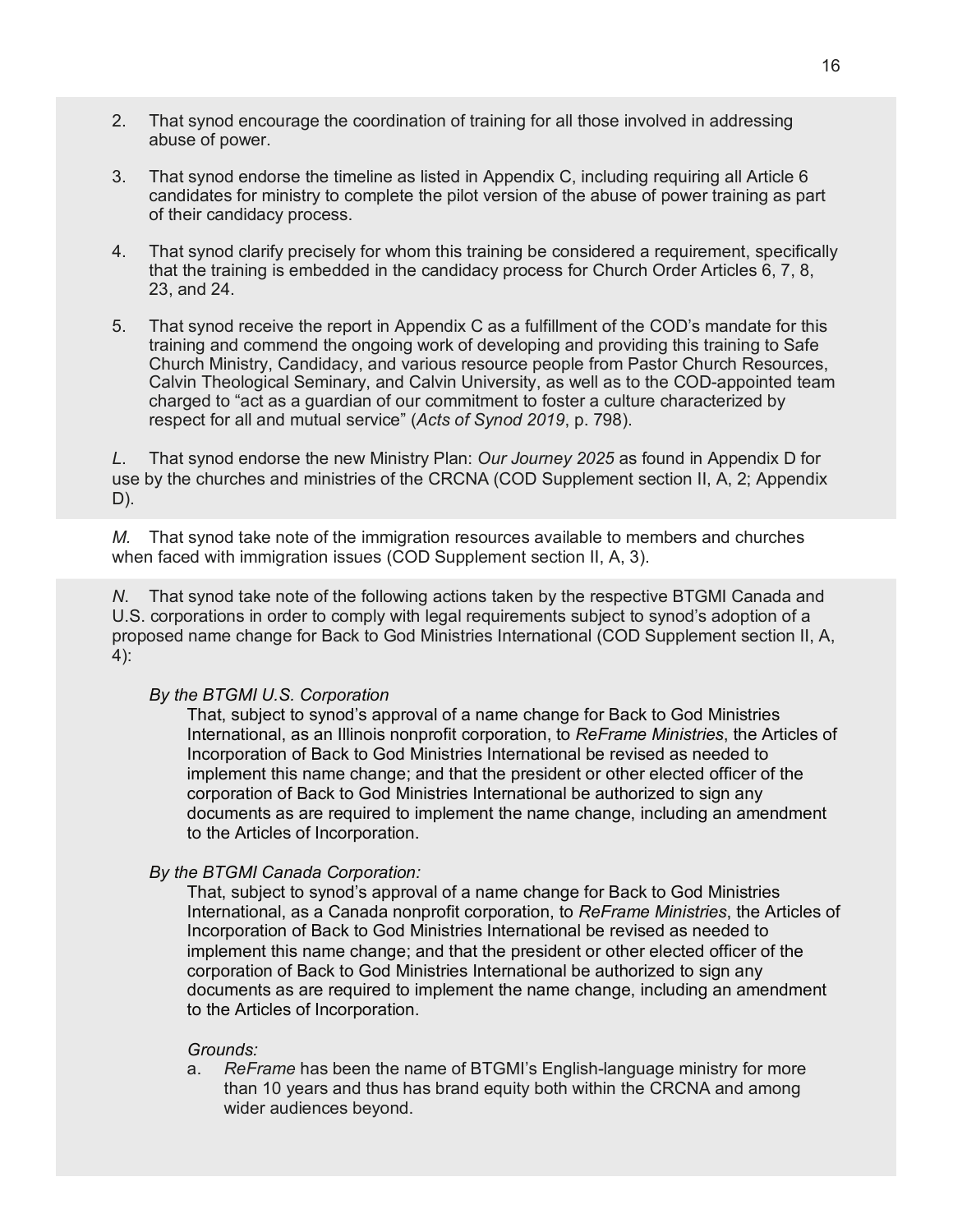- b. For the past five years a concerted effort has been made to bring the Back to God Ministries International and ReFrame media brands closer together in appearance and language. This prior work will facilitate the elevation of the ReFrame name and the phasing out of the *Back to God Ministries International* name.
- c. Since ReFrame already has a user audience of more than 500,000, changing the agency's name should be seamless with ReFrame audiences. More work will need to be done with CRC donors, but plans have already been developed for communicating with donors that only the name, not the ministry, is changing, in order to reach younger and wider audiences.
- d. The tagline *God's Story, Today's Media* points to God, the gospel, and the distinctive use of media for ministry. Though the new name does not include the international aspect of the ministry, this is the aspect of the ministry most easily conveyed through imagery on the agency's website and via digital and print communication, as is presently being done.
- e. The new name does not affect the identity of BTGMI's international media partnerships, since the name *Back to God Ministries International* is used only in North America.

*O*. That synod take note of the Resonate Global Mission foundational statements endorsed by the COD (COD Supplement section II, A, 5; Appendix E).

*P.* That synod receive the agencies and institutional unified budget as information and approve a ministry share of \$346.48 for calendar year 2021 (COD Supplement sections II, B, 1- 2).

*Q*. That synod adopt the 2020-2021 denominational salary grid for senior positions as proposed (COD Supplement section II, B, 3).

*R*. That synod adopt the following recommendations with reference to organizations requesting to be placed on the recommended-for-offerings list:

- 1. That synod ratify the list of above-ministry share and specially designated offerings for the agencies, institutions, and ministries of the CRC and recommend them to the churches for consideration (COD Supplement section II, B, 4).
- 2. That synod ratify the list of nondenominational organizations, previously accredited, that have been approved for calendar year 2021 (COD Supplement section II, B, 5).
- 3. That synod ratify inclusion of the following organizations on the accredited organizations list (COD Supplement section II, B, 6):
	- a. United States

The Center for Church Renewal

*Ground:* The Center for Church Renewal seeks to equip churches and congregational leaders for renewed gospel impact in a rapidly changing world and to develop intentional missional congregations that make more and better disciples who transform lives and communities for Christ. Their long-term goal is to be a primary resource hub to assist more than two thousand CRC and RCA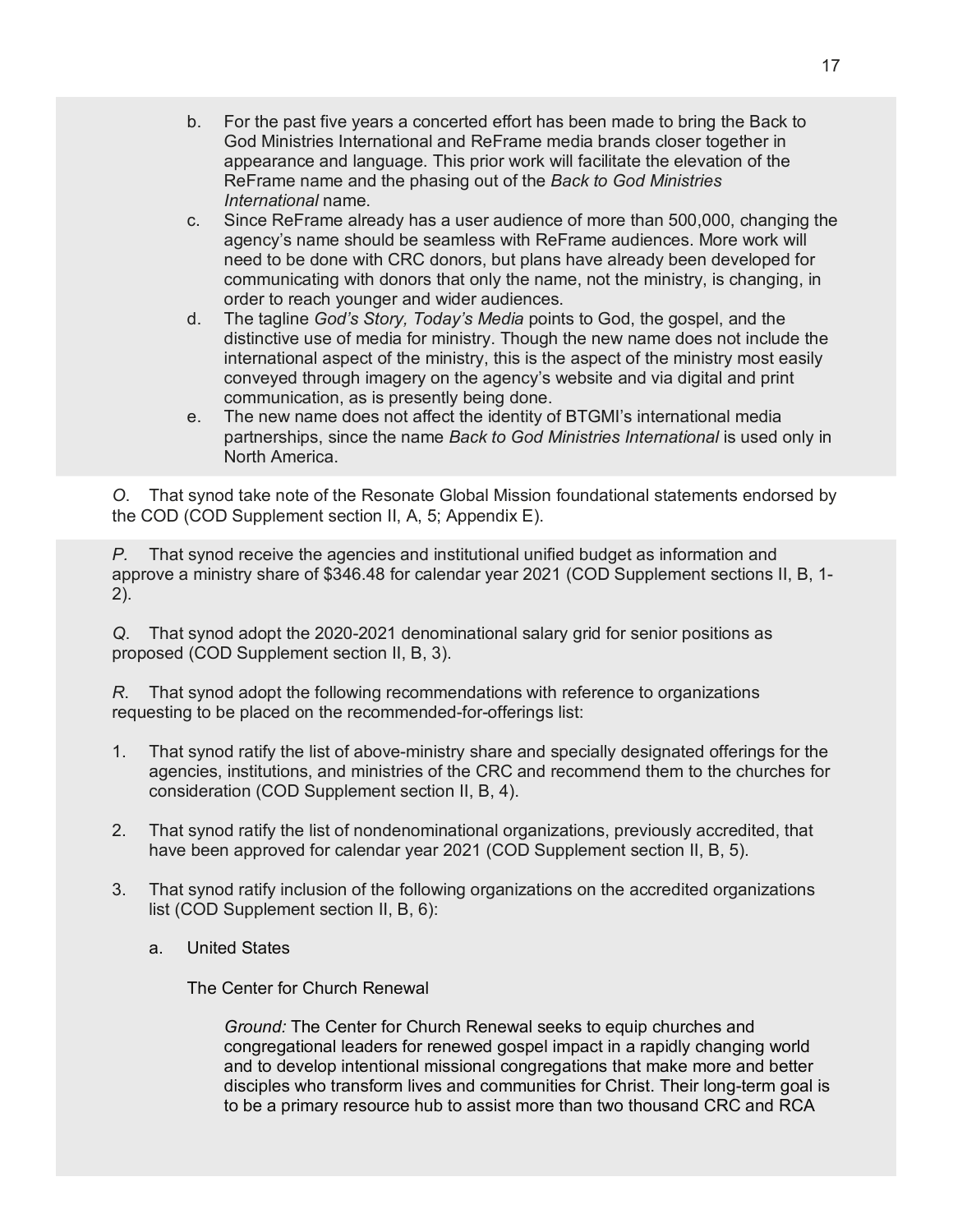ministries and ministry leaders through the radical realignment of faith engagement that will be taking place over the next three to five decades so that the churches of our two denominations will have a vibrant missional presence in a post-Christian society.

Pathways to Promise

*Ground:* The mission of Pathways to Promise is to foster community collaborations, which promote acceptance and inclusion within the life and work of persons with mental illness and their families within faith communities.

b. Canada

Christian Labour Association of Canada Foundation (CLAC)

*Ground:* The Christian Labour Association of Canada (CLAC), is a national labor union that has been helping workers in Canada for almost 70 years and around the world for more than 40 years. Founded on the European model of Christian unions, CLAC has sought to apply Christian principles of social justice to labor relations and the workplace. Through the CLAC Foundation, the efforts and ability of CLAC to aid struggling workers and their families have expanded to help homeless people and new immigrants in their own neighborhoods, and mistreated workers overseas.

*S*. That synod take note of the COD's endorsement of the following actions of the Pension Trustees (COD Supplement section II, B, 7):

- 1. The three-year average salary to be used to determine retirement benefits beginning in 2021 for ministers of the Word in the United States is \$55,357 and in Canada is \$56,140.
- 2. That the 2021 per-member assessment for the Canadian Plan remain \$42.96 and that the Canadian per-participant assessment remain \$9,840. Similarly, that the 2021 per-member assessment for the U.S. Plan remain \$37.20 and the U.S. per-participant assessment remain \$7,704.

Council of Delegates of the Christian Reformed Church in North America Paul R. De Vries, chair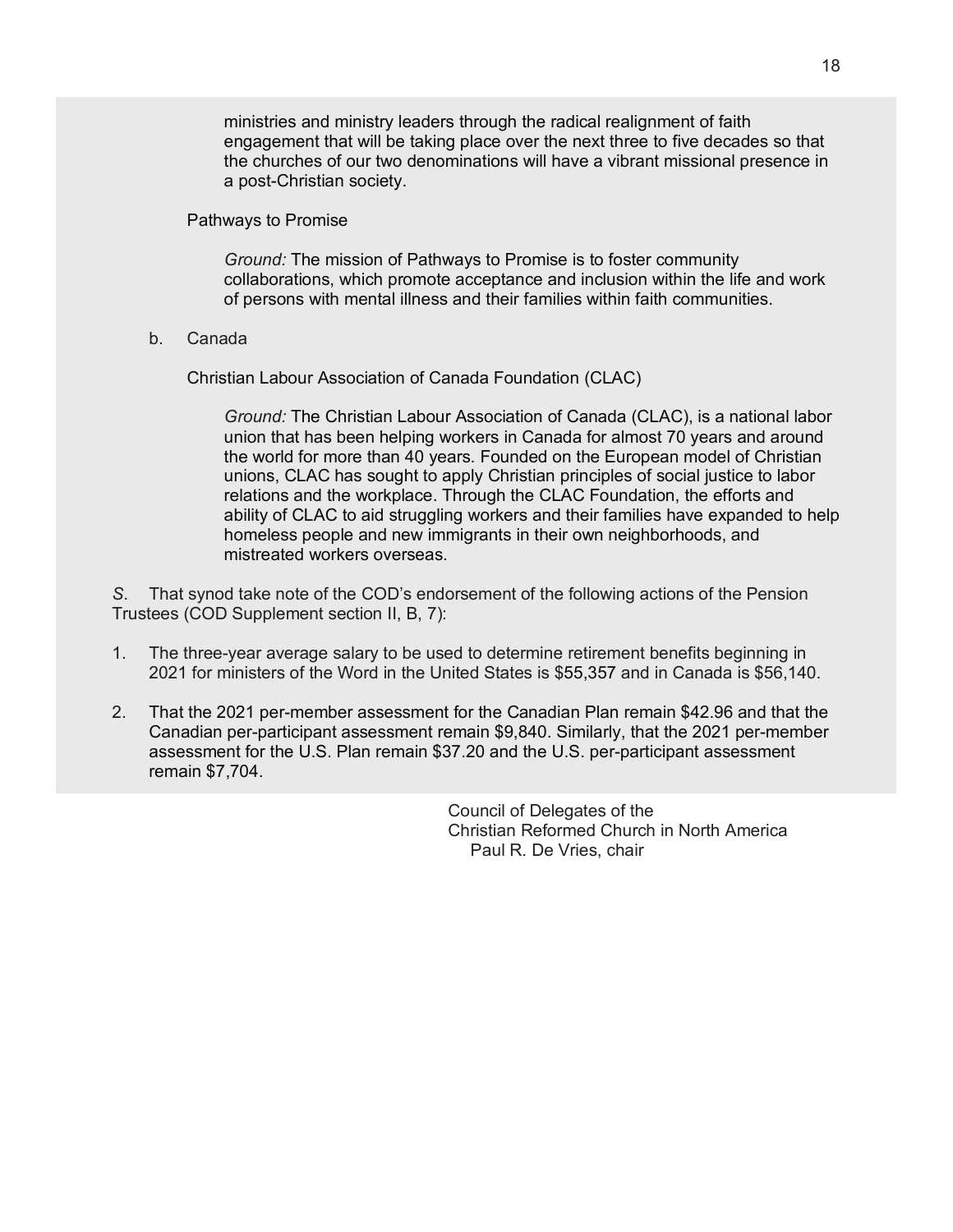# **Appendix A Review of the New City Catechism and Curriculum**

# **I. Overview**

The Council of Williamsburg (Ont.) CRC overtured Synod 2019 to classify the New City Catechism as a contemporary testimony (*Agenda for Synod 2019*, pp. 516-18). Their formal recommendation and grounds follows:

> That synod place the New City Catechism into the category of contemporary testimony.

### *Grounds:*

- 1. The format and content of the New City Catechism concur with a Reformed understanding of Scripture and with the Heidelberg Catechism.
- 2. This document is clear and concise and will be of particular benefit to children and youth.
- 3. The New City Catechism is in accord with the definition and purpose of the new contemporary testimony category. As described above, it speaks to essential matters in our society and will be useful for study, faith formation, teaching, and worship.

(*Agenda of Synod 2019*, pp. 517-18)

Synod 2019 decided not to accede to this overture. However, in considering the overture, synod recognized that churches would benefit from further advice related to the New City Catechism. That being so, synod decided to "instruct the executive director to refer the New City Catechism to Faith Formation Ministries for curriculum review and potential use by the churches" (*Acts of Synod 2019*, p. 763).

This report serves as the response by Faith Formation Ministries (FFM) to this direction from Synod 2019.

# **II. Methodology**

FFM made several decisions early in this process regarding the scope and framework of our responsibilities related to synod's directive on the New City Catechism (NCC):

*A*. Our review would focus on the quality of the New City Catechism Curriculum (newcitycatechism.com/books/curriculum/), both in terms of its ability to equip local lay leaders to facilitate learning and with regard to age- and ability-appropriate faith developmental approaches for potential students.

# *Grounds*:

- a. These parameters—equipping lay leaders and appropriate faith developmental approaches—allow for a more focused review.
- b. These parameters allow FFM staff to utilize the variety of skills and experiences already present within the team, including curriculum design and editing, classroom educators at multiple educational levels, extensive service in children and youth ministry roles, and an advanced degree in how children make meaning.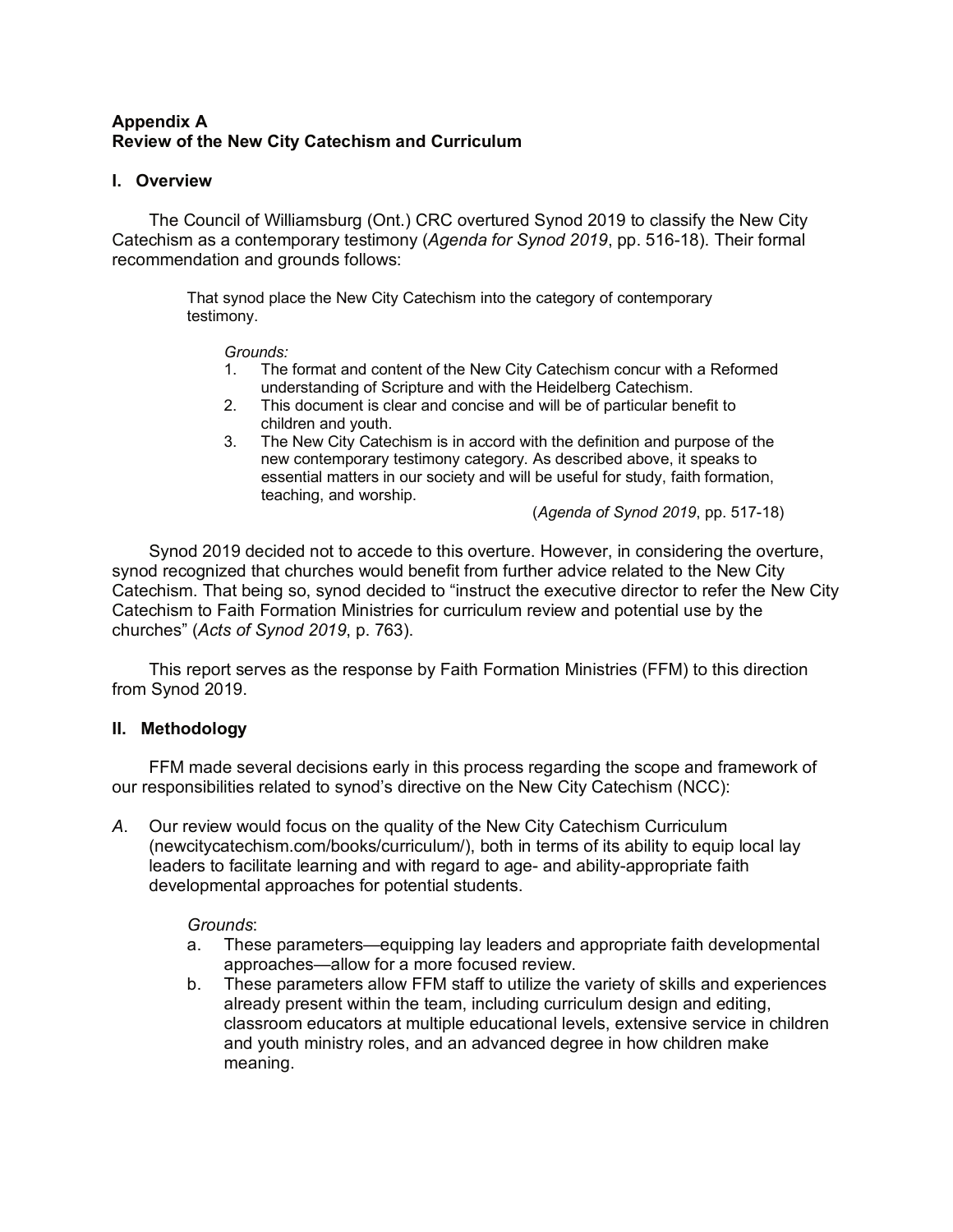- c. While theologically trained ministers have traditionally led catechism teaching, more churches have shifted toward nonordained staff or lay leadership facilitating discipleship, particularly for youth.
- d. The lens of age- and ability-appropriate faith developmental approaches conforms with an emphasis found in Church Order Article 59-a regarding participation in the Lord's Supper and with FFM's priorities for resource curation and creation.
- *B*. While including some theological observations, our review would not undertake a formal or extended theological evaluation of the NCC itself.

# *Grounds*:

- a. Synod 2019 decided against considering the NCC as a contemporary testimony.
- b. A substantive theological review would entail a broader synodical structure, such as a synodical study committee or, at minimum, a synodical task force, that contains a broader representation of theological expertise, including Calvin Theological Seminary faculty, than is implied by sending this to FFM for a curriculum review.
- *C*. Through this report FFM would provide summary observations and considerations for churches regarding the potential use of the NCC Curriculum, rather than a simple statement of "use" or "don't use."

# *Grounds*:

- a. Church Order Articles 63 and 64 indicate that the church as a whole, and the consistory (elders) in particular, are responsible for the faith nurture of the local church members.
- b. FFM's posture is to listen, consult, and coach ministry leaders in ways that strengthen the local church's capacity to discern context-appropriate faith formative resources and practices.
- c. To mitigate against the potential for a series of future requests for FFM to review other catechisms and curricula, FFM believes the churches are better served by a report that utilizes this review process as a template for reviewing other potential curriculum resources.

With these guidelines in place, FFM undertook three steps in preparing this review. First, we distributed copies of the NCC Curriculum kit to the six FFM staff who would participate in this review process. Second, FFM staff reviewed the NCC Curriculum materials individually and submitted their observations to a shared document regarding content, pedagogy, and potential pros and cons of utilizing the NCC Curriculum. Third, FFM staff compiled and summarized the shared learning into this report. Thus, the bulk of this report regarding the NCC is structured into the five sections that follow:

- About the New City Catechism
- -- New City Catechism content observations
- -- About the New City Catechism Curriculum
- New City Catechism Curriculum content and pedagogy observations
- -- Additional perspectives for churches to consider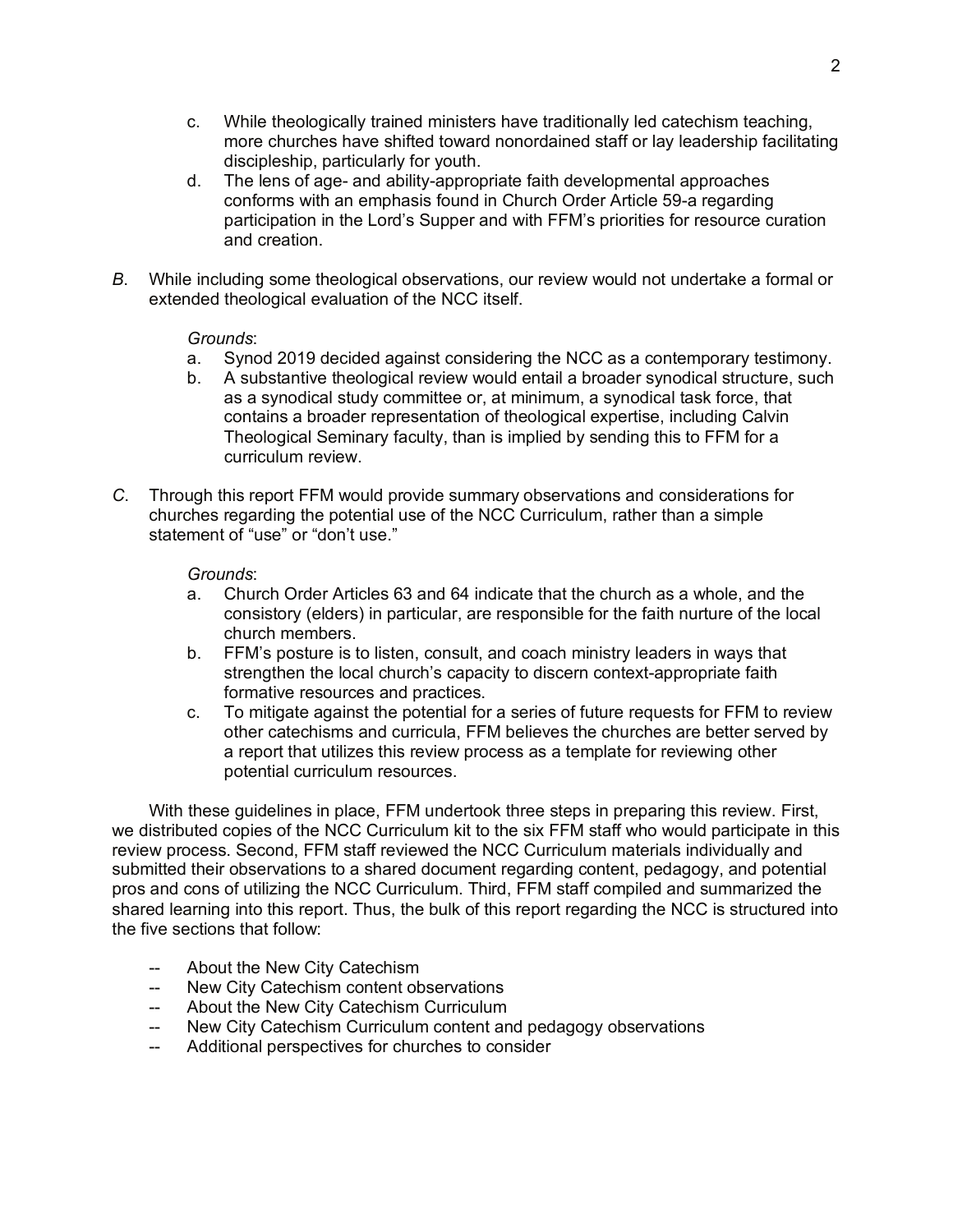Additionally, FFM staff included a closing section in the report to share comments regarding the learning we experienced through this review process. This section highlights conversations that have emerged through this assignment.

#### **III. About the New City Catechism**

The NCC is a set of 52 questions and answers adapted from "Calvin's Geneva Catechism, the Westminster Shorter and Larger catechisms, and especially the Heidelberg Catechism." In this sense, the NCC is not a completely new catechism but a paraphrase of excerpts from several Reformation-era catechisms that is intended to make aspects of their content accessible to the church today. A more detailed explanation of the NCC's roots is available at newcitycatechism.com/introduction-timothy-keller/ [last accessed Apr. 6, 2020].

Tim Keller and Sam Shammas authored the NCC project, a joint initiative of Redeemer Presbyterian Church (New York) and the Gospel Coalition, a network of broadly Reformed churches. The NCC was first published in 2012 with the intention of being a resource that is accessible to adults and children.

The purpose of this catechism is to reintroduce the historical practice of learning the central content of the Christian faith (from a Reformed perspective) as passed along by teachers to students. Two versions of the NCC are made available: a version for adults and a simplified version aimed at children ages 8-11. The simplified version is the focus of the NCC Curriculum.

In pursuing this purpose, the adult version of the NCC makes use of "archaic language" in the historical commentaries that accompany each question and answer. Moreover, the primary learning methodology expected by the curriculum is memorization of the questions and answers. This learning approach is so central to the curriculum that the introduction includes an orientation section on "Memorization Tips" for students.

As indicated in the NCC's introduction, the NCC's 52 questions are structured in three parts:

- Part 1: God, creation and fall, law (twenty questions)
- Part 2: Christ, redemption, grace (fifteen questions)
- -- Part 3: Spirit, restoration, growing in grace (seventeen questions)

At the time of this review, there are print, web-based, and mobile app editions of the NCC. Though format certainly influences learning, the content and pedagogical expectations do not substantively change across these media.

#### **IV. New City Catechism content observations**

# *A. Affirmations*

There are several important affirmations to make regarding the NCC as churches consider whether or not to utilize the NCC as part of their discipling efforts.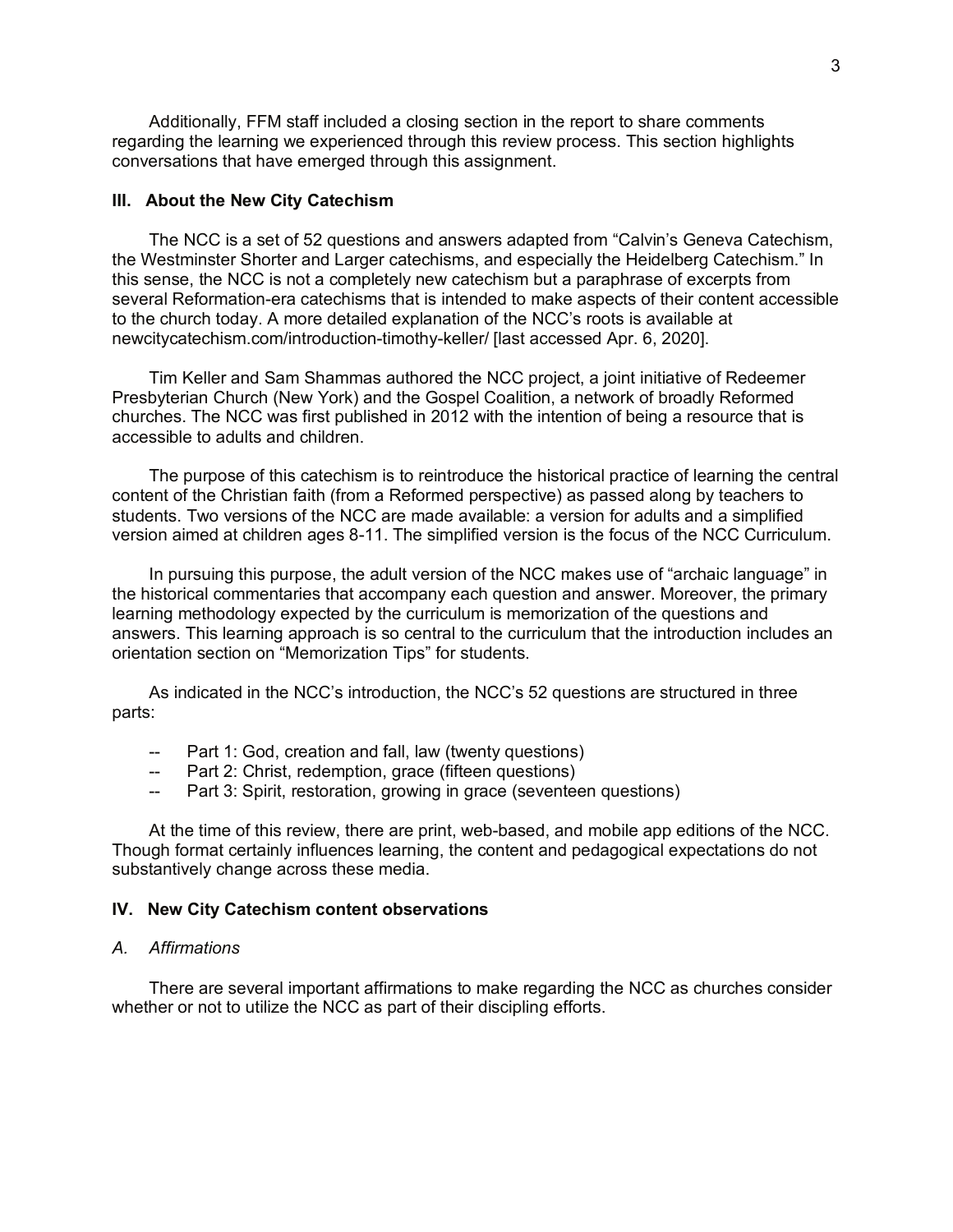- 1*.* As noted above, the NCC unfolds in three parts:
	- Creation and Fall, with attention to the Ten Commandments
	- Christ, Redemption, and Grace, with attention to the Apostles' Creed
	- -- Spirit, Restoration, and Growing in Grace, with attention to the Lord's Prayer

This arrangement is important to recognize for several reasons:

- The triune nature of God is emphasized.
- -- A basic outline of the biblical narrative is apparent in the movement from Creation and Fall to Redemption in Christ to Restoration through the Spirit.
- -- The three primary historical discipleship tools (Ten Commandments, Apostles' Creed, and the Lord's Prayer) are included.
- 2. Drawing from Reformed catechisms of the 16th and 17th centuries, the NCC affirms many important doctrinal truths from the Reformed tradition, particularly those connected to salvation by Christ alone and those that explain the concept of substitutionary atonement. For example, in the adult version the 24th answer responds to the question "Why was it necessary for Christ, the Redeemer, to die?" by stating,

Since death is the punishment for sin, Christ died willingly in our place to deliver us from the power and penalty of sin and bring us back to God. By his substitutionary atoning death, he alone redeems us from hell and gains for us forgiveness of sin, righteousness, and everlasting life.

- 3. The NCC locates the Ten Commandments within the first section on the fall, as a tool to identify sin against God and our neighbors. This position is different from the Heidelberg Catechism, which locates the Ten Commandments in the final section as a teaching on how to live in response to God's salvation in Jesus Christ.
- 4. In the web app version, alongside the NCC itself, theological commentary, a Scripture text, and a prayer are included with each question and answer. According to Keller's introduction, the inclusion of a specific accompanying Scripture passage and prayer is intended to frame the theological content in a devotional direction.

### *B. Questions and concerns*

We also identified several questions and concerns related to the content of the NCC. We offer the following five observations for churches considering whether or not to utilize the NCC in their contexts:

- 1. **Is God too distant?** While the NCC clearly has a high view of God, including reverence for God's holiness, the personal and approachable nature of God is missing. The second question asks "What is God?" This impersonal language leaves the FFM team wondering why the NCC does not ask "Who is God?"
- 2. **Does the NCC have a minimalist and anthropocentric approach to creation?** Though the first part of the NCC is described as "Creation and Fall," very little space is given to describing God's creative work beyond humanity. In explaining what God created beyond humanity, the NCC states: "God created all things by his powerful Word, and all his creation was very good; everything flourished under his loving rule" (Q. & A. 5). Likewise,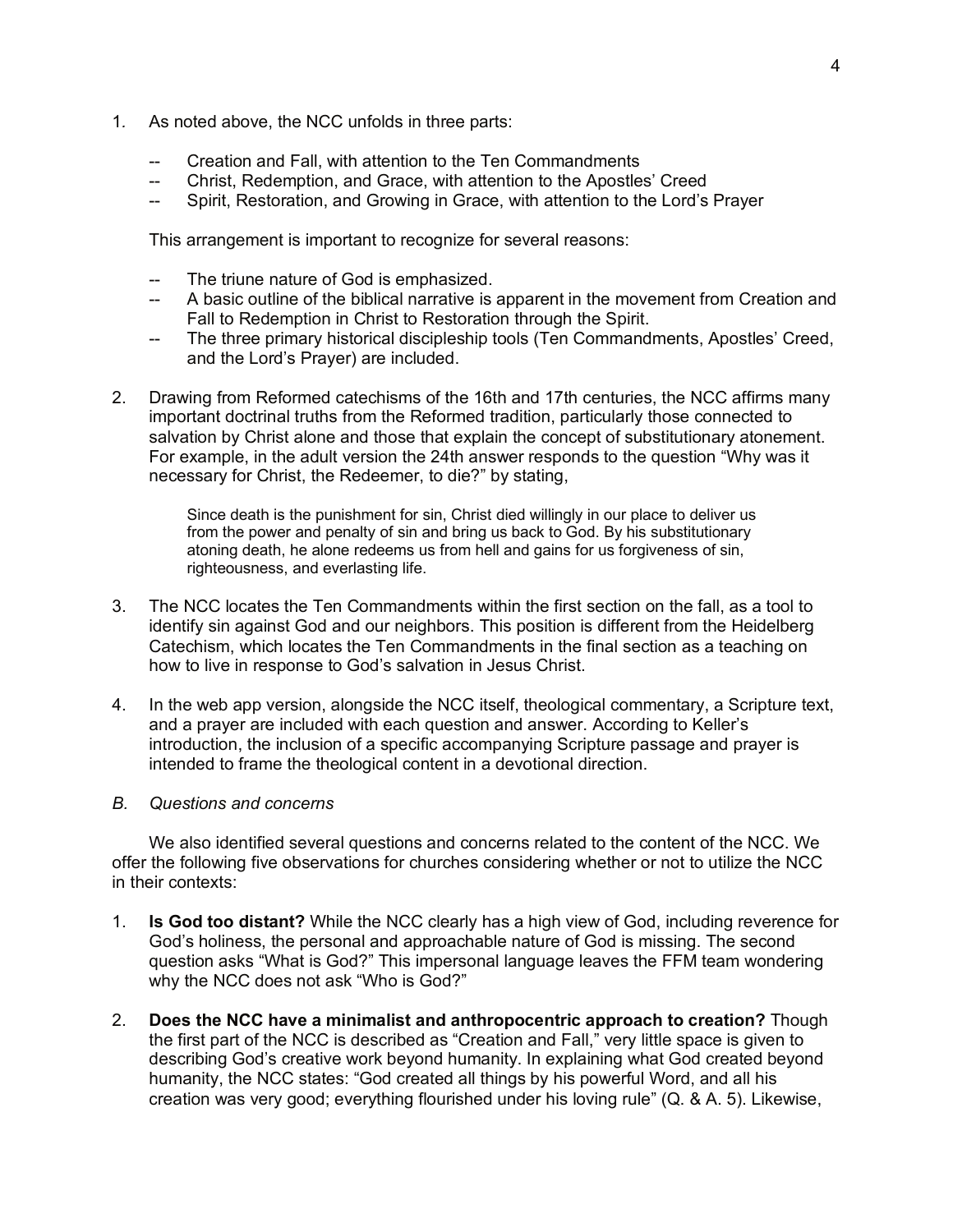Christ's redemptive work of reconciling all things in the cosmos to God (Col. 1:15-20) is largely overlooked, as is the flourishing of creation in the new heaven and new earth described in Revelation. In its adult version, the NCC's Q. & A. 52 teaches:

It reminds us that this present fallen world is not all there is; soon we will live with and enjoy God forever in the new city, in the new heaven and the new earth, where we will be fully and forever freed from all sin and will inhabit renewed, resurrection bodies in a renewed, restored creation.

- 3. **The theological focus appears to be disproportionately weighted on the law and on our inability to satisfy God's anger.** While this perspective is certainly an element of Reformed theology, the NCC overlooks the biblical theme of God's love, affection, and compassion. Whereas the gospel of John states that "God so loved the world that he gave his one and only Son, that whoever believes in him shall not perish but have eternal life," the NCC asks, "Is there any way to escape punishment and be brought back into God's favor?" and responds with "Yes, to satisfy his justice, God himself, out of mere mercy, reconciles us to himself and delivers us from sin and from the punishment for sin, by a Redeemer" (NCC Q. & A. 19). The silence regarding God's love and the emphasis on the method of our escape from punishment appear to present only a partial picture of the biblical narrative regarding our redemption.
- 4. **The mention of our calling to do good works occurs in Part 2 on Christ's Redemption, instead of in the work of the Spirit in Part 3.** This arrangement seems odd to our sensibilities. Why isn't this located under the work of the Spirit? Moreover, the lack of any description within the NCC regarding what a life of good works looks like shows the benefit and wisdom of the Heidelberg Catechism's location of the Ten Commandments.
- 5. **Does the approach to the content lose too much of the richness of the original resources?** The content included in the NCC is abridged, paraphrased, and compiled from several historic Reformation documents written in the 16th and 17th centuries. For example, NCC Q. & A. 1 borrows from the Heidelberg Catechism Q. & A. 1, but changes *comfort* to *hope* and includes only the first sentence of the Heidelberg Catechism's response. The forgiveness of sin, freedom from the devil's tyranny, God's providential care, the assurance of eternal life, and the Spirit's work to "make me wholeheartedly willing and ready from now on to live for him" are left out. Our team wonders if the hope or comfort of the gospel is diminished too far by leaving out these other aspects of God's reconciling and restorative work in Jesus Christ and through the Spirit.

#### **V. About the New City Catechism Curriculum**

The New City Catechism Curriculum features 52 lessons developed from the questions and answers of The New City Catechism, designed to help children ages 8-11 learn the core doctrines of the Christian faith in a Sunday school, classroom, or homeschool setting.

The NCC Curriculum kit includes four copies of The New City Catechism for Kids, a threevolume leader's guide, and a book of 52 black-and-white reproducible graphics and activity pages needed for activities in the lessons.

Each lesson in the leader's guide includes outlines for 30-, 45-, or 75-minute sessions; a Bible passage and memory verse; a list of suggested materials; detailed instructions for activities; suggested prayers; and activity pages available for digital download. Those who are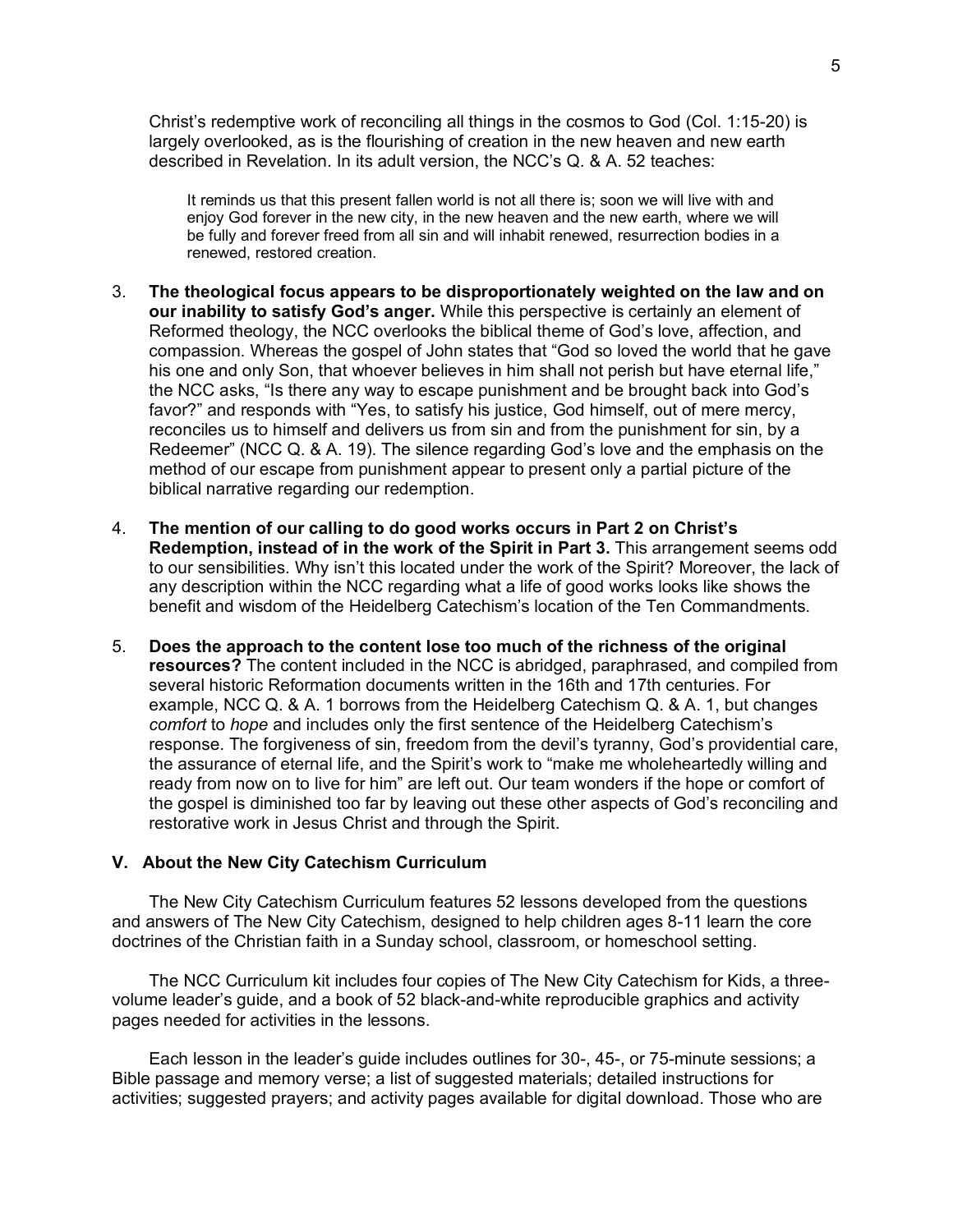interested can download a sample featuring the first five lessons at static.crossway.org/excerpt/nccc-sample.pdf.

# **VI. New City Catechism Curriculum content and pedagogy observations**

With regard to the NCC Curriculum's content, our main observations are outlined in section IV above because the curriculum content follows the catechism content. In this light, our essential curriculum content question is "How does the arrangement, inclusion, and absence of certain biblical and theological themes influence the ways students will come to understand who God is, their relationship with God, and their calling to participate as members of Christ's body within God's kingdom?"

# *A. Pedagogical strengths*

With regard to pedagogy, our team identified several strengths for churches to note as they evaluate the appropriateness of using the NCC Curriculum in faith formation efforts within their churches.

- 1. The structure of the NCC's teacher's resources provide an outline and suggestions that help teachers develop a predictable and accessible pattern for the lesson plans. This pattern follows a traditional educational model of recap, intro and intro activity, lesson/teaching time, activity, discussion, take-home memory work, and closing prayer.
- 2. The curriculum articulates a difference between head and heart knowledge in the teaching notes.
- 3. The teaching notes draw attention to how the teacher's posture and engagement with the students is a form of teaching. This emphasis demonstrates an awareness of the relational aspects of teaching.
- 4. The flexibility of the lesson designs allow for contextualization of the NCC within a broad range of teaching settings.
- 5. The NCC encourages that learning about the NCC would occur in both church and home settings.
- *B. Pedagogical concerns*

However, the review team also noted several significant pedagogical concerns for churches to keep in mind when discerning whether or not to utilize the NCC Curriculum in their contexts.

1. **The NCC Curriculum assumes that catechesis and virtue development are acquired through doctrinal knowledge about the Christian faith.** While faith formation includes learning biblical and theological content about God and the gospel, an age- and abilityappropriate faith also embeds this content within a process of nurturing a person's experiential relationship with God. Experiencing God's love, having our affections and desires transformed, and learning to live in communion with God's people and as participants with the Spirit in God's mission are also essential elements of a holistic faith formation process.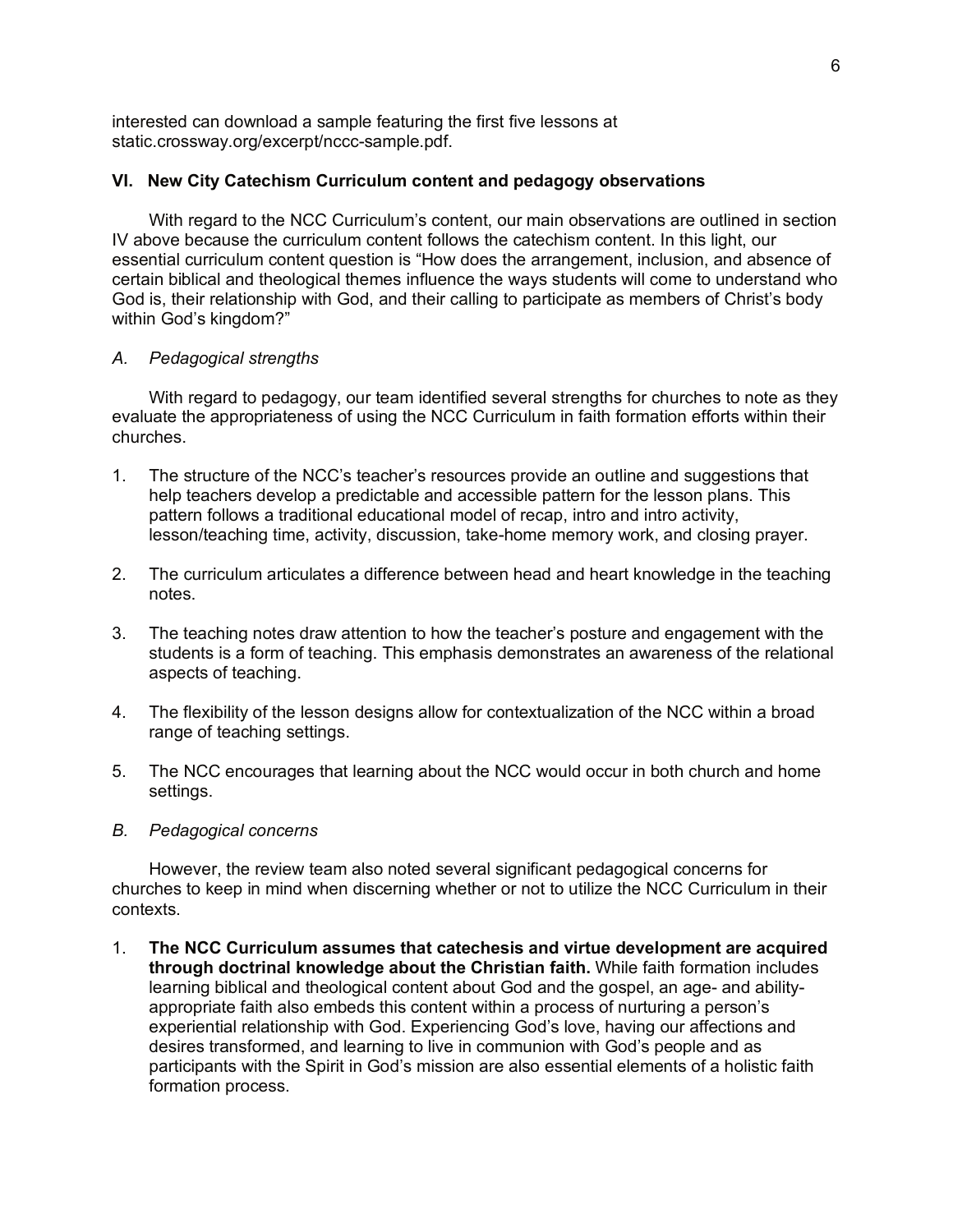- 7
- 2. **There appears to be a lack of humility and gentleness.** Some of the "Big Idea" statements, which serve as the focal points for the various lessons, come across as heavy handed. For example, the lesson for Question 3 states that "A correct understanding of the Trinity is essential to right worship of God." But we are left wondering, who among us has a "correct" understanding of the Trinity? We may have partial understanding about the Trinity, but there is a fundamental mystery and incomprehensibility of the Trinity as well. The danger in asserting that a student must correctly understand the Trinity in order to worship God properly is that it leaves no room for worshiping God while growing in our knowledge about God. Statements like these unnecessarily increase the potential to stunt and damage a person's faith formation process.
- 3. **The reading level of the children's version of the NCC is significantly higher than that of the intended audience.** The language used in the children's NCC book is far too complex for its 8- to 11-year-old intended audience. When utilizing readability calculators, many of the answers require a Grade 8 (age 12-14) reading level. One calculator, the Gunning Fog index, assesses the NCC's reading level to be at Grade 11. The language is a real barrier to the younger members of the NCC's intended audience.
- 4. **Related to the previous point, the NCC Curriculum lesson plans make several other assumptions about the audience.** The content assumes that participants have a Christian faith background, understand terms like *worship* and *forgiveness*, and are familiar with the basic narrative arc of Scripture. Additional assumptions about family structures are also evident at times. There also are no accommodations suggested for persons with intellectual or physical disabilities.
- 5. **The primary pedagogical tool is memorization.** The NCC introduction states that memorization is an essential element of this curriculum. From a learning theory perspective, rote memorization is the lowest level of learning. While some memorization is foundational to learning, the pedagogy found in the lesson plans does not move toward higher levels of learning. If the goal is mere accumulation of theological knowledge without integration or development of a Reformed worldview, then perhaps memorization is sufficient. However, faith formation calls for learning approaches that integrate head and heart in order for the head knowledge to become internalized as an assurance of God's faithfulness. Knowledge accumulation is foundational, to be sure, but if left there or if that is the main focus on what is achieved in this curriculum, we are only giving children content that does not engage in the higher levels of learning. To this end, the expectation of memorizing the catechism answer and an accompanying Scripture passage each week is unrealistic for most home situations.
- 6. **Will volunteers have the time and theological capacity needed to teach this material?** The lesson plans require preparation time and a fairly high level of theological and intellectual capability from the leaders. This reality limits the availability of potential teachers within a church community who can teach this material.
- 7. **What resources are available for parents, grandparents, or other caregivers at home to participate in teaching the NCC?** While Keller shares a story of how easy it was for their family to integrate catechism teaching into their home, the lesson plans and resources do not provide specific resources for "at home" learning of the NCC. Parents, particularly those who are new to the faith, would likely be challenged to participate in their child's learning.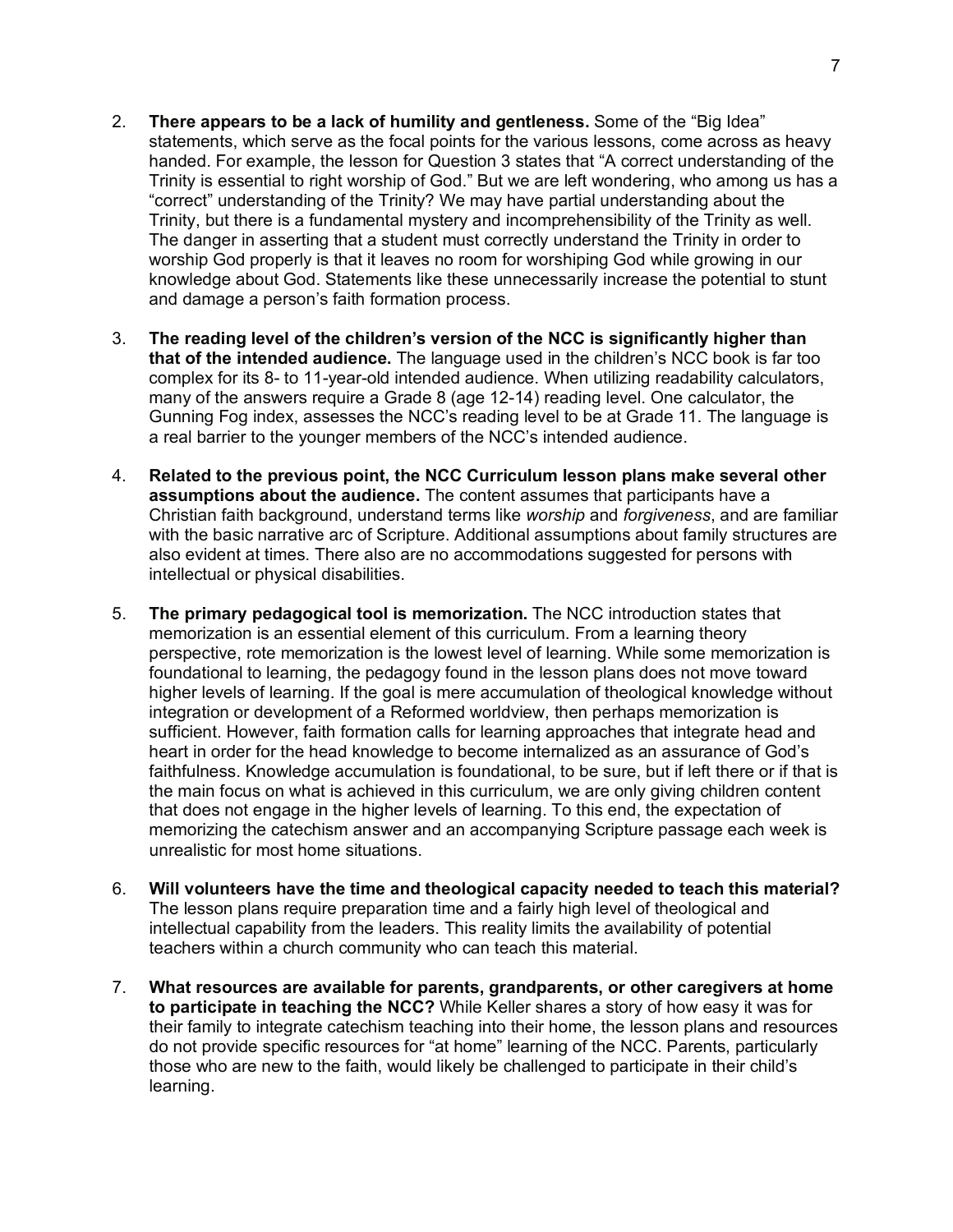- 8. **Does this curriculum nurture love?** One of the NCC's stated desires is that this curriculum "nurtures in children a love for and understanding of the essential doctrines for the Christian faith." But the pedagogical approach makes little room for cultivating a love for this knowledge. Many of the questions in the lesson plans are looking for yes or no answers and do little to invite wonder, awe, or affection for the God who took on flesh, suffered, and died in our place.
- 9. **Where is the transition toward application?** While there is a stated desire that the lessons will lead to a lifelong faith that knows how to respond to life's circumstances, the lessons create little space for students, whether children or adults, to wonder and explore how these theological principles relate to the real contours of the circumstances in which they are living. For example, the curriculum's "Virtue Vision" for Q. & A. 1 on belonging to Jesus is that "we must be quick to forgive." While forgiveness is indeed a Christian virtue, the historic emphasis on this teaching connects with the great comfort that we belong to God, who forgives us. An emphasis that would invite students to wonder about other places they belong and about how they experience belonging to God and to God's people would help to provide a more fitting application.

# **VII. Perspectives for churches to consider**

In the process of this review, our team noted a few other perspectives for churches to consider when determining whether or not to utilize the NCC Curriculum in their contexts.

- *A.* **A robust curriculum is multidimensional.** Is this a robust children's curriculum? No. A robust children's curriculum considers how children learn, utilizes developmentally appropriate language and thinking, engages multiple learning styles, cultivates spaces for wonder, stories, and reflection, and offers guidance for potential applications, in which content serves the formation of a person's character in relationship to God, community, and creation. Most of these elements appear to be missing from the NCC Curriculum.
- *B.* **Curriculum design matters.** In a culture that is progressively more visual and in a context in which we are called to honor the way that we are embodied beings—not souls trapped within bodies—the physicality of our resources matter. We communicate value by the quality of our curriculum resources, particularly through the student materials. Regarding the print version of the children's catechism, there is little about it that would appeal to children. Except for the appealing small size of the children's catechism book, the static design and lack of color and graphics on pages does not convey to children that the material is intended for them.
- *C.* **The attendance expectation is very high.** A 52-week catechism is ambitious and unrealistic in our current context of declining attendance for worship, Sunday school, and other discipleship programs. How could students make up for missed weeks? We wonder if the material might be better presented in another format rather than a one-year weekly immersion.

# **VIII. Faith Formation Ministry learning through this review process**

While we bring a certain amount of expertise into a review process like this one, FFM staff recognize that our capacity to lead is rooted in a commitment to our own lifelong learning and growth. This final section of our report shares some of the wondering that has been evoked within the FFM team through this review process.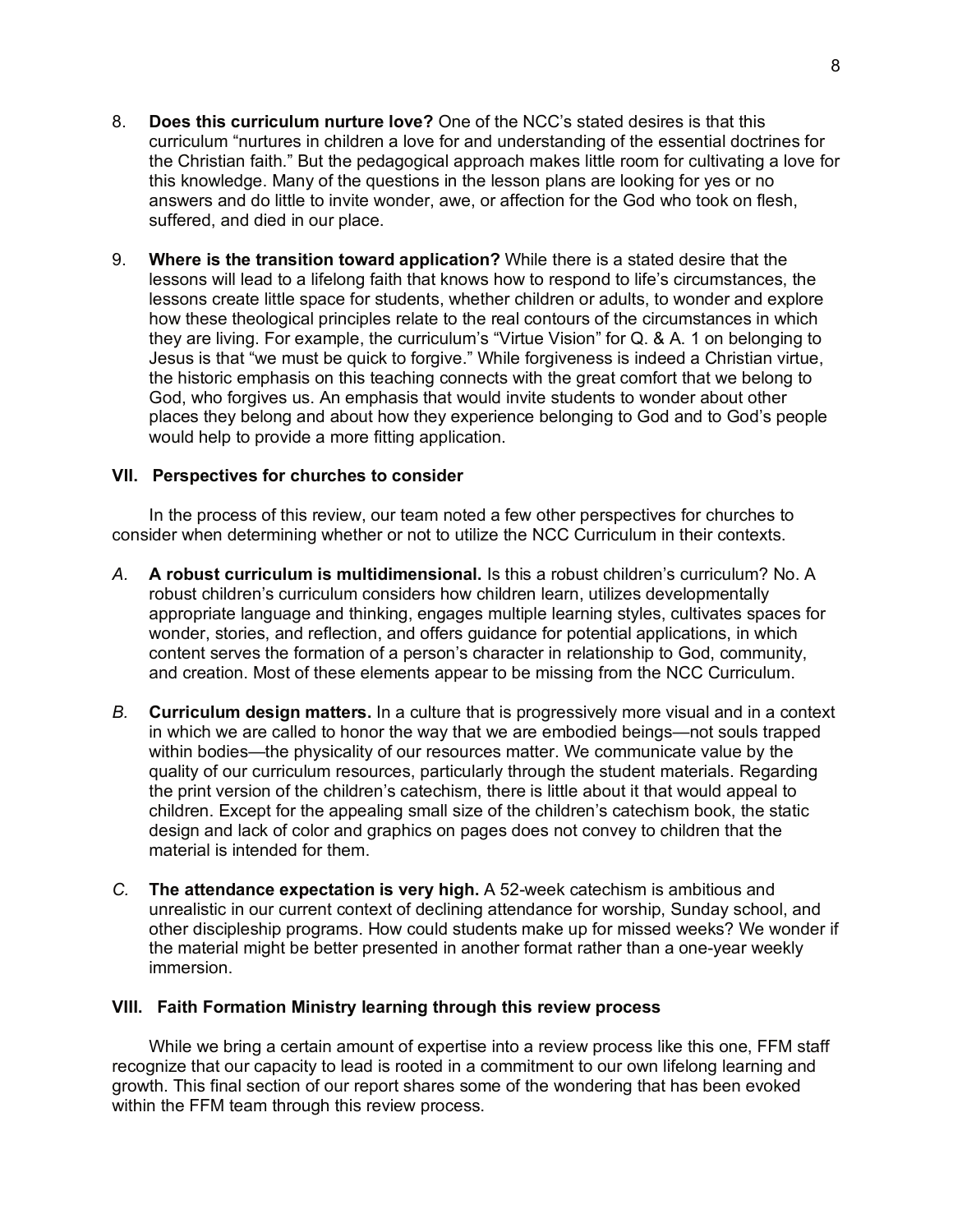*A*. Are we seeing a resurgence in the desire for catechetical resources? We are perceiving a growing desire within the CRC to find culturally relevant ways to communicate the richness of what we believe. This request to provide a curriculum review of the NCC comes alongside numerous other requests from pastors, youth leaders, and other church leaders to assist them in locating new resources for teaching the creeds, confessions, and contemporary testimonies that shape the theological framework of the Christian Reformed Church in North America. This apparent resurging interest in catechetical teaching follows after years of many congregations' discarding all kinds of engagements with the historical documents of the church.

*B*. Are there gaps in our denomination's current catechetical resources? Yes. We have consistently heard from leaders working with people who are coming to faith later in life that our current catechetical resources assume a familiarity with the Christian faith, the characters and stories in the Bible, and higher levels of education. While the NCC Curriculum introduction states that the NCC is for children and adults, we are not convinced that the NCC is an appropriate resource for those who are early in their faith development, regardless of age. However, the NCC could be a beneficial conversation starter for persons already familiar with the basic Christian faith, biblical narrative, and theological terms.

*C*. Additionally, we wonder how many lifelong members of our churches have engaged the confessional documents of our tradition since they were in high school. Could all of us benefit from catechetical resources that are designed to introduce these documents as if we were encountering them for the first time?

*D*. Since the CRC's historical confessional resources were developed in European contexts within the 16th and 17th centuries, how might our catechetical teaching resources benefit from greater attention to the increasing diversity of the CRC today and of the communities in which God has planted us? If we include campus ministries and nontraditional churches, at least twenty different languages are spoken in the CRC, representing many cultural communities. Our congregations also embrace people of varying cognitive and physical abilities. How might our catechetical resources serve all members equally?

*E*. With today's increasing array of social media options, podcasts, webinars, etc., our team wonders if there is an opportunity to develop new forms of catechetical teaching that utilize these other approaches rather than a traditional curriculum approach. We are wondering how current technologies could encourage more integrated, intergenerational, lifelong, and lifebroad engagement with the creedal and confessional statements of our faith.

*F*. How can we engage current understandings from educational contexts—how children make meaning, faith formation theory, adult learning theory, practice-based learning, etc.—in shaping catechetical teaching within local church contexts? How might best practices offered by educational, social, and even faith-development research better equip Reformed churches to adapt our faith-formative approaches?

*G*. What current best practices can we identify within CRC congregations related to teaching our creeds, confessions, and contemporary testimonies? Rather than writing a new curriculum, which would require a high commitment of time and resources, are there ways to gather the best practices from CRC congregations to share and grow in our mutual learning around faith formation?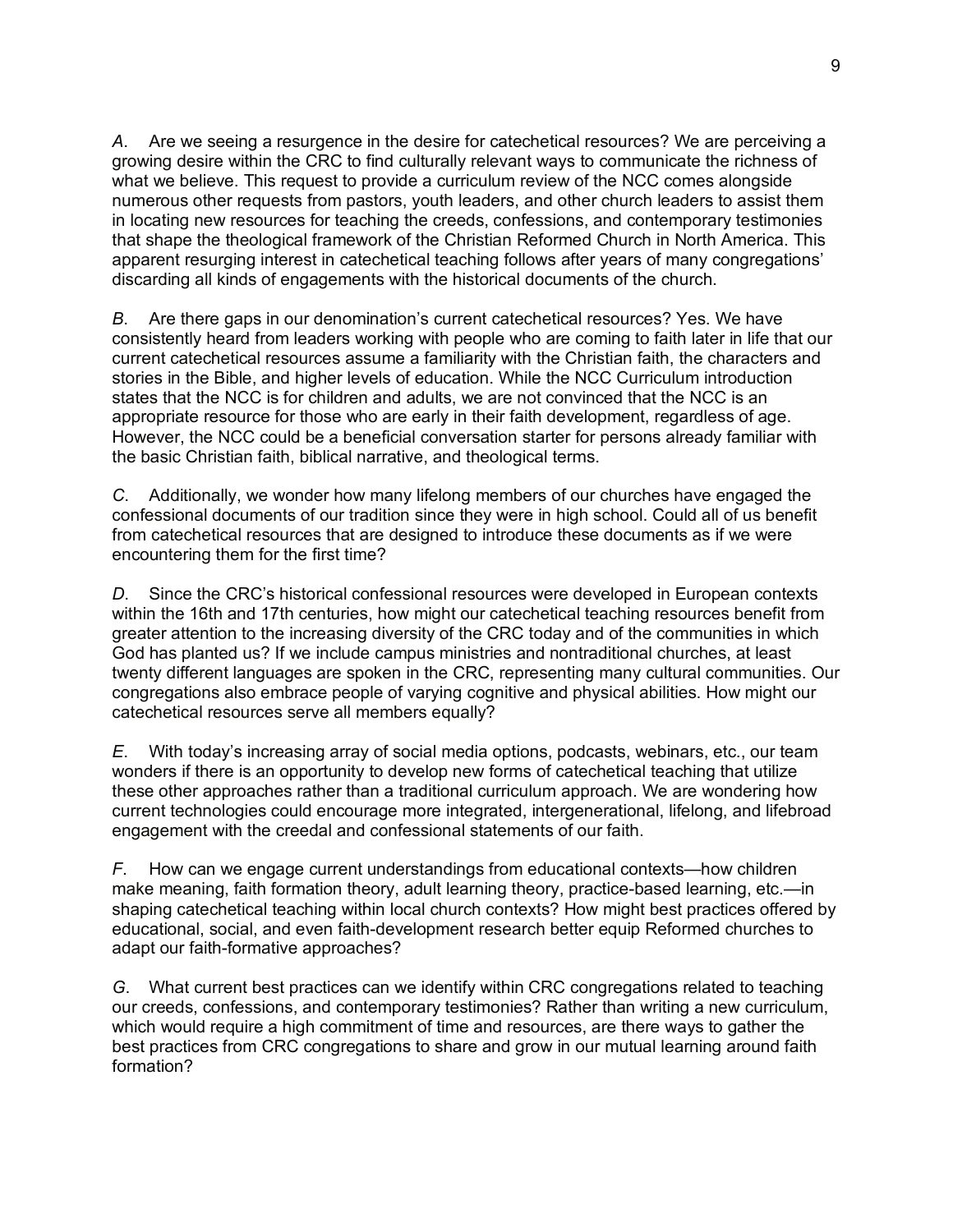*H*. While FFM currently has a resource called *A Ten-Question Tool for Choosing a Children's Ministry Curriculum*, our NCC review process has sparked conversations about the potential of developing similar resources for teen and adult materials, as well as for identifying resources for persons who are new to the Christian faith and persons who live with cognitive impairments and learning disabilities.

# **IX. Conclusion**

More than providing a simple yes or no regarding FFM's perspective on the New City Catechism and curriculum, our review team believes that churches are better served by sharing more of our conversation and considerations in reviewing this resource.

Therefore, our goal in sharing this curriculum review of the NCC for synod's consideration is to provide churches with a report that will allow them to see the process and types of observations made when conducting a resource review.

Additionally, we have seen this review as an opportunity to share how the process of reviewing the NCC has sparked within FFM additional conversations related to the CRC's catechetical teaching resources.

# **X. Recommendations**

*A*. That synod grant the privilege of the floor to Chris Schoon, director of Faith Formation Ministries, when matters related to this report are being discussed.

*B*. That synod encourage CRC churches to share with FFM the ways in which they are engaging in catechetical teaching in their local contexts, particularly with regard to people who come to faith as adults.

*C*. That synod consider this report in fulfillment of the directive by Synod 2019 for FFM to provide a curriculum review and advice regarding the use of the New City Catechism by our churches.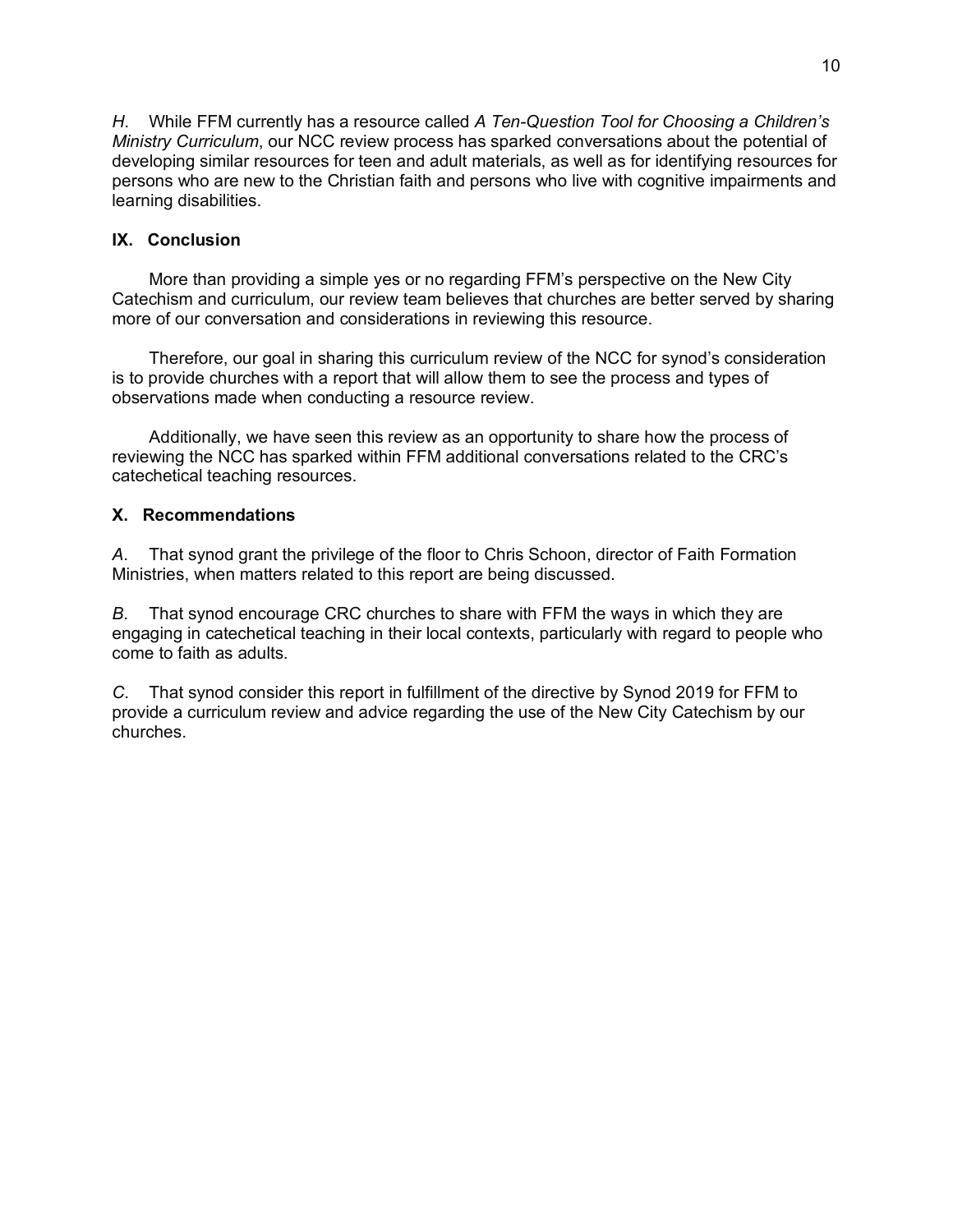### **Appendix B Worship Practices** Second Service: Response to Synod

## **I. Synod's Request**

In the context of a discussion about Church Order Articles 51 and 54 and churches' worship practices, Synod 2019 adopted the following recommendation (*Acts of Synod 2019*, p. 770):

> That synod affirm the rich tradition of assembling for worship twice on the Lord's Day and instruct the Council of Delegates to ensure that Worship Ministries and/or Faith Formation Ministries continue to make excellent resources available to the churches that would encourage existing congregations to continue, and new congregations to embrace, some kind of assembly that builds up the body of Christ.

*Ground:* This provides congregations with resources for carrying on the tradition of, or beginning, a second Sunday service, in keeping with the decisions of earlier synods (see *Acts of Synod 1995*, pp. 766-67).

# **II. Response from Faith Formation Ministries and Worship Ministries**

It is challenging to write a report on Synod 2019's request "to ensure that Worship Ministries and/or Faith Formation Ministries continue to make excellent resources available to the churches that would encourage existing congregations to continue, and new congregations to embrace, some kind of assembly that builds up the body of Christ," because in essence everything we do is for that purpose. Considering the larger context provided by the report, we ask your indulgence as we have reinterpreted the request as follows: "Whether we choose to meet twice each Sunday or at other times during the week, the CRC continues to value and encourage Sabbath observance, biblical and doctrinal literacy, prayer, opportunities for deep and rich fellowship, and opportunities for worship beyond Sunday morning. In what ways can Worship Ministries and Faith Formation help to support those values?"

Most of Faith Formation Ministries' resource toolkits, Ten Ways resources, Network posts, and other print resources include suggested practices connected to a wide range of worship gatherings and discipling opportunities while also encouraging intergenerational relationships. Several resources introduce faith-formative practices designed for home settings, including family devotional resources.

Likewise, many of the worship-related resources—particularly prayers, responsive readings, and other litanies—curated by Worship Ministries, whether on the Network or through *Reformed Worship*, are readily adaptable to multiple formal and informal worship contexts: in small groups, family settings, or second worship services in a church building. Some representative resources from both ministries, highlighted below, can be accessed at network.crcna.org and search: Distributing the Weight: Reflections and Resources for When You Have or Don't Have a Second Sunday Service.

#### *A. Sabbath observance*

- Resources developed regarding *Worship and COVID-19* and including children in online worship
- *Ten Ways for Families to Engage Kids in Worship*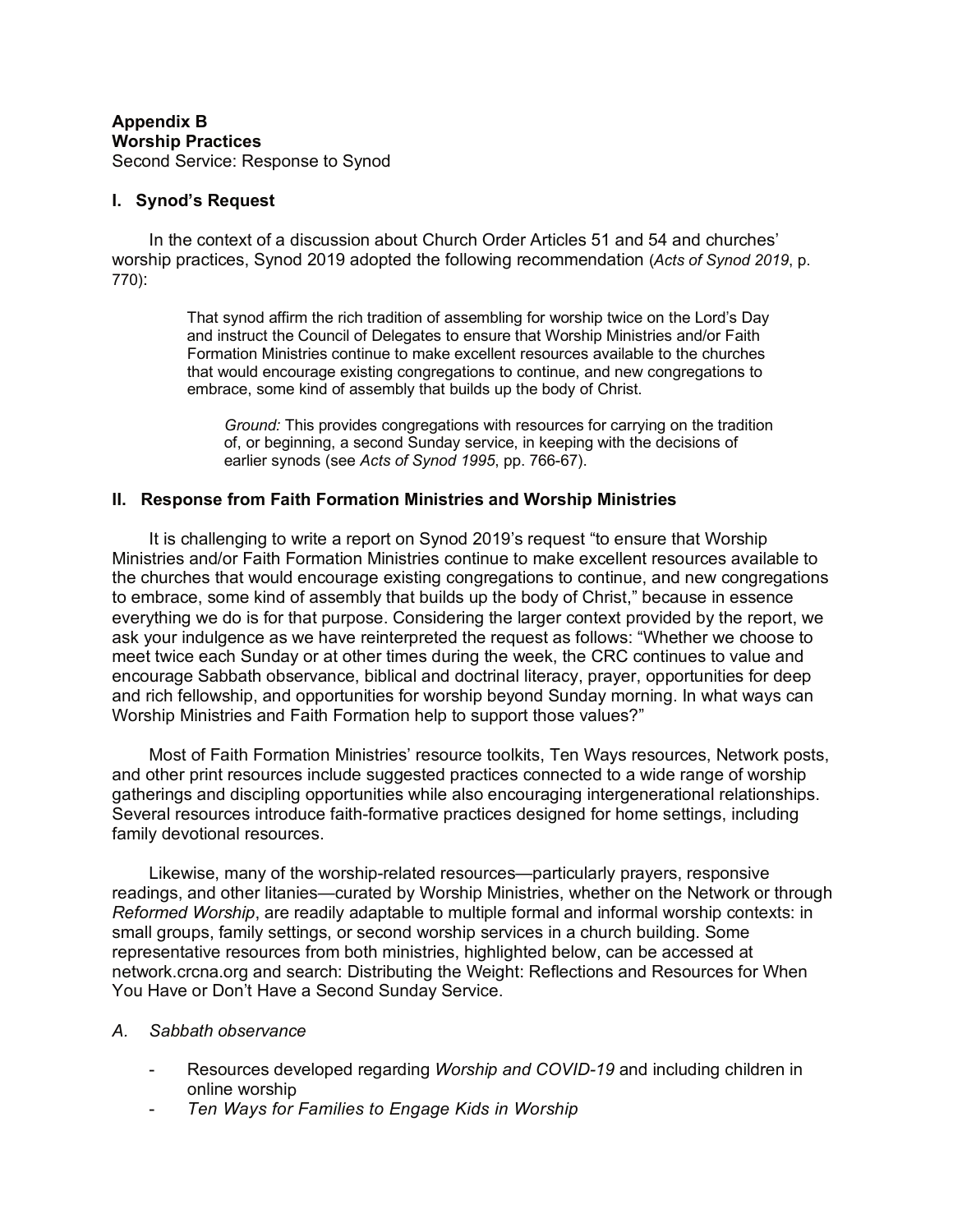- *5 Ways to Help Kids Worship*
- *B. Increased biblical and doctrinal literacy*
	- *Dwell* children's ministry curriculum, which is undergoing a refresh
	- *Dwell at Home* resources, including the *Jesse Tree* and *God's Big Easter Story*
	- *Everyday Family Faith*—family faith practices guide, English and Korean editions
	- Webinar: *Restoring Holy Communion in Reformed Churches*
	- Lord's Supper and COVID-19
	- *5 Ways to Retell a Bible Story with Kids*
	- *The Big Question: Growing Spiritually with Heidelberg Q&A 1*
	- *10 Ways My Reformed Identity Shapes My Life*
	- "Trinitarian Worship" by Cornelius Plantinga, coming June 2020, *RW* 136
	- "Confession of Sins: Why Do It?" by Chris Walker, coming June 2020, *RW* 136
- *C. Prayer*
	- *Resources for 2020 Prayer Day Services*
	- *Reformed Worship* articles:
		- "Our Father in Heaven: A Prayer Service Using the Lord's Prayer and the Heidelberg Catechism"
			- "Hear, O Lord, And Answer: A Service of Prayer"
	- *Let Justice Roll: Worship Planning Resources with a Justice Theme*
	- *Community-Wide Worship*
	- *In Jesus' Name*
	- *Name(s) above All Names: Enriching Our Ways of Addressing God*
	- *Reclaiming the Power of Prayer in Worship*
	- "The Importance of Corporate Prayer" by Martin Boardman, coming June 2020, *RW* 136
	- *Prayer Ideas (In Community and At Home)* from the Family Faith Formation toolkit
	- *The Lord's Prayer* (free event outline)
	- *5 Ways to Pray with Kids*
	- Also see prayer resources listed below under "Worship Opportunities Beyond Sunday Morning"
- *D. Deeper and richer fellowship*
	- "Belonging: 2020" Worship Symposium workshop led by Joyce and Chris
		- **Faith Formation Ministries Toolkits:**
		- *Building Blocks of Faith*
			- *Faith Storytelling*
			- *Intergenerational*
			- **Third of Life**
	- *Reformed Worship* theme issue on "Including Older Adults in Worship" (June 2019, *RW* 132)
	- Worship Ministries webinars:
		- *Training Youth for Leadership*
		- *Worship: Can I Be Included?*
		- *Generations Leading and Worshiping Together*
		- *The Mentoring Project*
		- *Mentoring and the Worship Leader*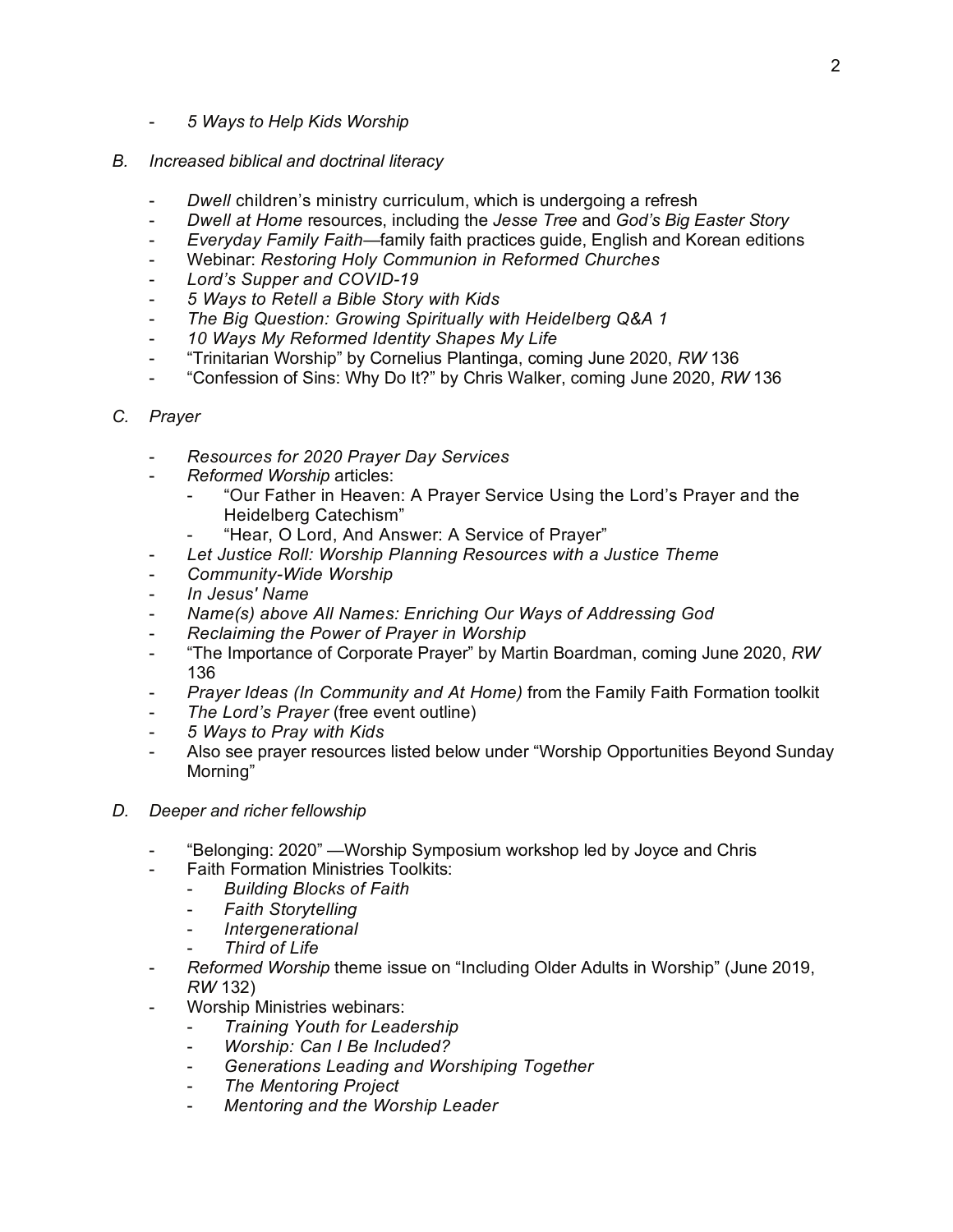# *E. Worship opportunities beyond Sunday morning*

- Worship resources that are prepared for Sunday morning can be utilized and adapted to fit many other contexts as well.
- *Lectio Divina*
- From *Lift Up Your Hearts* (LUYH)
	- "A Service of Morning Prayer"—LUYH 373
	- "Midday Prayers"—LUYH 380
	- "A Service of Evening Prayer"-LUYH 381
	- "A Service of Night Prayer"-LUYH 385
- Resources developed for Worship and COVID-19
	- *House Worship Liturgy Template*
	- *Daily Worship for Holy Week and Easter*
- *Everyday Family Faith*
- "Worship ideas" in the Family Faith Formation toolkit
- From *Reformed Worship:*
	- "How to . . . Plan Worship for a Family Reunion"
	- "Everyday Jesus Spirituality"

# **III. Additional background material**

*A. Church Order Article 51 and its Supplement*

#### *Article 51*

a. The congregation shall assemble for worship, ordinarily twice on the Lord's Day, to hear God's Word, to receive the sacraments, to engage in praise and prayer, and to present gifts of gratitude.

b. Worship services shall be held in observance of Christmas, Good Friday, Easter, Ascension Day, and Pentecost, and ordinarily on Old and New Year's Day, and annual days of prayer and thanksgiving.

c. Special worship services may be proclaimed in times of great stress or blessing for church, nation, or world.

#### *Supplement, Article 51-a*

a. Synod affirms the rich tradition of assembling for worship twice on the Lord's Day and encourages existing congregations to continue and new congregations to embrace this tradition for the building up of the body of Christ.

b. Where congregations are exploring alternatives to the second service, synod encourages those congregations to ensure that such alternatives are part of a strategic ministry plan with full accountability to their classis.

(*Acts of Synod 1995*, pp. 766-67)

*Note:* The following changes to Church Order Articles 51-a and 51-b (indicated by strikethrough and *italics*) will be considered by Synod 2020 for adoption. The current Articles 51-b and -c would become 51-c and –d respectively; Supplement, Article 51-a would be deleted.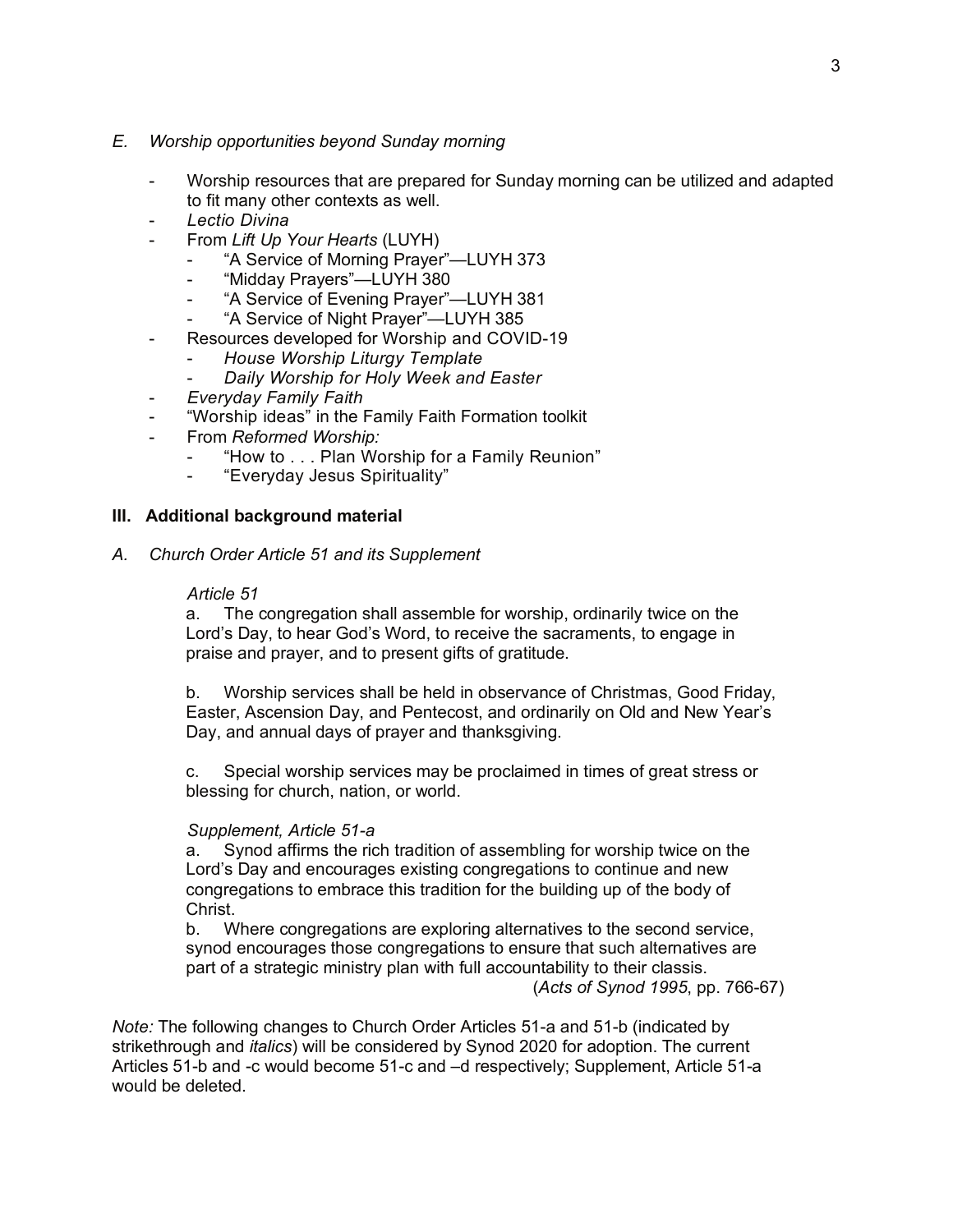a. The congregation shall assemble for worship<del>, ordinarily twice</del> on the Lord's Day to hear God's Word, to receive the sacraments, to engage in praise and prayer, and to present gifts of gratitude.

*b. Each classis shall affirm the rich tradition of assembling a second time on the Lord's Day for worship, learning, prayer, and fellowship by encouraging churches to include these items as part of a strategic ministry plan for the building up of the body of Christ.*

*B. Church Order Article 54*

a. The proclamation of the Word shall be central to the worship of the church and shall be guided by the creeds and confessions.

*Note:* Synod 2019 proposed the deletion of Article 54-b to be considered by Synod 2020 for adoption.

> b. At one of the services each Lord's Day, the minister shall ordinarily preach the Word as summarized in the creeds and confessions of the church, especially the Heidelberg Catechism.

*C.* Acts of Synod 2019 *(pp. 768-70)*

The second service has long proven to be a helpful discipline in fostering appropriate observance of the Lord's Day, raising the level of biblical and doctrinal literacy in the church, and creating opportunity for deeper and richer fellowship. Many churches that have continued the practice of a second worship service can testify to these benefits. For congregations that are exploring an alternative to the evening worship service, or for congregations that have already discontinued worshiping on Sunday evening, perhaps *there are ways to reimagine what public gatherings for worship might look like* [emphasis added].

(*Acts of Synod 2019*, p. 768)

Synod 2019 adopted the following in response:

In order to bring the Church Order into closer alignment with our current practice as a denomination, and to foster conversation among the churches about the expectations that should shape our worship practices, the advisory committee recommends the following:

1. That synod propose that Synod 2020 adopt the following changes to Church Order Articles 51-a and 51-b so that they will read as follows (additions are in *italics*; deletions are in strikethrough):

a. The congregation shall assemble for worship<del>, ordinarily twice</del> on the Lord's Day, to hear God's Word, to receive the sacraments, to engage in praise and prayer, and to present gifts of gratitude.

*b. Each classis shall affirm the rich tradition of assembling a second time on the Lord's Day for worship, learning, prayer, and fellowship by*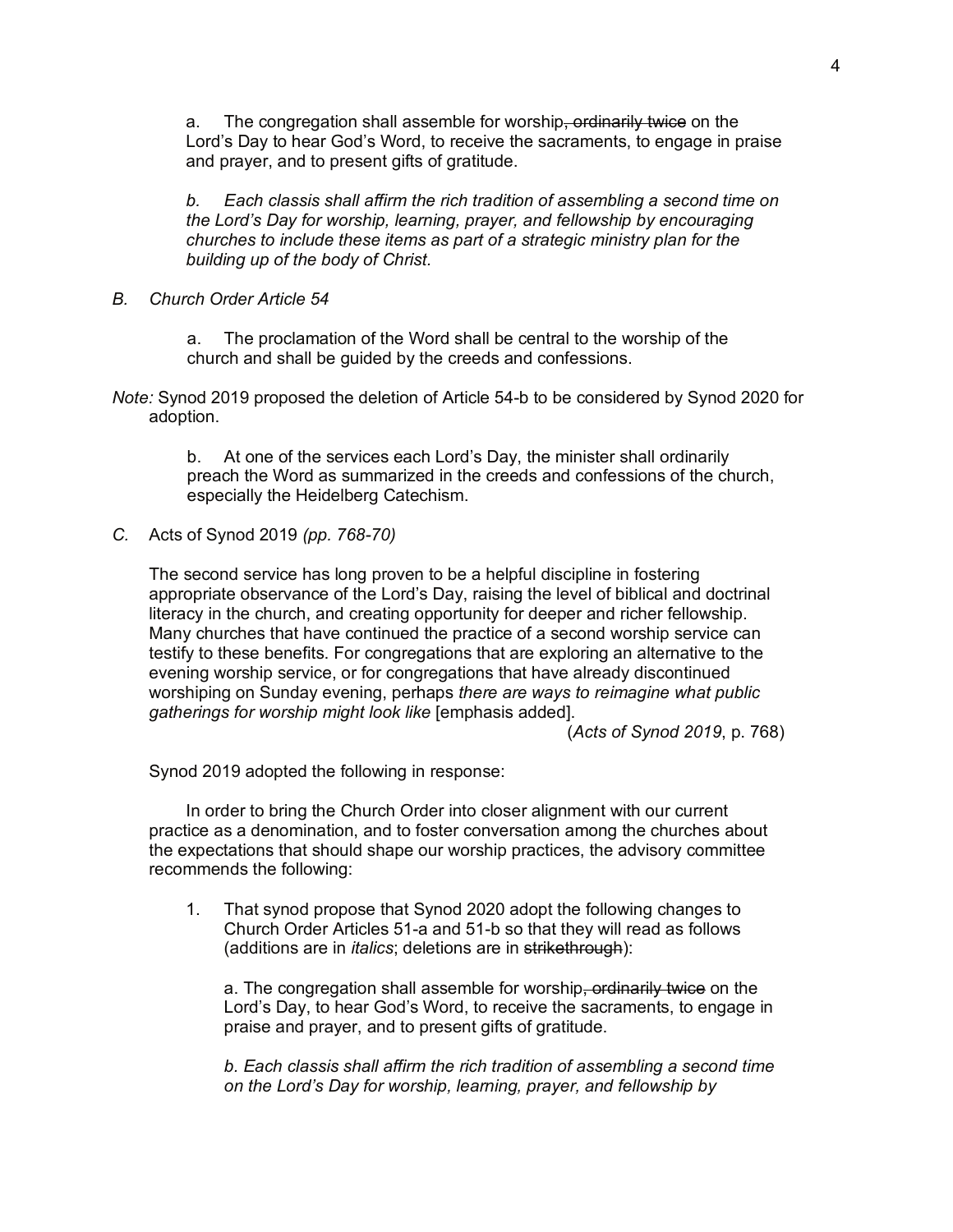*encouraging churches to include these items as part of a strategic ministry plan for the building up of the body of Christ.*

*Note:* The current Articles 51-b and -c would become 51-c and -d respectively; Supplement, Article 51-a would be deleted.

### *Grounds*:

- a. These changes would bring the Church Order into harmony with the current practice of the vast majority of congregations, so that its provisions for public worship are "faithfully observed" (Church Order Art. 86).
- b. Though Scripture does not indicate the frequency of worship on the Lord's Day, the proposed Article 51-b highlights the value of a time beyond Sunday-morning worship when the whole congregation may be invited to assemble as Christ's people and invites the broader assemblies to foster conversations about how this might best be done.

*—Adopted* 

2. That synod propose that Synod 2020 delete Church Order Article 54-b.

#### *Grounds:*

- a. Though it is important for our preaching to reflect the instruction of the Reformed confessions, the current Church Order Article 54-a already requires that preaching be guided by the creeds and confessions, and a specific obligation for catechetical preaching is an unrealistic expectation when the majority of our congregations do not have a second service.
- b. This brings Church Order into harmony with denominational practice (Church Order Article 86).

*—Adopted*

3. That synod affirm the rich tradition of assembling for worship twice on the Lord's Day and instruct the Council of Delegates to ensure that Worship Ministries and/or Faith Formation Ministries continue to make excellent resources available to the churches that would encourage existing congregations to continue, and new congregations to embrace, some kind of assembly that builds up the body of Christ.

*Ground:* This provides congregations with resources for carrying on the tradition of, or beginning, a second Sunday service, in keeping with the decisions of earlier synods (see *Acts of Synod 1995*, p. 766-67).

> —Adopted (*Acts of Synod 2019*, pp. 768-70)

Chris Schoon, director, Faith Formation Ministries Joyce Borger, director, Worship Ministries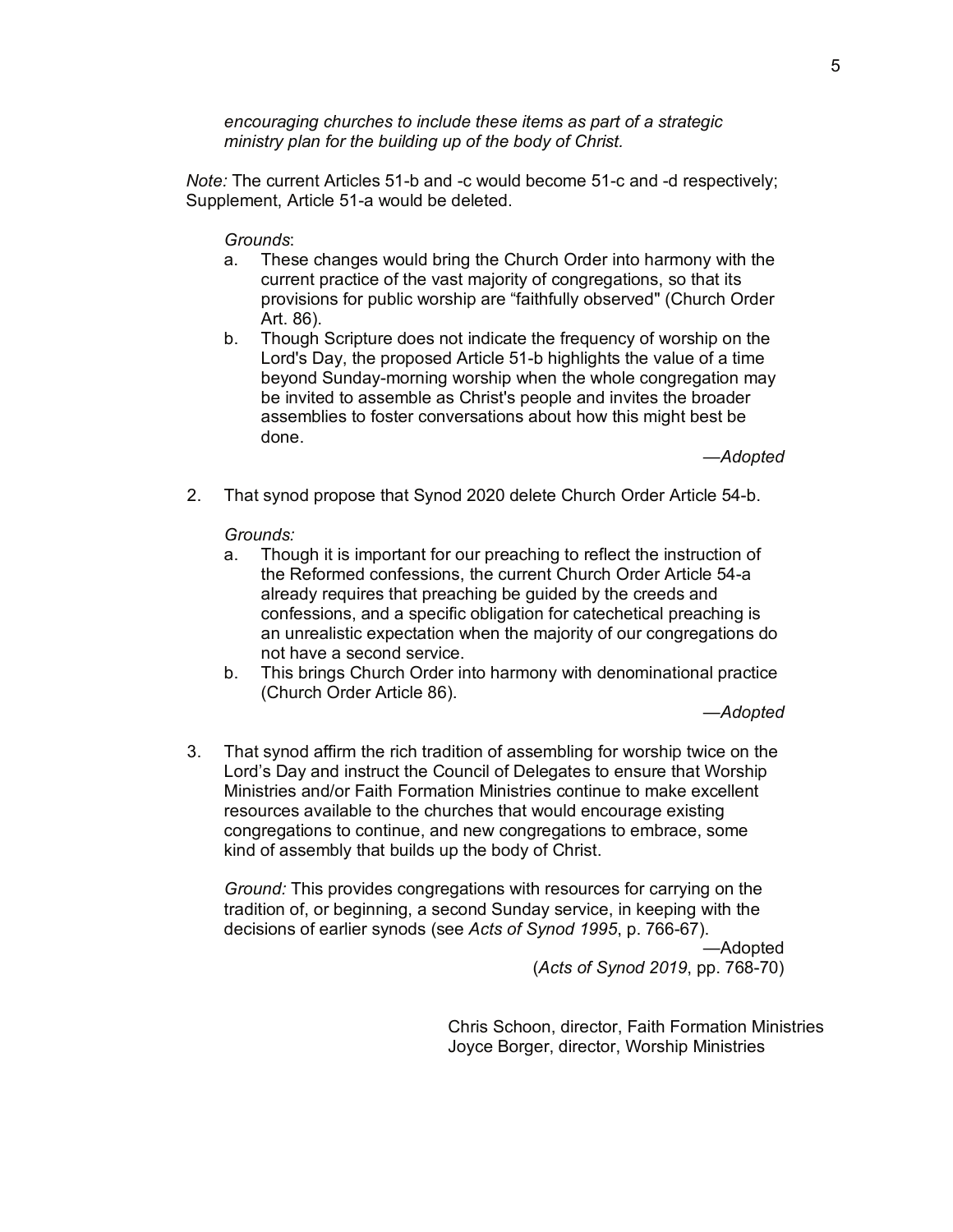# **Appendix C Abuse of Power: Training of Pastors Program**

# **I. Mandate**

Synod 2019 mandated the COD with the following related to the training of pastors:

That synod mandate the Council of Delegates to form a committee to develop a training program on abuse of power. The committee shall include members from the offices of Candidacy, Pastor Church Resources, Safe Church Ministry, Calvin Theological Seminary, and Calvin University (because of available expertise). The training program shall

- be a requirement for all persons entering vocational ministry in the CRC.
- focus on dynamics of power within the variety of pastoral relationships, boundaries, tools for positive use of power and influence, and tools for preventing harmful use of power and influence.
- be widely available and presented as enabling effective ministry (not as an impediment to entering ministry).
- take into account the cultural diversity within CRC churches.

(*Acts of Synod 2019*, p. 794)

# **II. Training overview: Content**

The training is organized into four modules. Each module is designed to be completed in one hour, for a total commitment of four hours. Our team determined that this would offer the best balance between robust content engagement and a manageable time-commitment level. A more detailed draft of the training is available by request.

The content of the course will be maintained and updated as needed by the Safe Church Ministry office, in consultation with resource people from Calvin Theological Seminary, Calvin University, Pastor Church Resources, and the Candidacy office.

The four modules are summarized as follows:

1. Stories of Allegations against Churches and Church Leaders

This module anchors the training in actual stories of abuse of power, giving examples from a variety of church sizes, locations, and times in history. This allows us to approach abuse of power not primarily as a topic to explore but as a reality embedded deeply in the church, including stories of persons victimized by abuse, people who perpetrated abuse, and many others also affected.

2. Abuse of Power – Focusing on the Individual Leader

This module reflects on a Reformed framework of power—and specifically the role that a leader has in understanding and ensuring a healthy exercise of their own power. We will explore pastoral authority, deception, boundaries, healthy rhythms, and other areas of power using multiple tools for sharpening our understanding and models for leading well.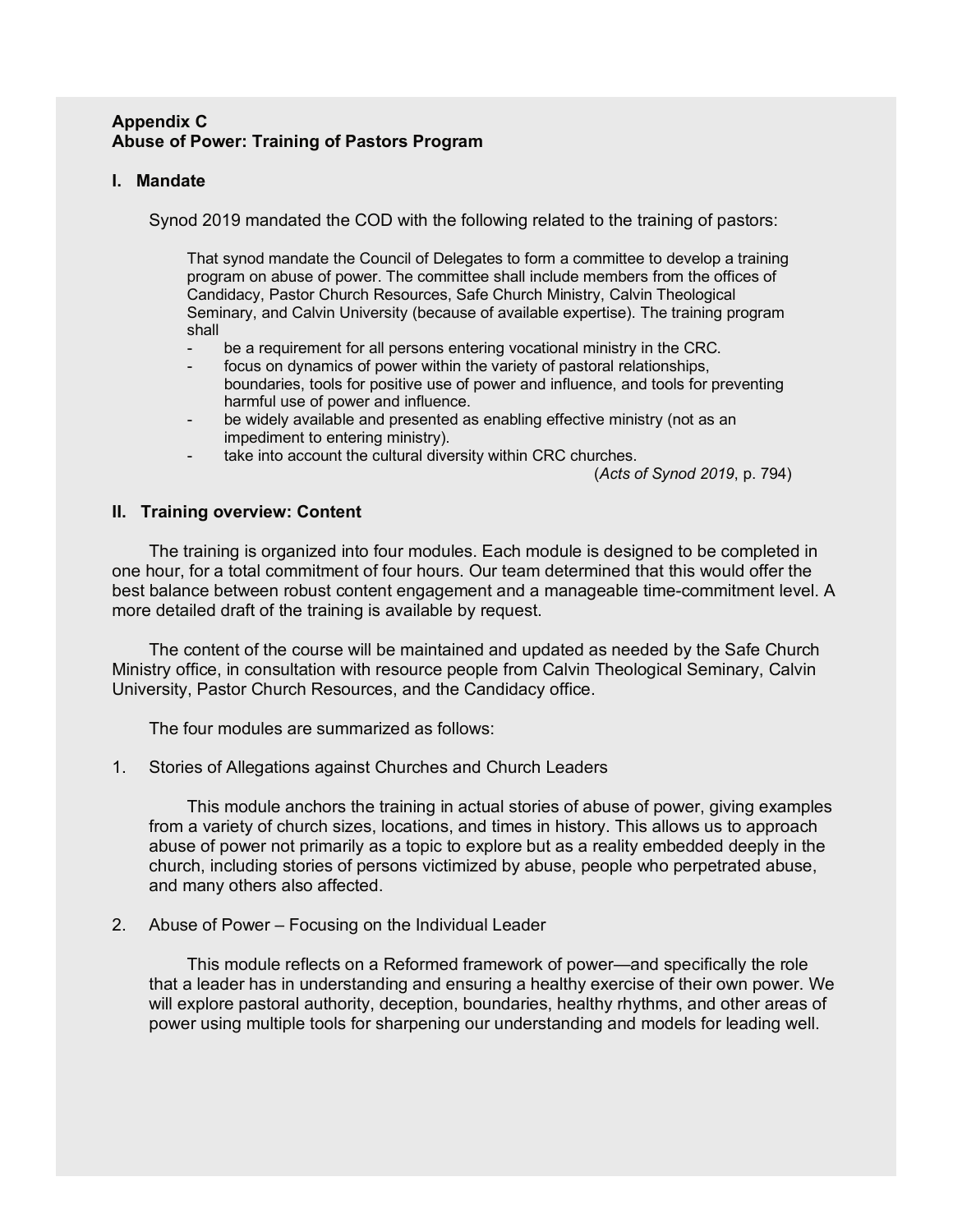3. Abuse of Power – Focusing on Institutional Patterns

This module reflects on how institutions themselves provide space for power to be used and misused. The module will reflect on such things as the power that the church itself has; patterns that enable abuse to be perpetrated; the role of people in power; the role of repentance, justice, and grace; and the vulnerability of those victimized and the likelihood of revictimization.

4. Preparing for and Responding to the Abuse of Power

This module will introduce the Code of Conduct regarding abuse of power, a toolkit for responding to abuse, and other resources. It will provide a way forward for living and leading well.

### **III. Training overview: Process**

We anticipate that the training will be delivered in an online training format. The particular online platform has yet to be developed, but, as noted above, the course will have four modules that can each be completed in approximately one hour. There will be several opportunities within the coursework to dig deeper into issues raised.

Although the course will be made available to all who are involved in church leadership, the mandate given by Synod 2019 was that this course shall be a requirement for all persons entering vocational ministry in the CRCNA. The Candidacy office will coordinate the participation of those who are entering ordained ministry, whether their entrance is through the provisions of Church Order Articles 6, 7, 8, 23, or 24.

# **IV. Potential coordination with other training**

There is abuse of power training being developed for multiple contexts. It is advisable to have similar material presented across the denomination. Our team is exploring ways in which this training might be adapted for use in other contexts. Some examples include

- an abridged version for councils, allowing a sixty-minute training to be accomplished in a council meeting setting.
- a workshop version that a Safe Church coordinator could lead in a classis meeting context as part of a classis' commitment to providing training opportunities.
- integration into the mentoring program for newly ordained ministers, allowing deeper exploration in the topics presented.

The team will continue to develop these and other opportunities that may present themselves.

#### **V. Timeline**

The team proposes the following timeline for implementation:

- Training program to be finalized and made available in its online learning platform by end of 2020.
- This Abuse of Power training is to be included in the Candidacy Process checklist for all 2021 candidates via Article 6. This group will be required to complete this training as a pilot group.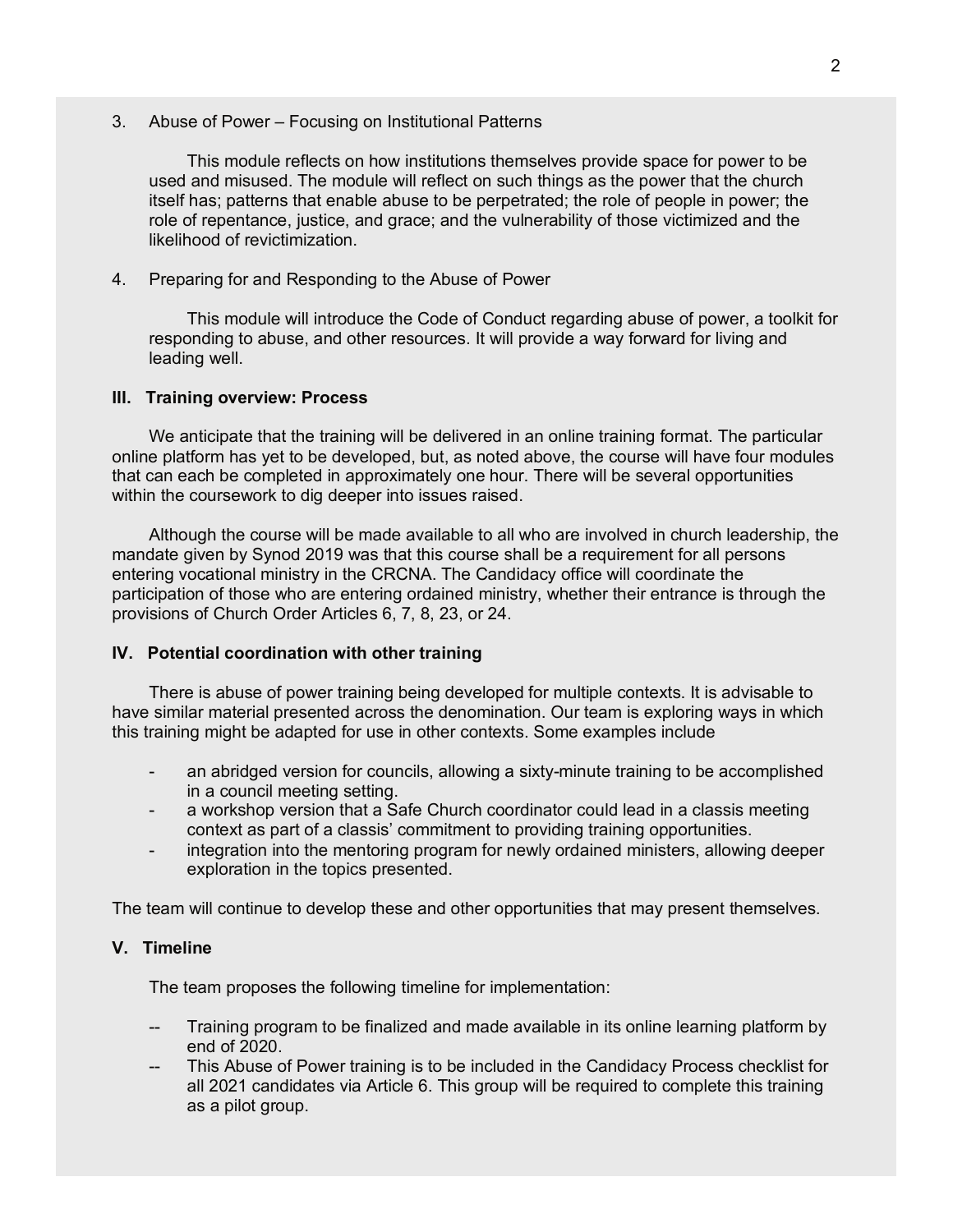This training is to become a general requirement for all those entering vocational ministry in the CRC (as listed in our mandate) starting July 2021.

Our team is left with a question to which we hope synod will be attentive: To whom specifically does "those entering vocational ministry" refer? Our tentative answer is that this would be a requirement for all people entering ministry via Church Order Articles 6, 7, or 8, and entering as lead pastors via Articles 23 and 24. We expect that for Articles 6, 7, or 8 candidates, this be included in their respective list of requirements; and that for Article 23-24 pastors, this be included in any learning plan that is developed and required by the classis.

# **VI. Recommendations**

*A*. That synod endorse the training program as presented in this report.

*B*. That synod encourage the coordination of training for all those involved in addressing abuse of power.

*C*. That synod endorse the timeline as listed in this report, including requiring all Article 6 candidates for ministry to complete the pilot version of the abuse of power training as part of their candidacy process.

*D.* That synod clarify precisely for whom this training be considered a requirement, specifically that the training is embedded in the candidacy process for Church Order Articles 6, 7, 8, 23, and 24.

*E*. That synod receive this report as a fulfillment of the COD's mandate for this training and commend the ongoing work of developing and providing this training to Safe Church Ministry, Candidacy, and various resource people from Pastor Church Resources, Calvin Theological Seminary, and Calvin University, as well as to the COD-appointed team charged to "act as a guardian of our commitment to foster a culture characterized by respect for all and mutual service" (*Acts of Synod 2019*, p. 798).

> Submitted by Claudia Beversluis, Calvin University Michelle De Bie, CRC Human Resources Dave Den Haan, Pastor Church Resources Eric Kas, Safe Church Ministry David Koll, Candidacy Committee Jul Medenblik, Calvin Theological Seminary Albert Postma, Pastor Church Resources Jeffrey Sajdak, Calvin Theological Seminary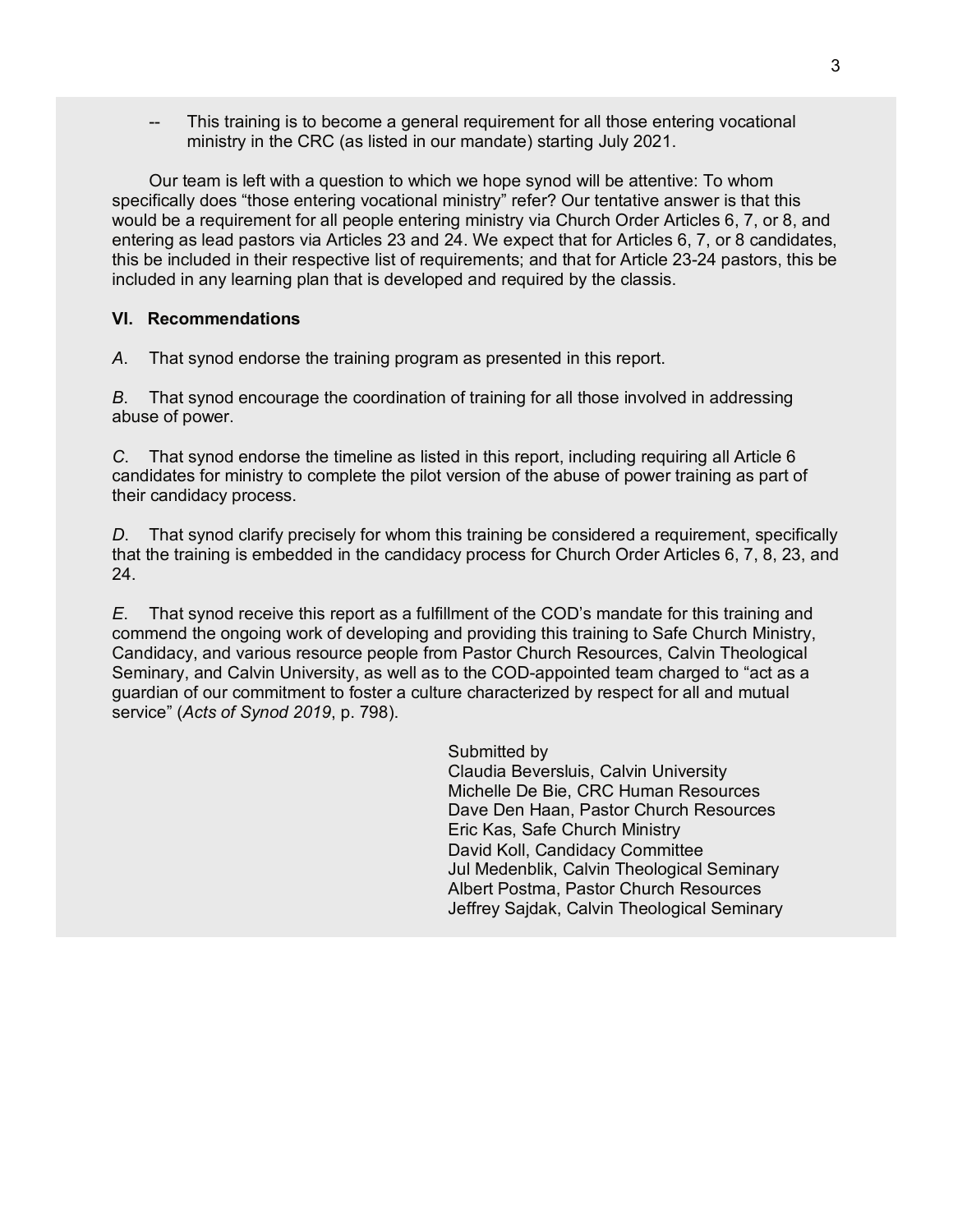#### **Appendix D** *Our Journey 2025***: Ministry Plan Overview**

There's something about a journey that's exciting and invigorating. A promise of new horizons, new possibilities, new challenges. The Christian Reformed Church in North America is on such a journey.

It's called *Our Journey 2025*. *Our* because we are on it together as CRC people from congregations across the United States and Canada. *Journey* because we are moving ahead in our shared mission to express the good news of God's kingdom that transforms lives and communities worldwide, while also striving toward specific goals that our congregations and leaders have identified. And *2025* to remind us that this is just one stage of a journey that will see us living and growing together in new ways and in new places by the year 2025.

You may recall that we are nearing the conclusion of the ministry plan *Our Journey 2020*. During the time of this ministry plan, individuals, congregations, and ministries have specifically aimed to improve in the areas of discipleship, leadership, collaboration, Reformed identity, and community engagement, while also continuing to preach the gospel and seek out people who are lost.

We are pleased with the efforts and success stories that have been shared in the past fiveyear period. Churches have begun to flow like streams into their communities, meeting their neighbors and becoming channels for the love of Christ. New leaders have been identified, trained, and mentored to help bear fruit in local congregations. And CRC members of all ages have been nurtured in their faith to grow more and more into the likeness of Christ.

As we look toward 2025, it has become clear that there are four key aspects to this journey we are on. We are traveling *with God*, *with each other*, *with our neighbors*, and *for mission*.

Through conversations with Christian Reformed congregations, pastors, and leaders across North America, we have identified specific milestones toward which we believe God is calling us to strive in each of these areas in the next five years.

These are not the only purposes God is calling us to, but we believe that a denominationwide emphasis on these milestones for the next five years will help us all move forward in appropriate and healthy ways in obedience to the Word of God.

In our journey *with God, with each other, with our neighbors*, and *for mission*, we desire to be congregations/communities that

- **cultivate practices of prayer and spiritual discipline**, transforming our lives and communities by the power of the Holy Spirit.
- **listen to the voices of every generation**, shaping us for ministry together.
- **grow in diversity and unity** by seeking justice, reconciliation, and welcome, sharing our faith as we build relationships with and honor the cultures of our neighbors and newcomers.
- discover how to connect with our local and global ministry contexts, equipping us to **share/live the gospel.**

Undergirding the journey toward these four milestones is a denomination-wide commitment to leadership development and renewal.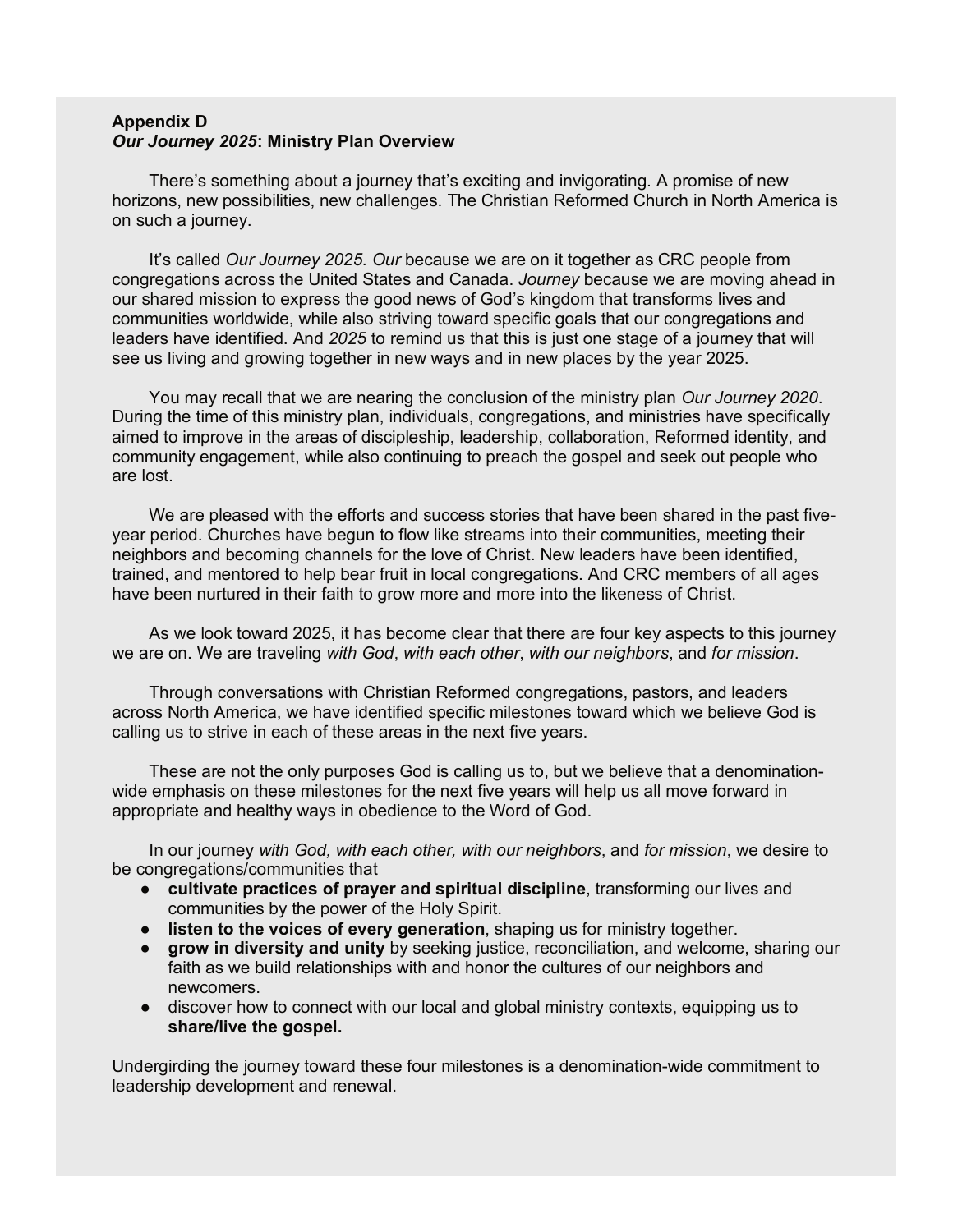To assist leaders and congregations on this journey, the ministries of the Christian Reformed Church in North America have committed to provide resources, training, and support for each of these milestone areas. We will measure the success of this journey by reporting on the use of ministry resources by congregations, telling stories of church engagement and learnings along the way, and seeing congregations report about progress on the journey. An annual denominational survey will also help us assess whether congregations and members sense that they are moving forward in these areas.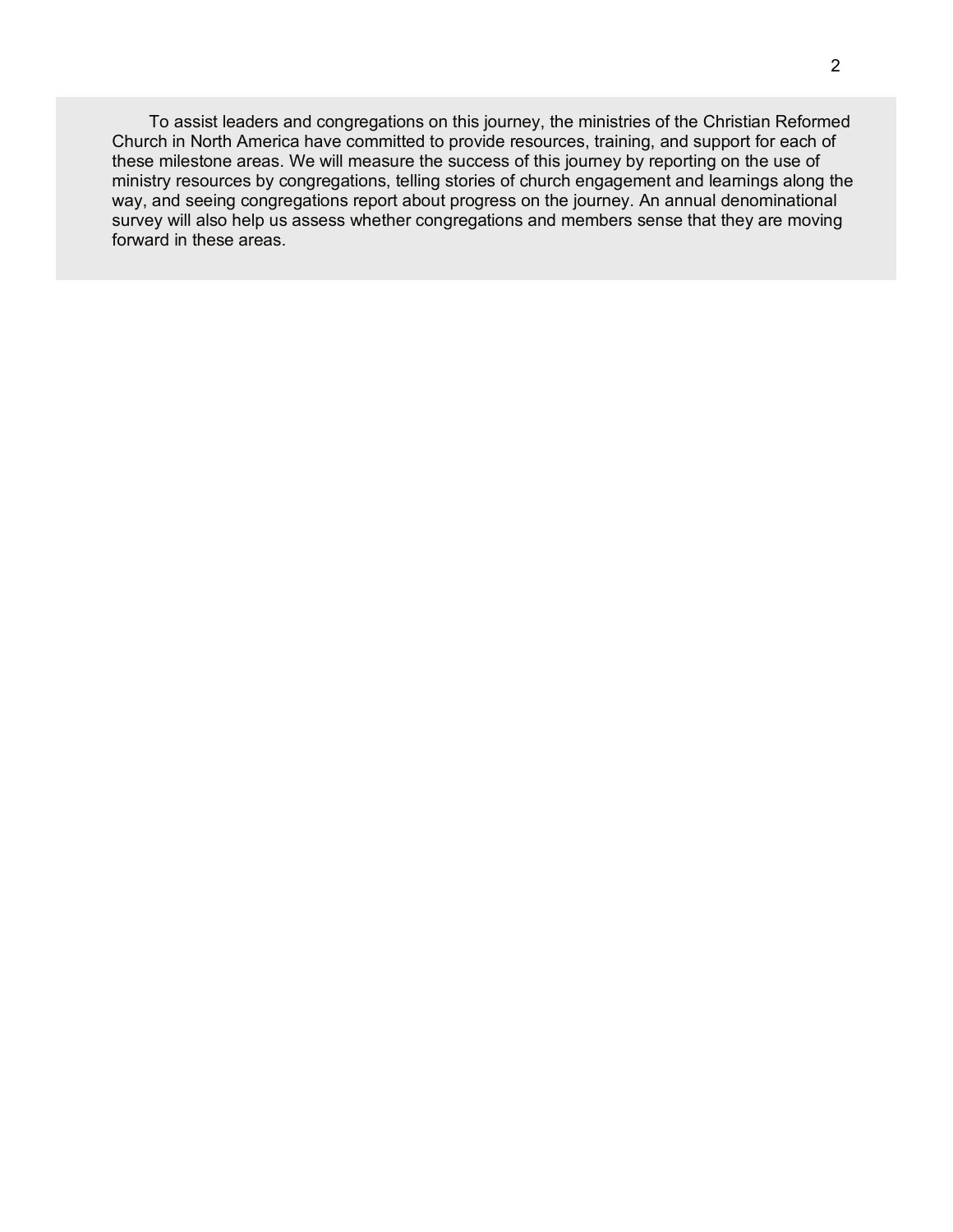# **Appendix E Resonate Global Mission Organizational Foundations**

# **OUR MANDATE**

Resonate Global Mission shall give leadership to the denomination in its task of bringing the gospel holistically to the people of North America and the world and drawing them into fellowship with Christ and his church. The mandate of the agency has three aspects. The agency shall

- encourage and assist congregations and classes in their work of evangelism and discipleship.
- initiate, support, and guide new-church development and other evangelistic and discipling ministries.
- develop Christian leaders.

(*Acts of Synod 2015,* p. 464)

# **OUR VISION – WHAT WE WANT TO SEE**

Communities of disciples joining in God's mission as they faithfully proclaim and live out the good news of Jesus in their local neighborhoods and around the world.

# **OUR MISSION – WHAT WE WANT TO DO**

Compelled by God's mission to save the lost and renew all things, we exist to engage more and more people in the Spirit's call to live out God's mission in their neighborhoods and in the world.

# **OUR KEY STRATEGIES – HOW WE DO IT**

Resonate joins with a diverse network of CRCNA congregations and other partners locally and globally. We work to mobilize individuals and communities to participate in God's mission and work for the spiritual and social transformation of the world. We believe that the Holy Spirit is igniting a global gospel movement and that we can join in by investing in these three critical strategies:

# **Forming Leaders**

Missional leaders are people who live out, influence, invite, and equip others to join God's mission. We want to see an increasing number of Christians **formed** to engage and lead others on God's mission.

# **Sending Congregations**

Jesus sends all his followers into the world as his witnesses. We want to see an increasing number of diverse, locally rooted, and globally connected congregations and ministries **sent** to faithfully proclaim and live out the good news of Jesus.

# **Connecting Networks**

As more people join God on mission, we want to see people working together for spiritual and social transformation in their neighborhoods and around the world. We work to foster an increasing number of networks of leaders **connected** in relationships of mutual learning, trust, and influence.

# **OUR PRIORITIES**

# **Develop young adults and lay leaders for mission**

We will open space for diverse groups of young adults and lay leaders, equipping, mentoring, and discipling them so that together we may share the good news and live out the gospel in all areas of life.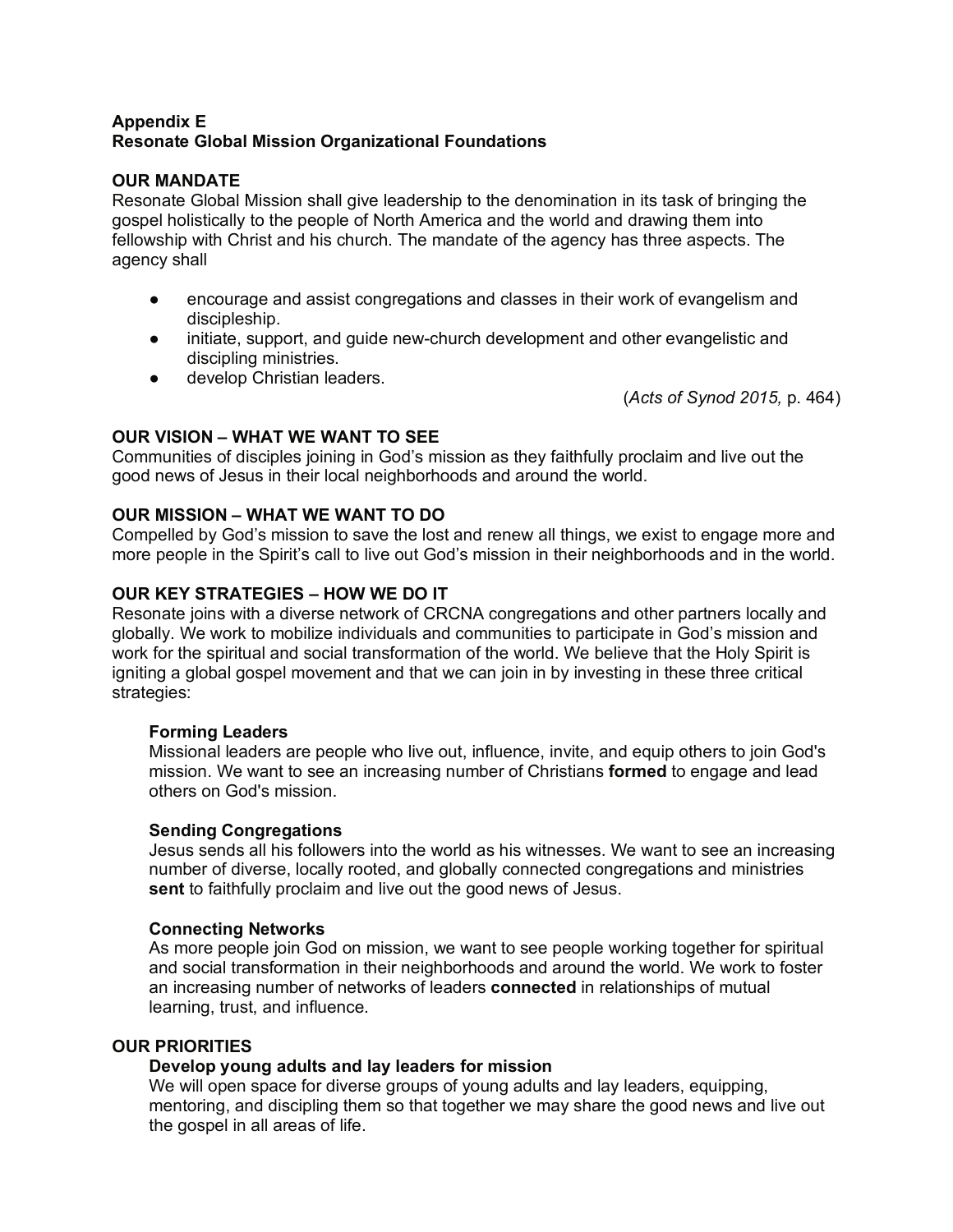### **Plant churches that participate in broader church planting movements**

We will catalyze the planting of diverse churches locally and globally that seek spiritual and social transformation in their communities.

#### **Equip and encourage congregations in gospel witness**

We will challenge, encourage, and equip communities of disciples locally and globally to discern the Holy Spirit's work in their neighborhoods and boldly follow the Spirit into relationships that concretely demonstrate the love of Christ and grow the church.

# **Minister with diaspora communities**

We will mobilize believers inside and outside communities of immigrants, migrants, refugees, and international students in a way that welcomes and embraces them, communicates God's love, and calls them to faith in Christ.

### **OUR POSTURES**

#### **Prayer**

We saturate all we do in prayer because we are completely dependent on God.

#### **Listening**

We listen to the Holy Spirit, the Word, and one another in order to discern God's will.

#### **Serving**

We serve others above ourselves, walking in the footsteps of Jesus, who gave his life for us.

### **Learning**

We are at our best when we work together and learn from each other.

#### **Care and Accountability**

We offer appreciation for each other, we own our mistakes, and we celebrate what God is doing in and through us.

#### **Peacemaking**

We model and nurture trust and respect across barriers that divide people.

# **OUR PILLARS**

*Biblical values that undergird our mission*

#### **God's mission as central to our being as the church (God's mission)**

Joining the mission of God, the church is sent with the gospel of the kingdom to call everyone to know and follow Christ and to proclaim to all the assurance that in the name of Jesus there is forgiveness of sin and new life for all who repent and believe. The Spirit calls all members to embrace God's mission in their neighborhoods and in the world: to feed the hungry, bring water to the thirsty, welcome the stranger, clothe the naked, care for the sick, and free the prisoner.

We repent of leaving this work to a few, for this mission is central to our being.

On our part in God's mission, see Matthew 28:18-20, Luke 24:45-49, and John 17:18; on seeing our mission beyond our local community, Matthew 24:14 and Acts 13:1-3; on meeting the needs of people, Matthew 25:31-46 and Luke 4:18-19; and on the centrality of mission to our being, John 20:21.

(Our World Belongs to God: A Contemporary Testimony, para. 41)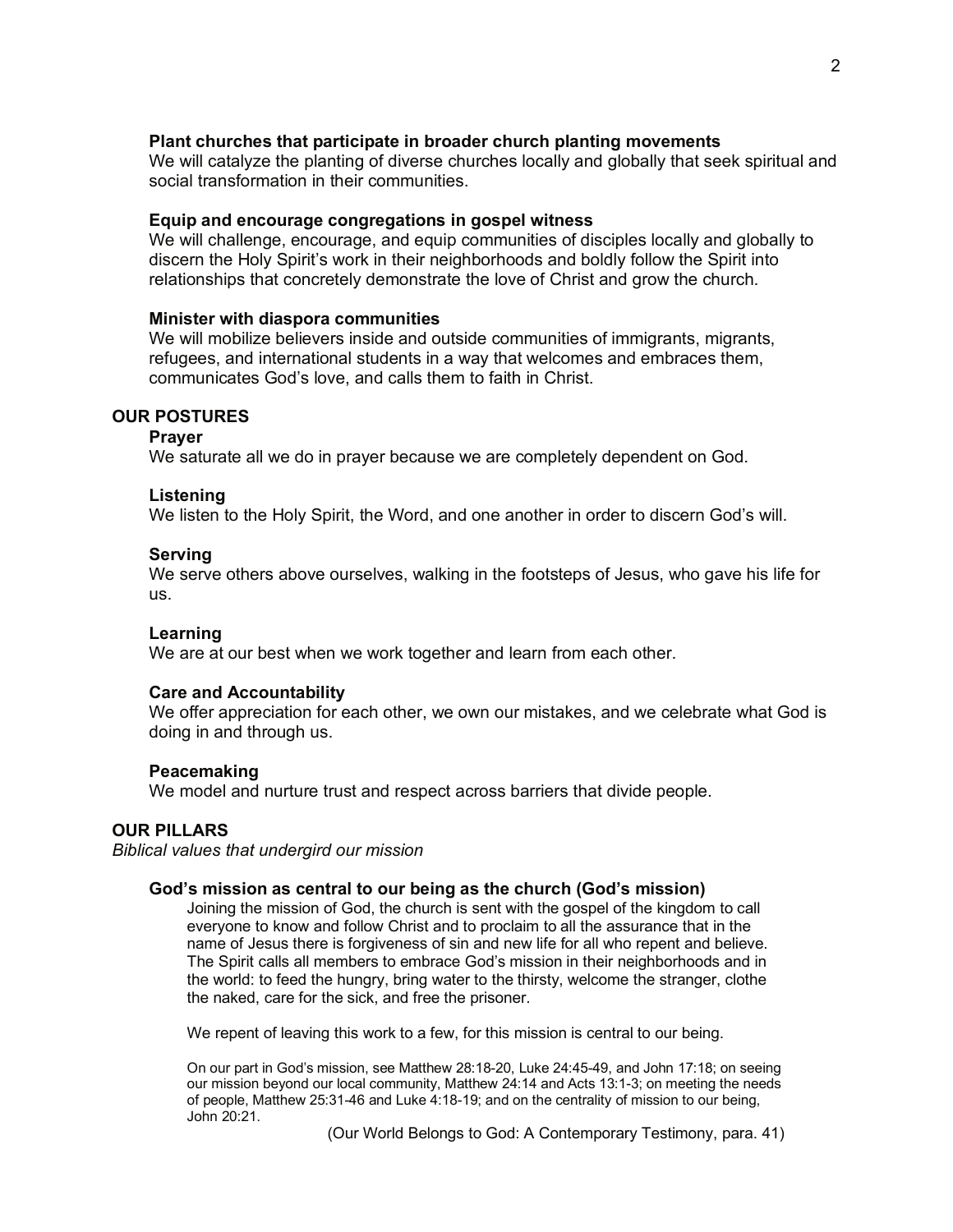### **God's loving care for creation and people (whole world)**

We celebrate the abundance and diversity of the gifts and resources God has given to all peoples and cultures. We continually point others toward and remind ourselves of God's faithful provision to meet our own needs and to help us share with others. We embrace our calling as disciples of Jesus to live and learn together as faithful and generous stewards of God's best intentions for the world.

Our world, fallen into sin, has lost its first goodness, but God has not abandoned the work of his hands: our Maker preserves this world, sending seasons, sun, and rain, upholding all creatures, renewing the earth, promising a Savior, guiding all things to their purpose.

See Genesis 3; 9:8-16; Psalm 104, especially verse 30; Matthew 5:45; and Acts 14:17. For the promises of a Savior, see Genesis 3:15; Isaiah 7:14; 11:1-5; 42:1-7; 53; and Micah 5:2. (Our World Belongs to God, para. 4)

#### **The comprehensive scope of God's redemptive work in Christ (whole gospel)**

We announce the gospel of Jesus as good news of redemption for the whole world. We proclaim and embrace the reconciling work of Christ for personal salvation, and we participate in God's reconciling and transforming of our world by working for God's reign of peace and justice. We recognize all aspects of life and community, as well as the darkness in our own personal lives, as needing redemption and transformation.

In a world estranged from God . . . we witness—with respect for followers of other ways—to the only one in whose name salvation is found: Jesus Christ. In Jesus, God reconciles the world to himself. God loves all creation; his compassion knows no bounds.

On the exclusive claims of Christ, see John 14:6 and Acts 4:12; on God's love and compassion for the world, see Matthew 9:36-38 and John 3:16.

(Our World Belongs to God, para. 42)

# **The church as the worldwide body of Christ formed by the Spirit and the Word (whole church)**

We celebrate the unity in diversity of the worldwide body of Christ. We humbly acknowledge that the church is empowered by the Spirit to not only announce but also live out the good news of Jesus. We commit ourselves and call others to a radical discipleship that follows Jesus in the way of the cross, putting others above ourselves and overcoming evil with good. We seek to model this by being a caring and diverse community ourselves. In our worldwide ministry, we honor the work the Spirit has done and is doing through other expressions of the church while contributing our distinctive Reformed flavor. We seek to partner with others whenever and wherever possible.

The Spirit gathers people from every tongue, tribe, and nation into the unity of the body of Christ. . . . Men and women, impelled by the Spirit, go next door and far away into science and art, media and marketplace—every area of life—pointing to the reign of God with what they do and say.

On the gathering of all nations, see Revelation 7:9-17 . . . and on the breadth of the church's mission in the Spirit, Philippians 1:27-2:15.

(Our World Belongs to God, para. 30)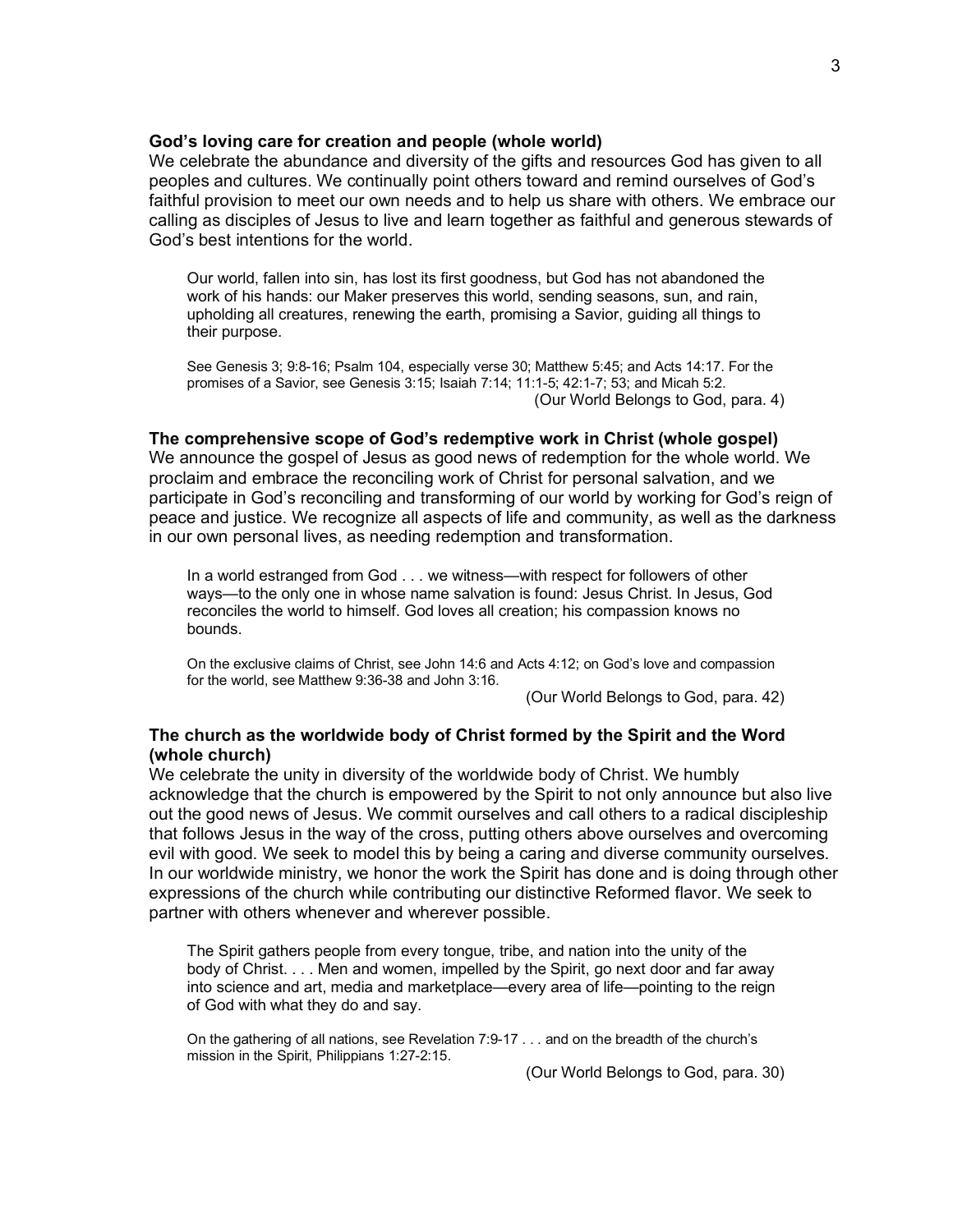### **Appendix F Summary of Denominational Investments and Compliance with Investment Policy**

Synod 1998 approved a number of measures dealing with investment guidelines and disclosures. Two of these appear on page 440 of the *Acts of Synod 1998* as follows:

> That the [COD] annually provide synod and classical treasurers with a summary of all investments owned by the agencies and institutions of the CRCNA. The summary is to include groupings of investments listed in the investment policy.

That the [COD] annually provide synod with a statement that the agencies and institutions are in compliance with the investment policy; any exception to the policy will be reported.

The accompanying summary and related footnotes constitute the Council of Delegates' response to the first of these requests. In response to the second request, the Council of Delegates reports that on December 31, 2019, all of the agencies and institutions are in compliance with the denomination's investment policy, including the guidance it provides for assets received as a result of gifts or gift-related transactions.

The Council of Delegates' discussions regarding these matters included the following:

- 1. As requested by synod, the investment summary contains information regarding assets held by the agencies and institutions of the denomination. In addition to these investments, the denomination is responsible for the administration of investments held by various benefit plans, including retirement plans. The COD reports that assets held by the benefit plans also are in compliance with the denomination's investment guidelines.
- 2. As requested, the summary includes investments only. It tells nothing of the commitments, restrictions, and purposes attached to the investments. Persons interested in a full understanding of these aspects are encouraged to refer to the financial statements of the agencies and institutions on file with each classical treasurer or to direct their inquiries to the agencies and institutions themselves.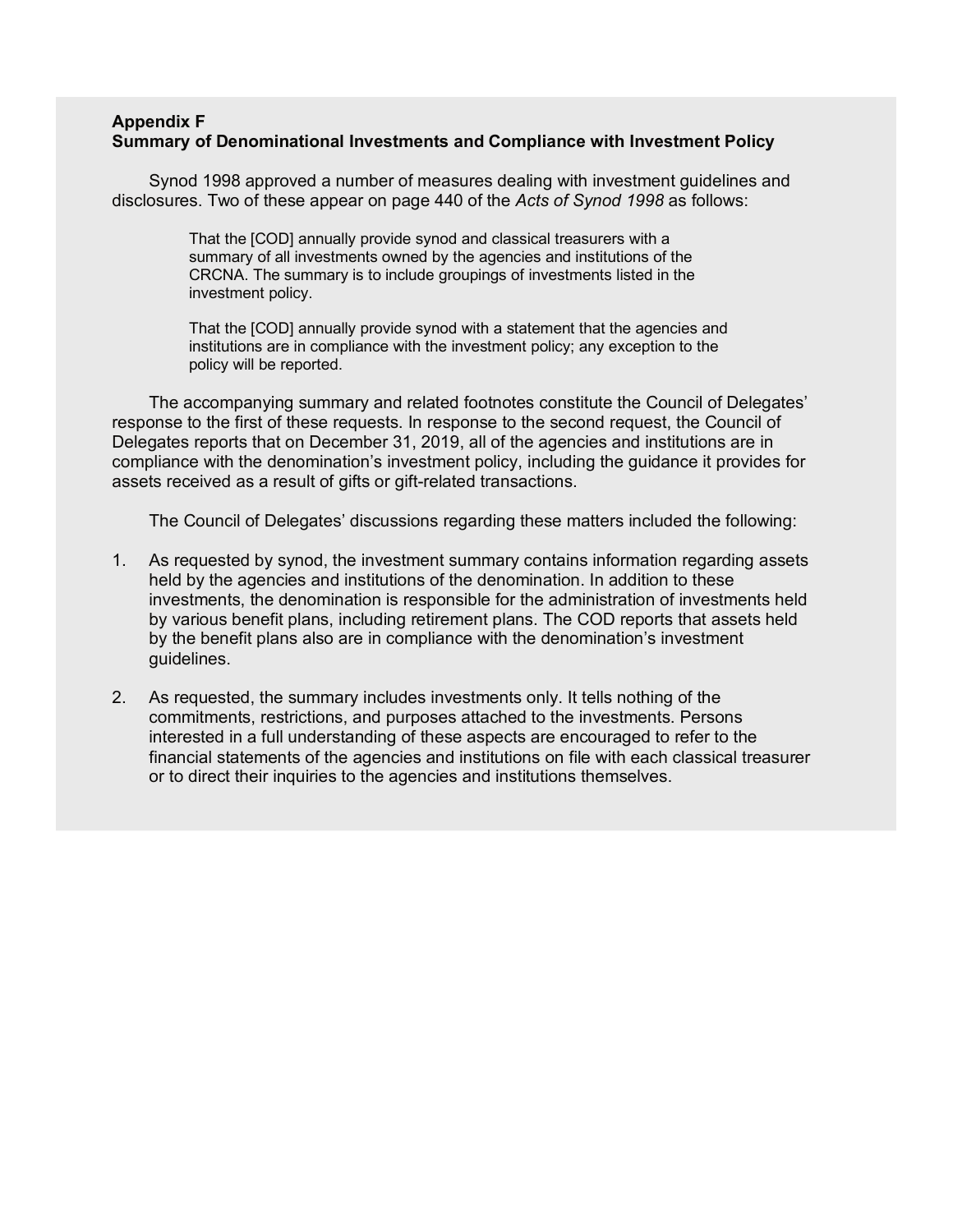**THE CHRISTIAN REFORMED CHURCH IN NORTH AMERICA Agencies and Institutions Investment Summary in US\$ As of December 31, 2019**

|                                                                                                                             | <b>Back to God</b>       | Calvin                  |                                                       | Calvin                      |                  | Denom./Congreg. |                            | Loan                     | Resonate                 |                         | World      |                      |
|-----------------------------------------------------------------------------------------------------------------------------|--------------------------|-------------------------|-------------------------------------------------------|-----------------------------|------------------|-----------------|----------------------------|--------------------------|--------------------------|-------------------------|------------|----------------------|
|                                                                                                                             | Ministries International | University              |                                                       | Seminary                    |                  | Services        |                            | Fund                     | <b>Global Missions</b>   |                         | Relief     |                      |
| <b>Categories Specified by Investment Policy:</b><br><b>SHORT TERM</b><br>CASH AND CASH EQUIVALENTS                         |                          |                         |                                                       |                             |                  |                 |                            |                          |                          |                         |            |                      |
| Cash, Money-market mutual funds & CDs<br>FIXED-INCOME ISSUES                                                                | 1,621,969<br>$\sqrt{3}$  | \$                      | 5,394,845                                             | 9,762,719<br>$\mathfrak{F}$ | $\mathbb{S}$     | 4,878,077       | \$                         | 5,887,653 \$             | 10,623,932               | $\mathbb{S}$            | 18,789,983 |                      |
| CRCNA Funds LLC Liquidity Fund<br>Other short term                                                                          | 1,842,022                | $\blacksquare$          |                                                       |                             |                  | 3,466           | $\blacksquare$ 1           | $\overline{\phantom{a}}$ | 1,245,566                | $\overline{1}$          | 28,110     | $\blacktriangleleft$ |
| CRCNA FUNDS LLC BALANCED FUND                                                                                               | 4,248,189                | $\overline{\mathbf{2}}$ |                                                       |                             |                  | 87,010          | $\overline{\phantom{0}}$ 2 | $\overline{\phantom{a}}$ | 9,631,402                | $\overline{\mathbf{2}}$ | 9,521,161  | $\overline{2}$       |
| COMMON AND PREFERRED STOCKS<br>Publicly traded common, preferred,<br>and convertible preferred stock<br>Equity mutual funds | 579,373                  |                         | 1,536,603<br>$\overline{\mathbf{3}}$<br>98,943,013 10 | 26,990,550 2,10             |                  |                 |                            |                          | 290,380                  |                         | 3,090      | $\overline{3}$       |
| FIXED-INCOME ISSUES (LONG TERM)<br>US treasuries or Canadian gov't bonds<br>Publicly traded bonds and notes                 |                          |                         | 39,842,746                                            | 4, 157, 529                 |                  |                 |                            |                          |                          |                         |            |                      |
| (investment grade, at least A-rated)<br>Bond mutual funds<br>CIBC / TAL overdraft accounts                                  | 206,919                  |                         | 66,878,745 12                                         | 10,506,722                  | -1               |                 |                            |                          | 53,372                   |                         |            |                      |
| Interagency Investments (Obligations):<br>Loans to CRCNA (Denom. Services)                                                  |                          |                         |                                                       |                             |                  |                 |                            |                          |                          |                         |            |                      |
| <b>Other Investments:</b>                                                                                                   |                          |                         |                                                       |                             |                  |                 |                            |                          |                          |                         |            |                      |
| Private equity fund<br>Partnerships                                                                                         | 7,284                    |                         | 32,380,289<br>$\overline{a}$<br>$\sim$                | 4,313,300                   | $\boldsymbol{A}$ |                 |                            |                          |                          |                         |            |                      |
| Land contracts                                                                                                              |                          |                         |                                                       |                             |                  |                 |                            |                          |                          |                         |            |                      |
| Hedge funds                                                                                                                 |                          |                         | 6,489,037                                             |                             |                  |                 |                            |                          |                          |                         |            |                      |
| <b>Other Alternatives</b>                                                                                                   | 248,303                  |                         | 2,572,525<br>$-11$                                    |                             |                  |                 |                            |                          | 24,638                   |                         |            |                      |
| Life insurance cash value                                                                                                   | 533,012                  | 5                       |                                                       |                             |                  | 25,053          | $-5$                       |                          | $\overline{\phantom{m}}$ |                         | 26,446     | -5                   |
| Common stock -- non-listed<br>Real estate (non-operating)                                                                   | 6,000                    |                         | 2,768,480<br>$\overline{7}$<br>$\boldsymbol{8}$       | 1,887,088                   | 8                |                 |                            |                          | 23,146                   |                         |            |                      |
| Total                                                                                                                       | 9,293,070                | <sup>\$</sup>           | 256,806,283                                           | 57,617,908<br>\$            | \$               | 4,993,606       | \$                         | 5,887,653 \$             | 21,892,437               | \$                      | 28,368,790 |                      |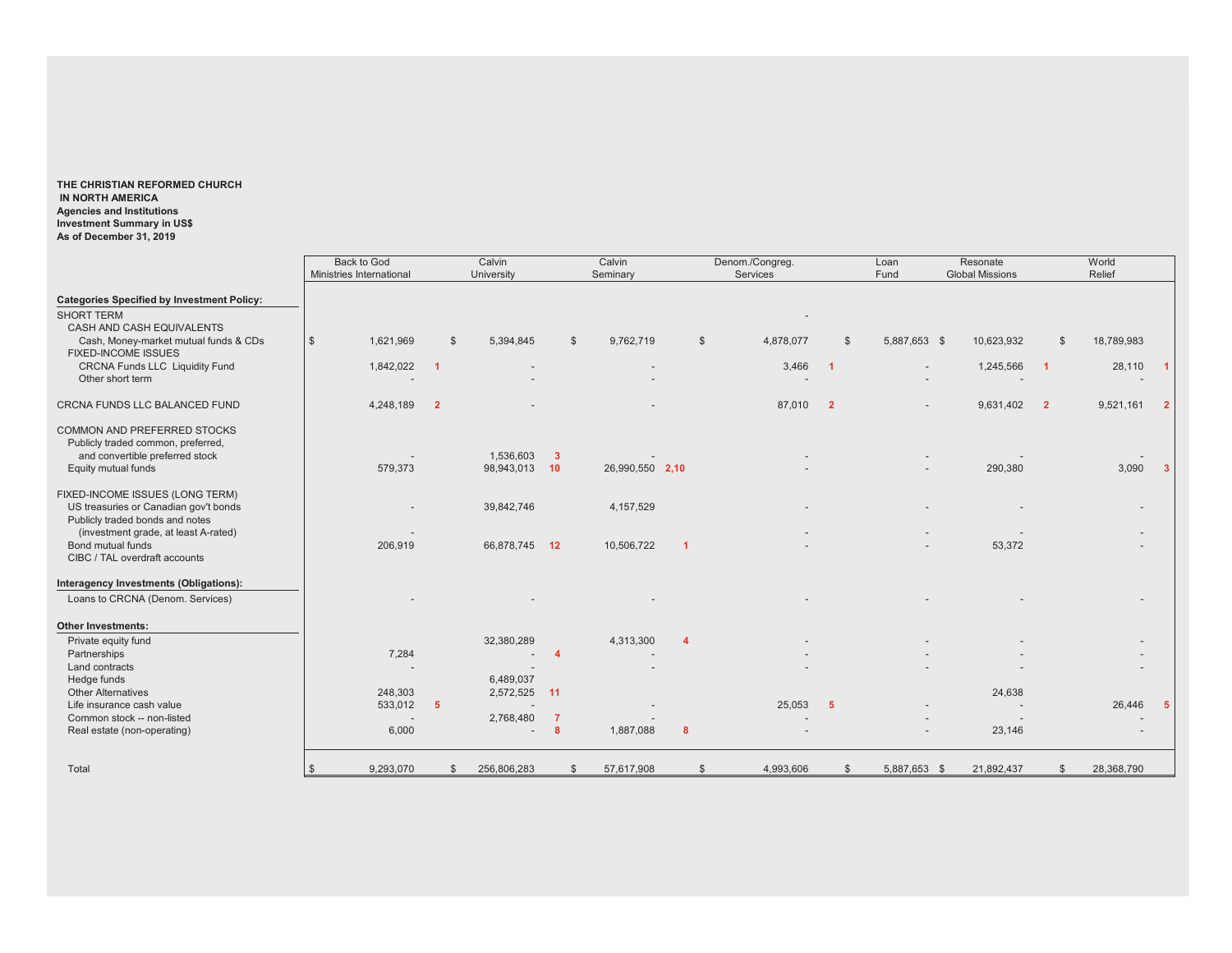#### **THE CHRISTIAN REFORMED CHURCH IN NORTH AMERICA Agencies and Institutions Investment Summary in US\$ As of December 31, 2019**

|                                                   | <b>Back to God</b>       |     | Calvin          |                | Calvin           |                | Denom./Congreg.      |                | Loan              | Resonate                 |               | World      |  |
|---------------------------------------------------|--------------------------|-----|-----------------|----------------|------------------|----------------|----------------------|----------------|-------------------|--------------------------|---------------|------------|--|
|                                                   | Ministries International |     | University      |                | Theol. Seminary  |                | Services             |                | Fund              | <b>Global Mission</b>    |               | Renew      |  |
| <b>Categories Specified by Investment Policy:</b> |                          |     |                 |                |                  |                |                      |                |                   |                          |               |            |  |
| <b>SHORT TERM</b>                                 |                          |     |                 |                |                  |                |                      |                |                   |                          |               |            |  |
| CASH AND CASH EQUIVALENTS                         |                          |     |                 |                |                  |                |                      |                |                   |                          |               |            |  |
| Cash, Money-market mutual funds & CDs             | 2,186,962<br>\$          | \$  | 5,394,845       | $\mathbb{S}$   | 9,762,719        | $\mathbb{S}$   | 6,763,253            | $(9)$ \$       | 5,887,653 \$      | 12,871,777               | S.            | 24,757,911 |  |
| <b>FIXED-INCOME ISSUES</b>                        |                          |     |                 |                |                  |                |                      |                |                   |                          |               |            |  |
| CRCNA Funds LLC Liquidity Fund (1)                | 1,842,022                |     |                 |                |                  |                | 3,466                |                |                   | 1,245,566                |               | 28,110     |  |
| Other short term                                  | 32,498                   |     |                 |                |                  |                | 1,076,607            |                |                   | 252,351                  |               | 1,500,000  |  |
| CRCNA FUNDS LLC BALANCED FUND (2)                 | 4,248,189                |     |                 |                |                  |                | 87,010               |                |                   | 9,631,402                |               | 9,521,161  |  |
| COMMON AND PREFERRED STOCKS                       |                          |     |                 |                |                  |                |                      |                |                   |                          |               |            |  |
| Publicly traded common, preferred,                |                          |     |                 |                |                  |                |                      |                |                   |                          |               |            |  |
| and convertible preferred stock                   | 40,955                   |     | 1,536,603       | (3)            |                  |                |                      |                |                   |                          |               |            |  |
| Equity mutual funds                               | 579,373                  | (3) | 98,943,013 (10) |                | 26,990,550 (10)  |                | 6,738,416            |                |                   | 290,380 (3)              |               | 3,090      |  |
| FIXED-INCOME ISSUES (LONG TERM)                   |                          |     |                 |                |                  |                |                      |                |                   |                          |               |            |  |
| U.S. treasuries or Canadian gov't bonds           |                          |     | 39,842,746      |                | 4,157,529        |                | 5,050,247            | (9)            |                   |                          |               |            |  |
| Publicly traded bonds and notes                   |                          |     |                 |                |                  |                |                      |                |                   |                          |               |            |  |
| (investment grade, at least A-rated)              |                          |     |                 |                |                  |                | 7,862,693            | (9)            |                   |                          |               |            |  |
| Bond mutual funds                                 | 206,919 (3)              |     | 66,878,745 (12) |                | $10,506,722$ (1) |                |                      |                |                   | 53,372 (3)               |               |            |  |
| CIBC / TAL overdraft accounts                     |                          |     |                 |                |                  |                | $(20, 588, 133)$ (9) |                |                   | $\overline{\phantom{a}}$ |               |            |  |
| Interagency Investments (Obligations):            |                          |     |                 |                |                  |                |                      |                |                   |                          |               |            |  |
| Loans to CRCNA (Denom. Services)                  |                          |     |                 |                |                  |                |                      |                |                   |                          |               |            |  |
| <b>Other Investments:</b>                         |                          |     |                 |                |                  |                |                      |                |                   |                          |               |            |  |
| Private equity fund                               |                          |     | 32,380,289      |                | 4,313,300 (4)    |                |                      |                |                   |                          |               |            |  |
| Partnerships                                      | 7,284                    |     |                 | (4)            |                  |                |                      |                |                   |                          |               |            |  |
| Land contracts                                    |                          |     |                 |                |                  |                |                      |                |                   |                          |               |            |  |
| Hedge funds                                       |                          |     | 6,489,037       |                |                  |                |                      |                |                   |                          |               |            |  |
| Other alternatives                                | 248,303                  |     | 2,572,525 (11)  |                |                  |                |                      |                |                   | 24,638                   |               |            |  |
| Life insurance cash value                         | 533,012                  | (5) |                 |                |                  |                | 25,053               |                |                   |                          |               | 26,446 (5) |  |
| Common stock -- non-listed                        |                          |     | 2,768,480 (7)   |                |                  |                |                      |                |                   |                          |               |            |  |
| Real estate (non-operating)                       | 6,000                    | (8) |                 | $-$ (8)        | 1,887,088        | (8)            |                      |                |                   | 23,146                   |               |            |  |
| Total                                             | 9,931,516<br>\$          |     | 256,806,283     | $\mathfrak{L}$ | 57,617,908       | $\mathfrak{S}$ | 7,018,612            | $\mathfrak{S}$ | 5,887,653<br>- \$ | 24,392,633               | <sup>\$</sup> | 35,836,718 |  |

Numbers in parentheses are footnote numbers. See the footnotes that follow. Numbers in parentheses are footnote numbers. See the footnotes that follow.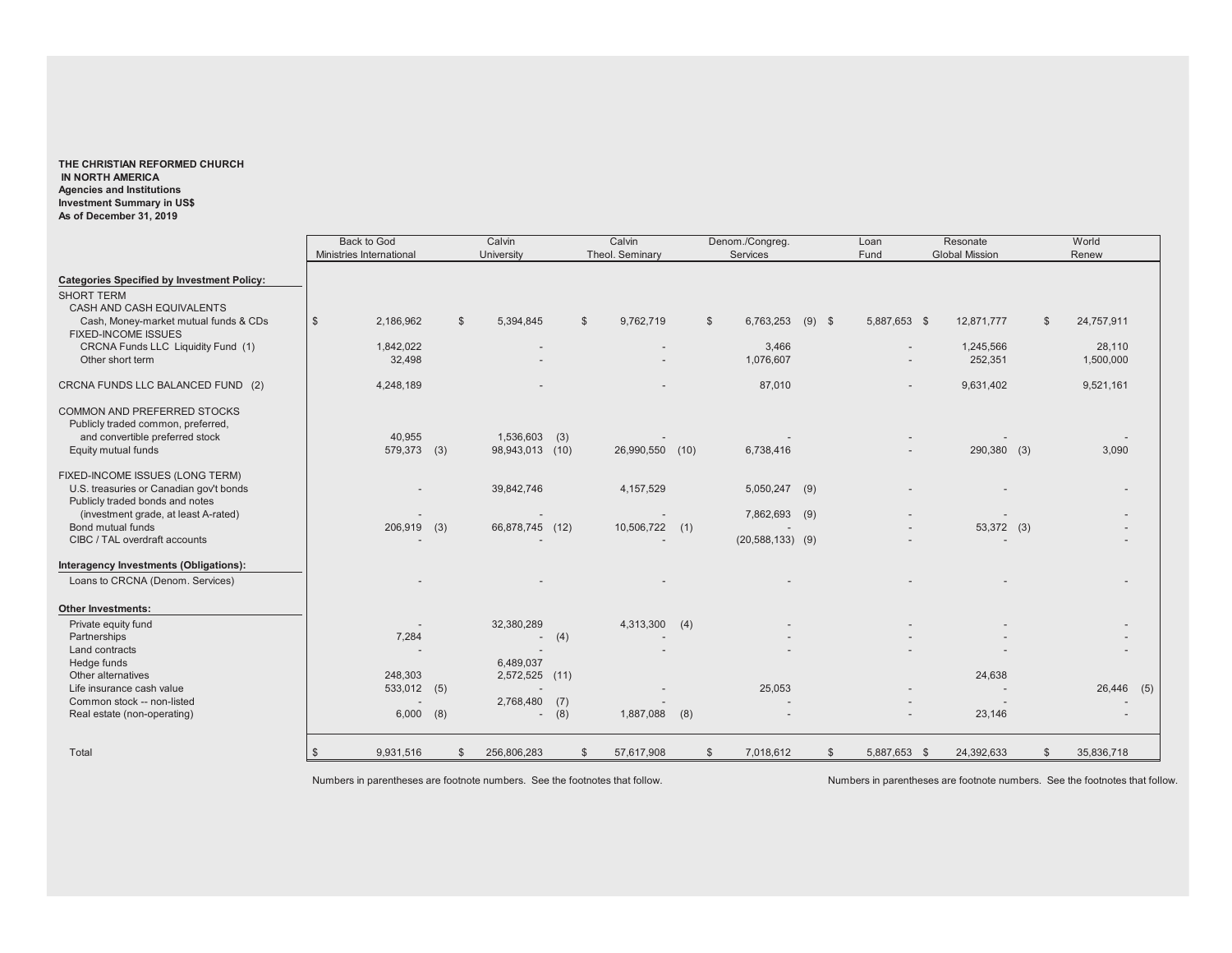**THE CHRISTIAN REFORMED CHURCH IN NORTH AMERICA Agencies and Institutions Investment Summary (CANADA IN CDN\$) As of December 31, 2019**

|                                                   | Back to God              | Calvin       | Calvin                   | Denom./Congreg.   | Loan | Resonate                 | World                       |                          |
|---------------------------------------------------|--------------------------|--------------|--------------------------|-------------------|------|--------------------------|-----------------------------|--------------------------|
|                                                   | Ministries International | University   | Seminary                 | Services          | Fund | <b>Global Missions</b>   | Relief                      |                          |
| <b>Categories Specified by Investment Policy:</b> |                          |              |                          |                   |      |                          |                             |                          |
| <b>SHORT TERM</b>                                 |                          |              |                          |                   |      |                          |                             |                          |
| CASH AND CASH EQUIVALENTS                         |                          |              |                          |                   |      |                          |                             |                          |
| Cash, Money-market mutual funds & CDs             | $\mathbb{S}$<br>753,324  | $\mathbb{S}$ |                          | 2,513,567<br>- \$ | \$   | $-$ \$<br>2,997,126      | 7,957,237<br>$\mathbb{S}$   |                          |
| <b>FIXED-INCOME ISSUES</b>                        |                          |              |                          |                   |      |                          |                             |                          |
| CRCNA Funds LLC Liquidity Fund (1)                |                          |              |                          |                   |      | $\overline{\phantom{a}}$ |                             |                          |
| Other short term                                  | 43,330                   |              | $\overline{\phantom{a}}$ | 1,435,476         |      | 336,468                  | 2,000,000                   |                          |
| CRCNA FUNDS LLC BALANCED FUND (2)                 |                          |              |                          |                   |      |                          | $\overline{\phantom{a}}$    |                          |
| COMMON AND PREFERRED STOCKS                       |                          |              |                          |                   |      |                          |                             |                          |
| Publicly traded common, preferred,                |                          |              |                          |                   |      |                          |                             |                          |
| and convertible preferred stock                   |                          |              |                          |                   |      |                          |                             |                          |
| Equity mutual funds                               |                          |              |                          | 8,984,555         |      |                          |                             |                          |
|                                                   |                          |              |                          |                   |      |                          |                             |                          |
| FIXED-INCOME ISSUES (LONG TERM)                   |                          |              |                          |                   |      |                          |                             |                          |
| US treasuries or Canadian gov't bonds             |                          |              |                          | 6,733,663         |      |                          |                             |                          |
| Publicly traded bonds and notes                   |                          |              |                          |                   |      |                          |                             |                          |
| (investment grade, at least A-rated)              |                          |              |                          | 10,483,591        |      |                          |                             |                          |
| Bond mutual funds                                 |                          |              |                          |                   |      |                          |                             |                          |
| CIBC / TAL overdraft accounts                     |                          |              |                          | (27, 450, 844)    |      |                          |                             |                          |
| Interagency Investments (Obligations):            |                          |              |                          |                   |      |                          |                             |                          |
| Loans to CRCNA (Denom. Services)                  |                          |              |                          |                   |      |                          |                             | $\mathbb{S}$             |
|                                                   |                          |              |                          |                   |      |                          |                             |                          |
| <b>Other Investments:</b>                         |                          |              |                          |                   |      |                          |                             |                          |
| Private equity fund                               |                          |              |                          |                   |      |                          |                             |                          |
| Partnerships                                      |                          |              |                          |                   |      |                          |                             |                          |
| Land contracts                                    |                          |              |                          |                   |      |                          |                             |                          |
| Hedge funds                                       |                          |              |                          |                   |      |                          |                             |                          |
| <b>Other Alternatives</b>                         |                          |              |                          |                   |      |                          |                             |                          |
| Life insurance cash value                         |                          |              |                          |                   |      |                          | $\overline{\phantom{m}}$    |                          |
| Common stock -- non-listed                        |                          |              |                          |                   |      |                          |                             |                          |
| Real estate (non-operating)                       |                          |              |                          |                   |      |                          |                             |                          |
|                                                   |                          |              |                          |                   |      |                          |                             |                          |
| Total                                             | 796,654                  |              | $\mathfrak{F}$           | 2,700,008<br>- \$ | \$   | 3,333,594<br>$-$ \$      | 9,957,237<br>$\mathfrak{S}$ | $\sqrt{3}$<br>16,787,493 |
|                                                   |                          |              |                          |                   |      |                          |                             |                          |

Numbers in parentheses are footnote numbers. See the footnotes that follow.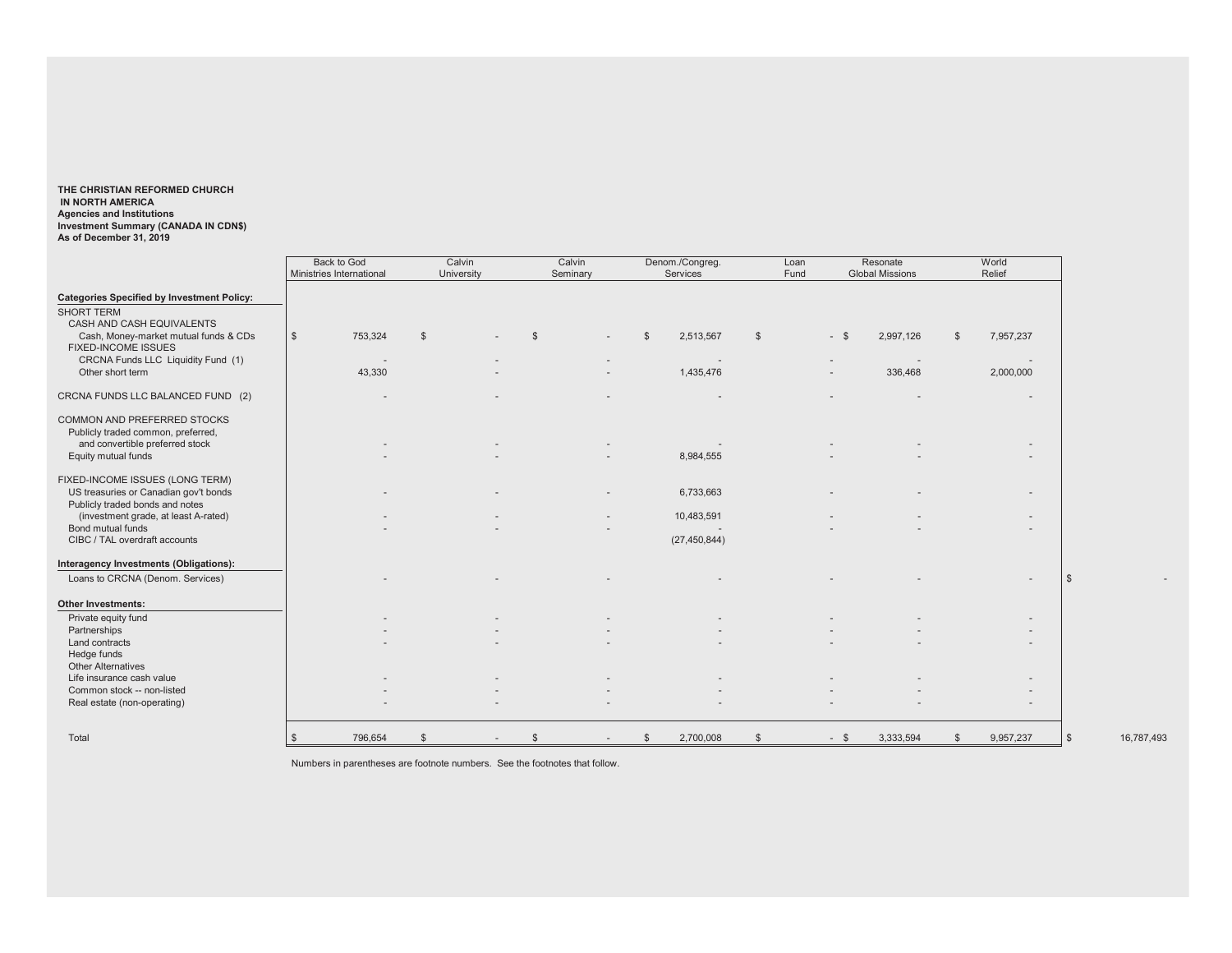#### **THE CHRISTIAN REFORMED CHURCH IN NORTH AMERICA Benefit Plans Investment Summary As of December 31, 2019**

|                                                                                                                                                                                                                                             | Employees'<br>Savings<br>Plan - U.S.<br>in $U.S.$ \$ | Ministers'<br>Pension Plan<br>U.S.<br>in $U.S.$ \$ | Special<br><b>Assistance Fund</b><br>U.S.<br>in $U.S.$ \$ | Employees'<br>Retirement<br>Plan - Canada<br>in Canadian \$ | Ministers'<br>Pension Plan<br>Canada<br>in Canadian \$ | Special<br><b>Assistance Fund</b><br>Canada<br>in Canadian \$ | Consolidated<br>Group Insurance<br>Canada<br>in Canadian \$ |
|---------------------------------------------------------------------------------------------------------------------------------------------------------------------------------------------------------------------------------------------|------------------------------------------------------|----------------------------------------------------|-----------------------------------------------------------|-------------------------------------------------------------|--------------------------------------------------------|---------------------------------------------------------------|-------------------------------------------------------------|
| <b>Categories Specified by Investment Policy:</b><br><b>SHORT TERM</b><br>CASH AND CASH EQUIVALENTS<br>Cash, CDs and money-market mutual funds<br><b>FIXED-INCOME ISSUES</b><br>Guaranteed investment contracts<br>Stable Asset Income Fund | \$<br>$-$ \$<br>3,259,289                            | 5,210,130 \$                                       | 217,476 \$                                                | 172,523 \$<br>126,152                                       | 2,185,320 \$                                           | 290,320 \$                                                    | 132,823                                                     |
| <b>COMMON AND PREFERRED STOCKS</b><br>Publicly traded common, preferred,<br>and convertible preferred stock<br>Diversified/Alternative mutual fund<br>Equity mutual funds                                                                   | 8,039,806<br>20,621,935                              | 75,776,590<br>5,135,789                            |                                                           | 4,421,999<br>923,416                                        | 50,818,806                                             |                                                               |                                                             |
| FIXED-INCOME ISSUES (LONG TERM)<br>U.S. treasuries, Canadian gov't bonds, or<br>publicly traded bonds and notes<br>(investment grade, at least A-rated)<br>Bond mutual funds<br><b>REAL ESTATE INVESTMENT TRUSTS</b>                        | 6,605,344                                            | 19,580,727<br>11,464,892                           |                                                           | 304,727                                                     | 12,150,069<br>2,657,039                                |                                                               |                                                             |
| Total                                                                                                                                                                                                                                       | 38,526,374 \$                                        | 117,168,128 \$                                     | 217,476 \$                                                | 5,948,817 \$                                                | 67,811,234 \$                                          | 290,320 \$                                                    | 132,823                                                     |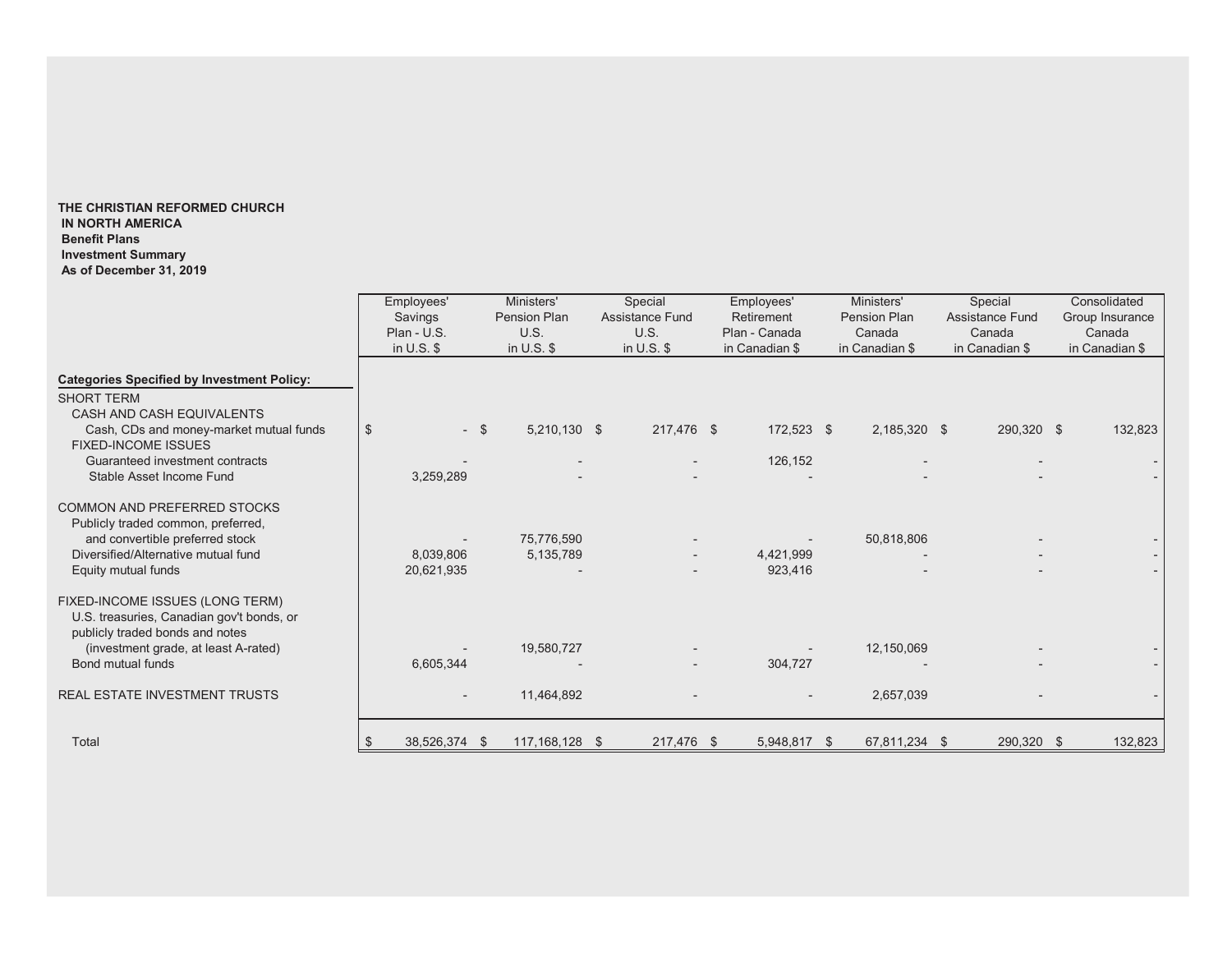# **Footnotes to the December 31, 2019, Investment Summary**

- 1. CRCNA Funds LLC pooled/unitized fixed income account for agencies.
- 2. CRCNA Funds LLC pooled/unitized balanced account (fixed income 48%, equities 49%, cash 3%) for agencies.
- 3. Includes directly owned and donated publicly traded stock or mutual funds.
- 4. Ownership interest in private equity funds, including unrealized gains and reinvestments. Private equity groups include Venture Capital, Domestic and International Partnerships, Natural Resources, and Distressed Debt.
- 5. Cash value of life insurance contracts received as gifts.
- 6. Includes promissory notes received in the sale of real estate.
- 7. Includes investment in Creative Dining Services, owned jointly with Hope College.
- 8. Real estate received as a gift or held for investment purposes.
- 9. These investments, which provide security for the overdraft accounts, are part of a Canadian agency concentration/netting for interest cash management and investment program.
- 10. Includes equity, commodity, and hedged mutual funds.
- 11. Includes Tactical Tilt Allocation Fund and other alternative private equity funds.
- 12. Includes hedged mutual funds.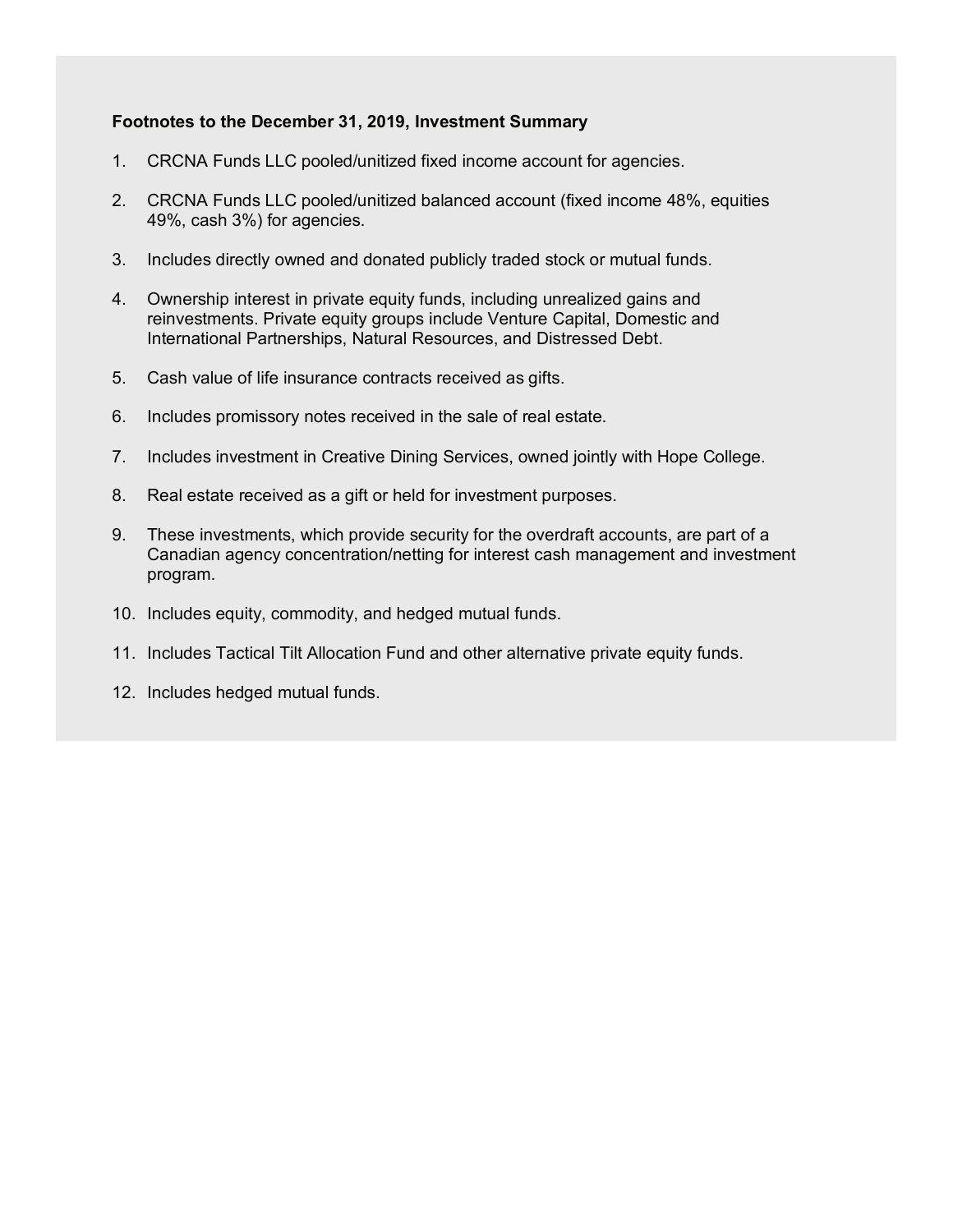# **Calvin University Supplement**

## **I. Introduction**

The Calvin University Board of Trustees met May 7-8, 2020, and presents to synod this supplemental report. The board had a successful meeting and completed its scheduled work for committee and plenary sessions. During its May meeting, the board thanked two members who are leaving—David Cok and Craig Lubben—for their diligent work on the board and their service to Calvin University.

# **II. Finance**

The Calvin University Board of Trustees approved the 2020-2021 budget proposal and received for information the completed Form 990 for the fiscal year ending June 30, 2019.

# **III. Academic**

The Calvin University Board of Trustees ratified or endorsed revisions of curricular programs, new courses, and course revisions.

The Board of Trustees also approved changes to faculty expectations for reappointment and tenure designed to deepen and strengthen Calvin University's Reformed Christian witness. For an overview of these changes please see calvin.edu/about/who-we-are/facultyexpectations.html.

## **IV. Board matters**

The Calvin University Board of Trustees recommends that synod elect new members, reappoint for subsequent terms, and ratify the results of elections held in classes for membership on the Calvin University Board of Trustees.

#### *A. Board membership*

- 1. Trustee nominations
	- a. Alumni trustee

Jeffrey De Nooyer is completing his second three-year term on the board as an alumni trustee. The board presents for appointment the following single nominee to serve a three-year term.

*Perrin Rynders* is a litigation partner at Varnum Law LLC in Grand Rapids, Michigan, and is a member of LaGrave Avenue CRC in Grand Rapids. He is a 1982 history graduate of Calvin University and graduated cum laude from the University of Michigan Law School in 1985. He is a faithful donor and proud supporter of Calvin and has previously served on the Calvin College Alumni Association Board as its president.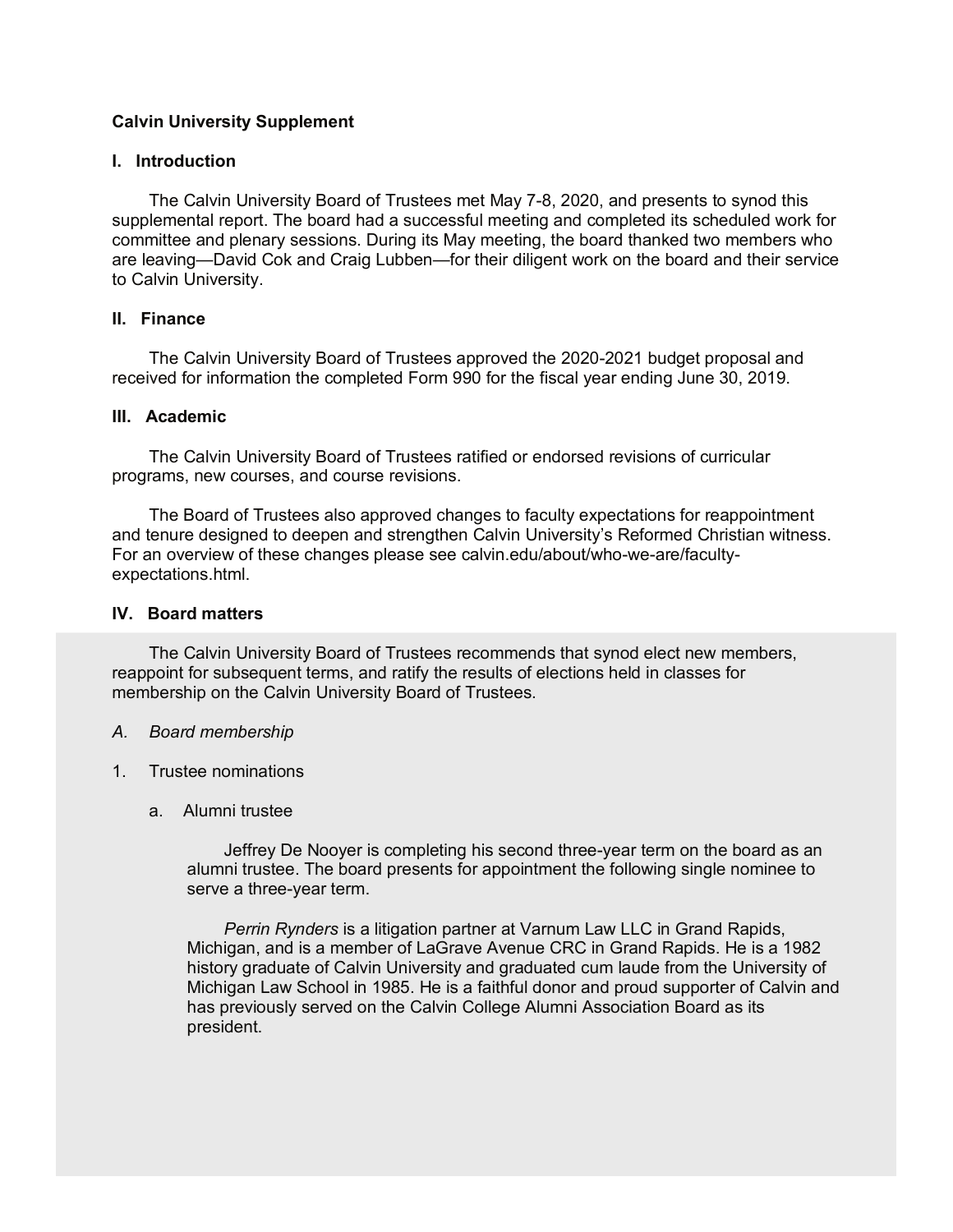#### b. At-large trustees

Allan Hoekstra ended his second term on the board as an at-large trustee following his resignation in February 2020. The board presents for appointment the following single nominee to serve a two-year term.

*Jeffrey De Nooyer* is a 1980 graduate of Calvin University. He is the president and general manager of Metro Toyota, Inc., and has been active in the automotive industry serving in both state and local associations, as well as on advertising boards. Mr. De Nooyer has served on several boards in his community, including the United Way, the Kalamazoo Community Foundation, Habitat for Humanity, and the Kalamazoo Christian School Association. He and his wife, Dede, are active members at Third CRC in Kalamazoo, Michigan, where he is currently serving as an elder.

Craig Lubben is completing his third three-year term on the board as an at-large trustee, having served as chair for the past five years. The board presents for appointment the following single nominee to serve a three-year term.

*Ray Vander Kooi* is a 1989 graduate of Calvin University. He is the senior vice president of finance and administration and the chief financial officer at Irwin Seating Company, Grand Rapids, Michigan. He is a current board member of both the Employers Association and Van Laan Concrete Construction, Inc. He previously served on the board of trustees of Grand Rapids Christian Schools as treasurer while chairing the operations and finance committee. Mr. Vander Kooi has also served on the Wedgwood Christian Services board of directors as president, treasurer, and chair of the finance and operations committee. He is a member of Seymour CRC in Grand Rapids, Michigan, where he has served two terms on the administrative board of council and chaired the Christian education committee.

#### 2. Trustee reappointments

The board recommends the following members for reappointment by synod for the terms noted:

Regions 1 and 2: Richard Mast for a second three-year term Region 9: Tim Goudzwaard for a second three-year term Alumni: Rhonda Roorda for a second three-year term At-large: Scott Spoelhof for a second two-year term At-large: Bill Boer for a third three-year term At-large: Carl Triemstra for a second three-year term At-large: Bert Kamp for a second three-year term

#### *B. Board officers*

The Calvin University Board of Trustees appointed the following officers of the board for 2020-2021: Bruce Los, chair; Mary Tuuk, vice chair; Janice Buikema, secretary; Jim English, treasurer (vice president for finance); and Sharolyn Christians, assistant secretary (executive assistant to the president).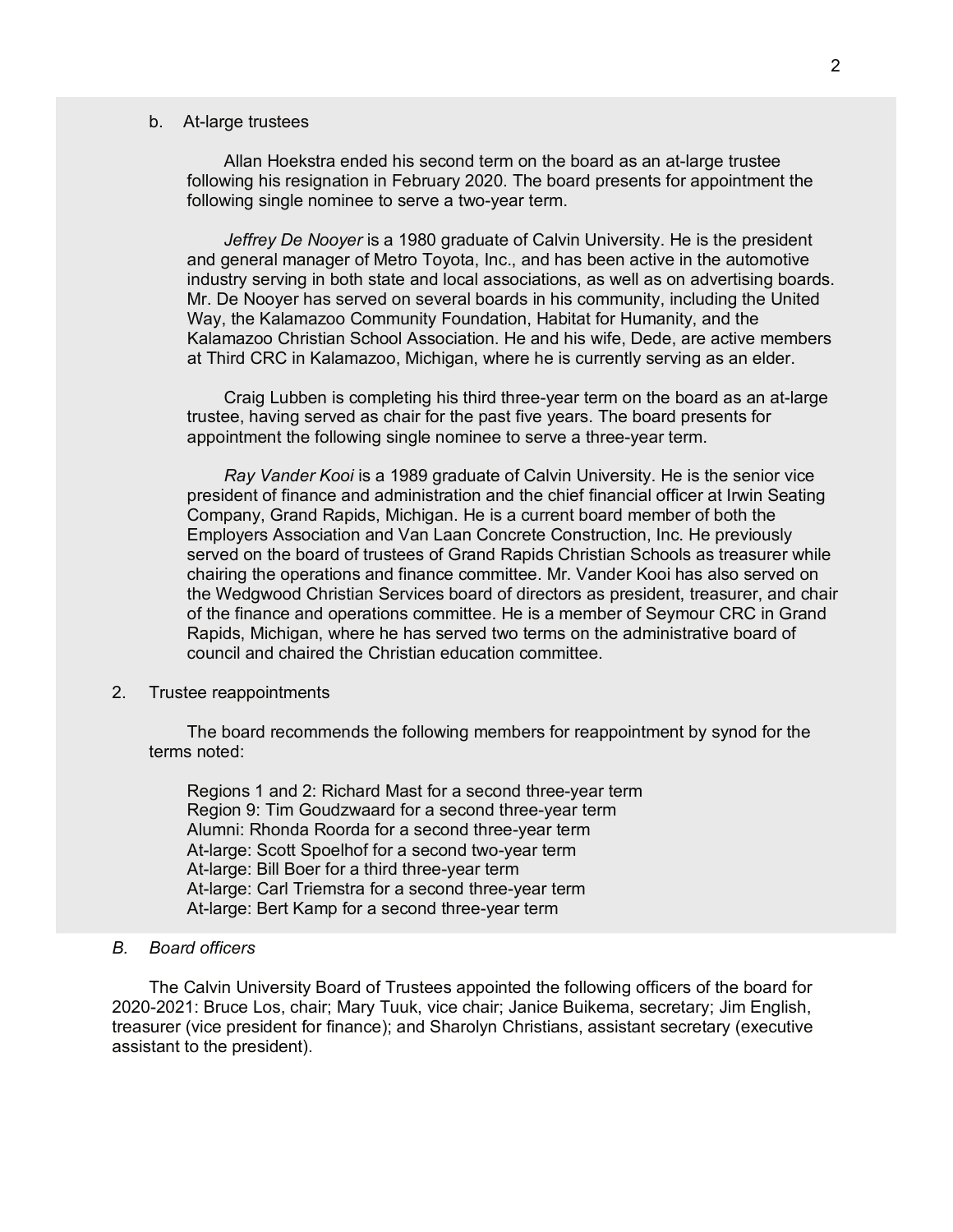# **V. Other**

The Calvin University Board of Trustees approved the new endowment goal of \$210 million by 2025.

# **VI. Recommendation**

That synod elect new members and reappoint members for subsequent terms on the Calvin University Board of Trustees.

> Calvin University Michael K. Le Roy, president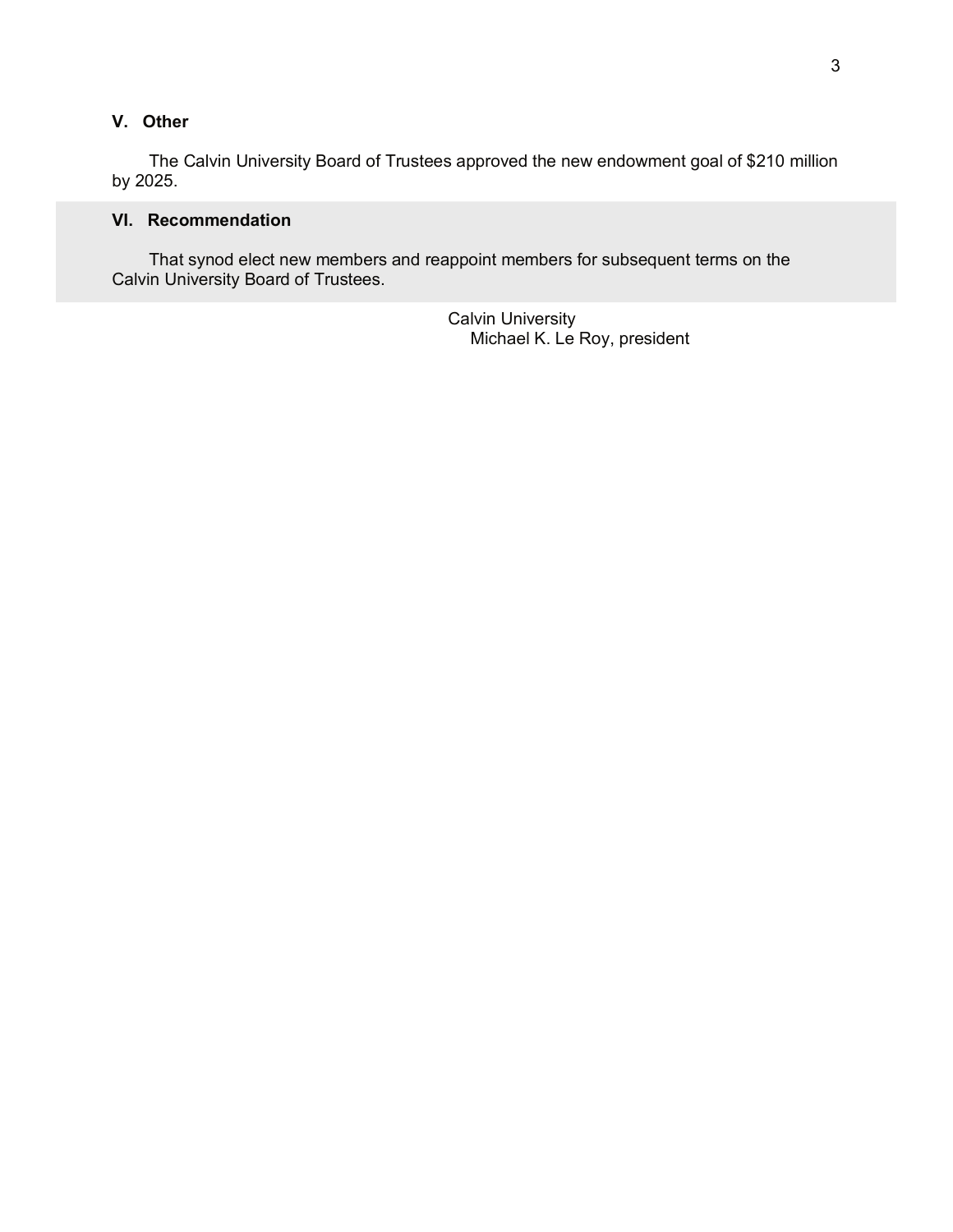## **World Renew Supplement**

#### **I. Board matters**

#### *A. Classical delegate appointment - Canada*

The board requests that synod appoint the following as a Canadian classical delegates to a first term of three years: Lisa Kuipers (Alberta North) and John Batterink (Quinte). *Note:* John Batterink's appointment is subject to affirmation of his nomination at the meeting of Classis Quinte on May 26.

### *B. Canada member completing service*

World Renew would like to recognize and thank the following board members on completing a second term of service: Ko Spyksma (B.C. South-East) and Hans Vink (Quinte).

### *C. U.S. member-at-large nominees for appointment*

The board of delegates requests that synod appoint each of the following single nominees as U.S. members-at-large to a first term of three years:

*Jeff Banaszak* is a member of Pillar Church in Holland, Michigan. He has served at Engedi Church as a director of administration, and he started the Moran Park church plant in Holland, Michigan. Mr. Banaszak is gifted in administration and accounting/finance, with experience in auditing, budgeting, investments, purchasing, and information technology. He has a desire to serve as a board treasurer with a nonprofit organization that is focused on international ministry.

*Bonny Mulder-Behnia* is a member of Rosewood (Calif.) CRC, where she currently serves as executive pastor. She loves getting to know people and their God stories. She also enjoys having the privilege of praying with people through intimate crises, coordinating ministry events, working with leaders, preaching, and teaching. She looks forward to listening, learning, and figuring out how she can best serve World Renew.

*Charles Udeh* is a member of Zuni (N.Mex.) CRC. He has worked as a public relations officer within his church as well as on the worship, sound, marital counseling, and youth mentorship committees. He proclaims God's faithfulness throughout his life to build him to be an ambassador for God's kingdom.

# *D. Classical delegate appointments - U.S.*

The board requests that synod appoint the following as U.S. classical delegates to a first term of three years: Sunjin Kim (Ko-Am) and James Zwier (Northern Michigan).

# *E. U.S. members completing terms*

World Renew would like to recognize and thank the following board members completing their service on the board: Ramon Orostizaga (pastoral adviser), Angela Buikema (Northern Illinois), and Barry Haven (member-at-large).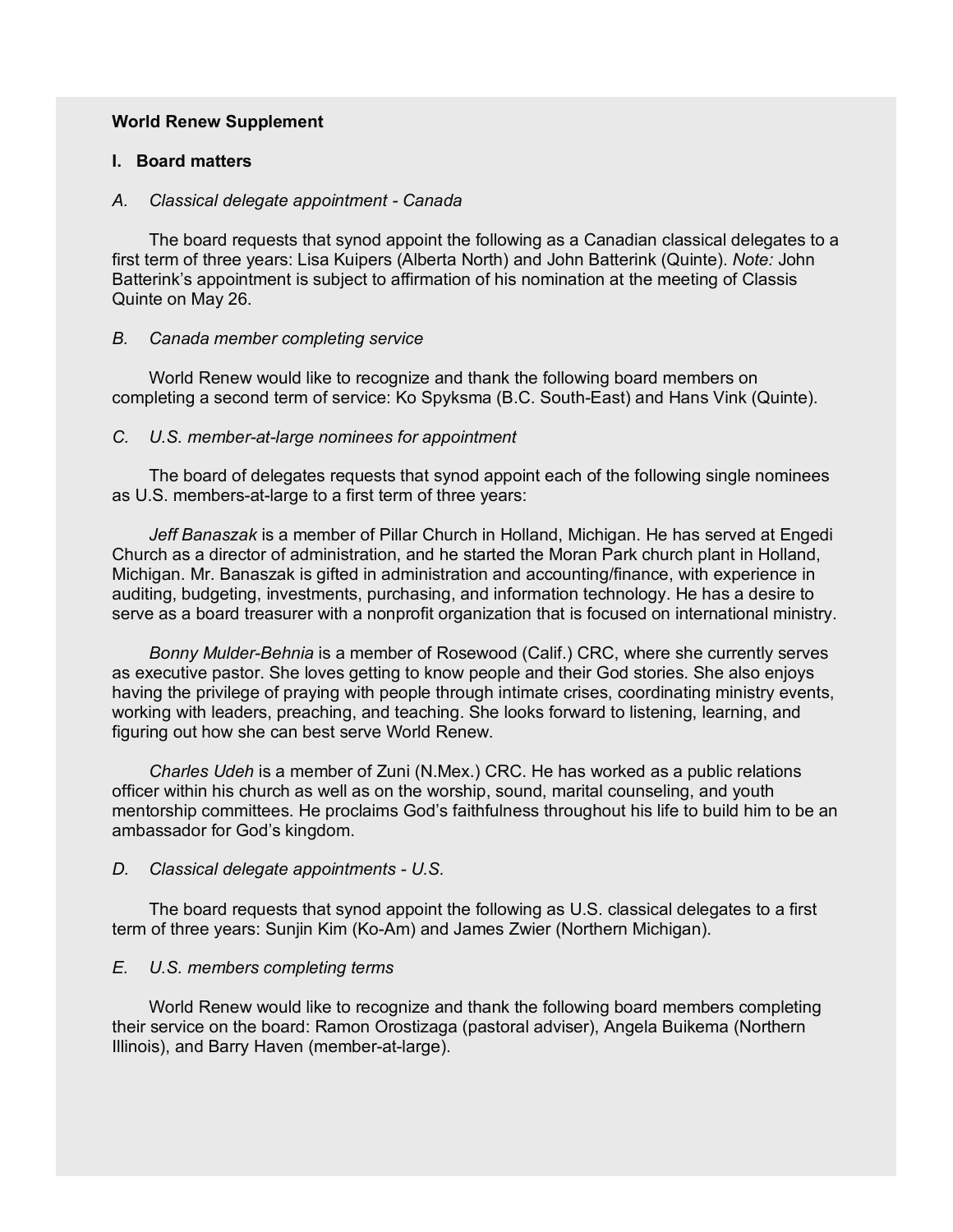# **II. Recommendation**

That synod, by way of the ballot, appoint members to the World Renew Board of Delegates.

> World Renew Carol Bremer-Bennett, director, World Renew-U.S.

Ida Kaastra-Mutoigo, director, World Renew-Canada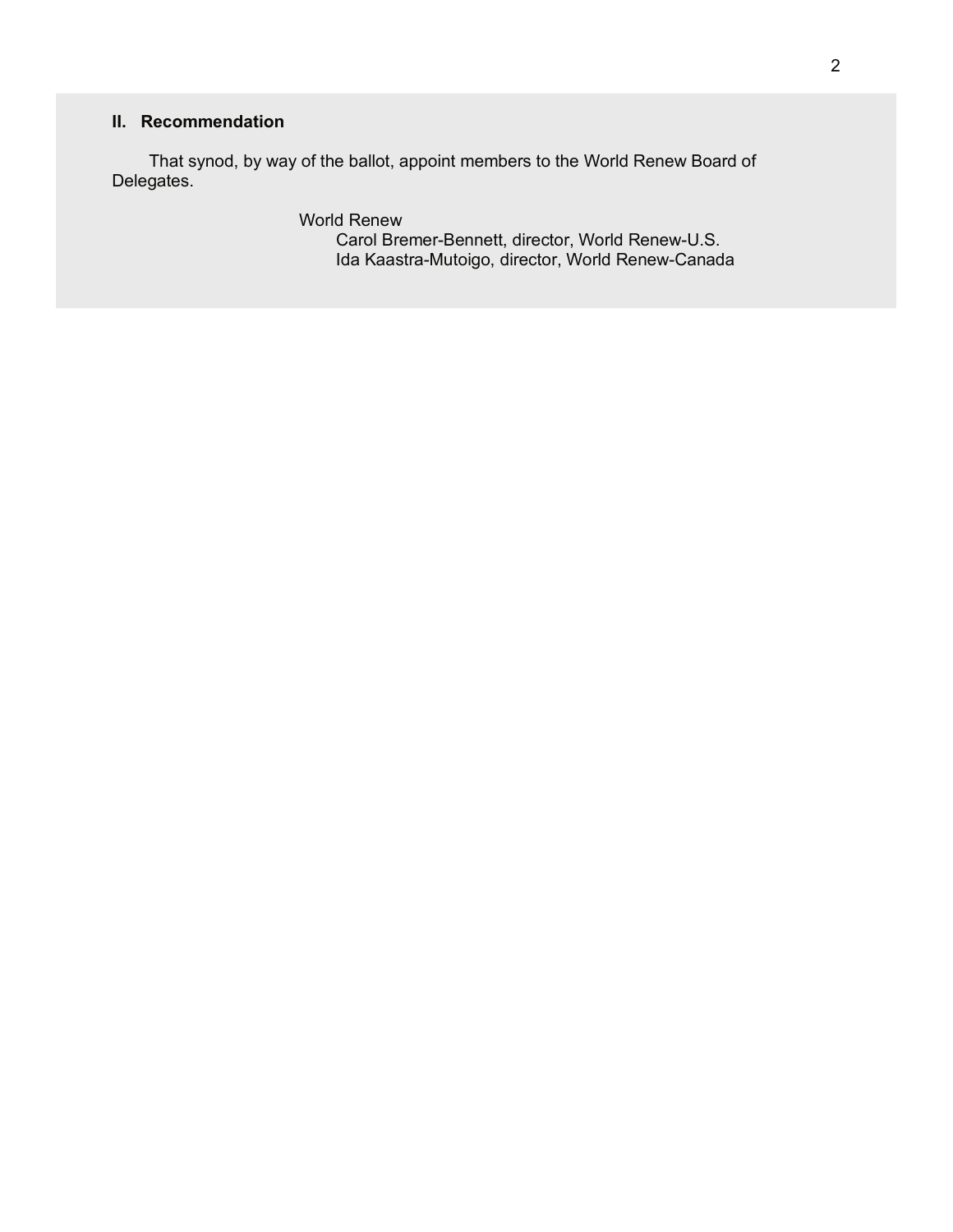# **Calvin Theological Seminary Supplement**

The Calvin Theological Seminary Board of Trustees presents this supplement of additional matters relating to the seminary.

# **I. Board of Trustees**

At its meeting on May 21-22, 2020, the board elected the following officers for 2020-2021: Keith Oosthoek, chair; Dave Morren, vice chair; Heather Garretson, secretary.

# **II. Academics**

# *A. Graduates and new programs*

COVID-19 has obviously affected our global village as well as our ongoing formation and education programs at Calvin Theological Seminary. We are grateful for the investment made many years ago in an online delivery system of education, by means of which we moved all of our classes online from mid-March through the end of this academic year.

Calvin Theological Seminary graduated 61 students, collectively celebrated by means of a 2020 Commencement Congratulations Video released on our originally scheduled commencement date of May 23, 2020 (see vimeo.com/421778354).

The international reach and scope of the ministry of Calvin Theological Seminary was again illustrated by graduates from the following locales: Brazil, Canada, China, Hong Kong, Indonesia, Kenya, South Korea, and the United States.

Calvin Seminary is beginning a new, completely online certificate program in cooperation with Christian Schools International (CSI). We are now offering a Certificate in Bible Instruction, a 15 credit-hour program with required courses in "Integrating Faith and Teaching" and "Teaching Bible," along with 11 hours of other seminary courses. All of these credits will count toward a master's degree in ministry leadership or a master of divinity degree at CTS. In addition, we have an agreement with the Calvin University Education Program that all of these credits will count toward a master of education degree at Calvin University. We see this certificate as a service to Christian schools binationally and as a gateway to encourage students to consider further CTS Education (see calvinseminary.edu/academics/certificate-in-bibleinstruction).

Calvin Seminary has been approved by the Association of Theological Schools to begin offering a doctor of ministry (D.Min.) degree with an anticipated start date in the late summer of 2020. A previous synod asked CTS to investigate this degree program as part of a continuing education report—and we are glad for the ongoing support of the church. We aim to begin with a cohort of twelve students from diverse backgrounds (see calvinseminary.edu/academics/doctor-of-ministry).

# *B. Distinguished Alumni Awards*

Rev. John DeVries (founder of Bibles for India, now known as Mission India) and Rev. Stanley Jim (regional director for CRC Home Missions from 2000-2016 and longtime pastor in Classis Red Mesa) received the seminary's Distinguished Alumni Award for 2020.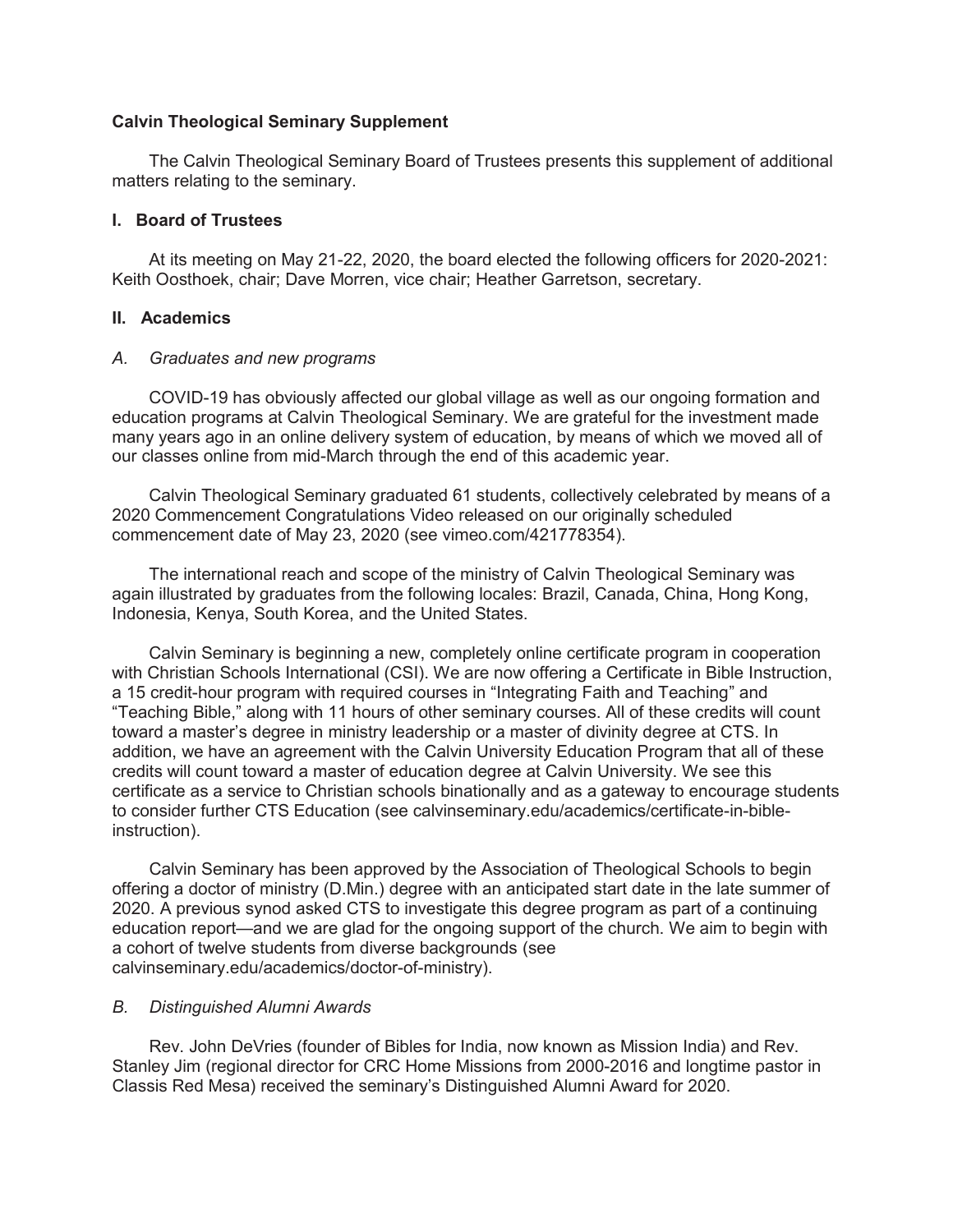# *C. Board actions*

At its two most recent meetings, the Calvin Theological Seminary Board of Trustees took the following actions or took note of the following items for information:

- 1. Reappointed Cory Willson for two years (July 1, 2020, to June 30, 2022) as Jake and Betsy Tuls associate professor of missiology and missional ministry.
- 2. Received notice from Mariano Avila of his intention to retire on January 31, 2023, which (D.V.) would complete 20 years as a professor of New Testament at Calvin Theological Seminary.
- 3. Affirmed the placement of Jeffrey A. D. Weima as holder of the Deppe family doctoral chair in New Testament as part of the expansion of the Calvin Theological Seminary Ph.D. program into New Testament studies.
- 4. Noted the intention to hold, at a future date, the first bachelor of arts commencement ceremony for students completing this degree through the Calvin Prison Initiative. This program is part of an ongoing partnership with Calvin University.
- 5. Noted that the Meeter Center of Calvin University and Calvin Theological Seminary is planning a two-day conference for September 18-19, 2020, to commemorate the Puritans.
- 6. Noted that the upcoming Loving Your Neighbor Conference: "Forming Citizens of God's Kingdom in Prison and Upon Re-entry" will be fully online and held July 6-7, 2020. More information can be found at calvinseminary.edu/academics/loving-your-neighbor-2020.
- 7. Heard an update on COVID-19 summer course offerings under the umbrella of "Ministry in a COVID-Shaped World." These are fully online courses, with some classes presented entirely in Spanish. More information on this joint venture of Calvin University and Calvin Theological Seminary can be found at calvinseminary.edu/academics/covid-19-courses.
- 8. Heard an update from Rev. Shawn Brix, who on January 2, 2020, began work as the Calvin Theological Seminary Canadian church relations liaison.
- 9. In keeping with the actions of Synod 2019 of the Christian Reformed Church in North America (or the Council of Delegates in the interim), identified two additional at-large trustees for the Calvin Theological Seminary Board of Trustees.
- *D. Board appointments*

The board recommends that synod appoint the following nominees to the Calvin Theological Seminary Board of Trustees as additional at-large members:

*Susan Keesen* is a retired senior business executive and an attorney who previously served as an at-large Calvin Theological Seminary board member for her expertise in law and finance. In that capacity, she eventually served as board secretary and as chair of the development and finance committee. She has recently concluded service in her community as a board member for Christian Living Communities and has served on the classical interim committee of Classis Rocky Mountain since 2013. She is a member of Hope Fellowship CRC in Denver, Colorado.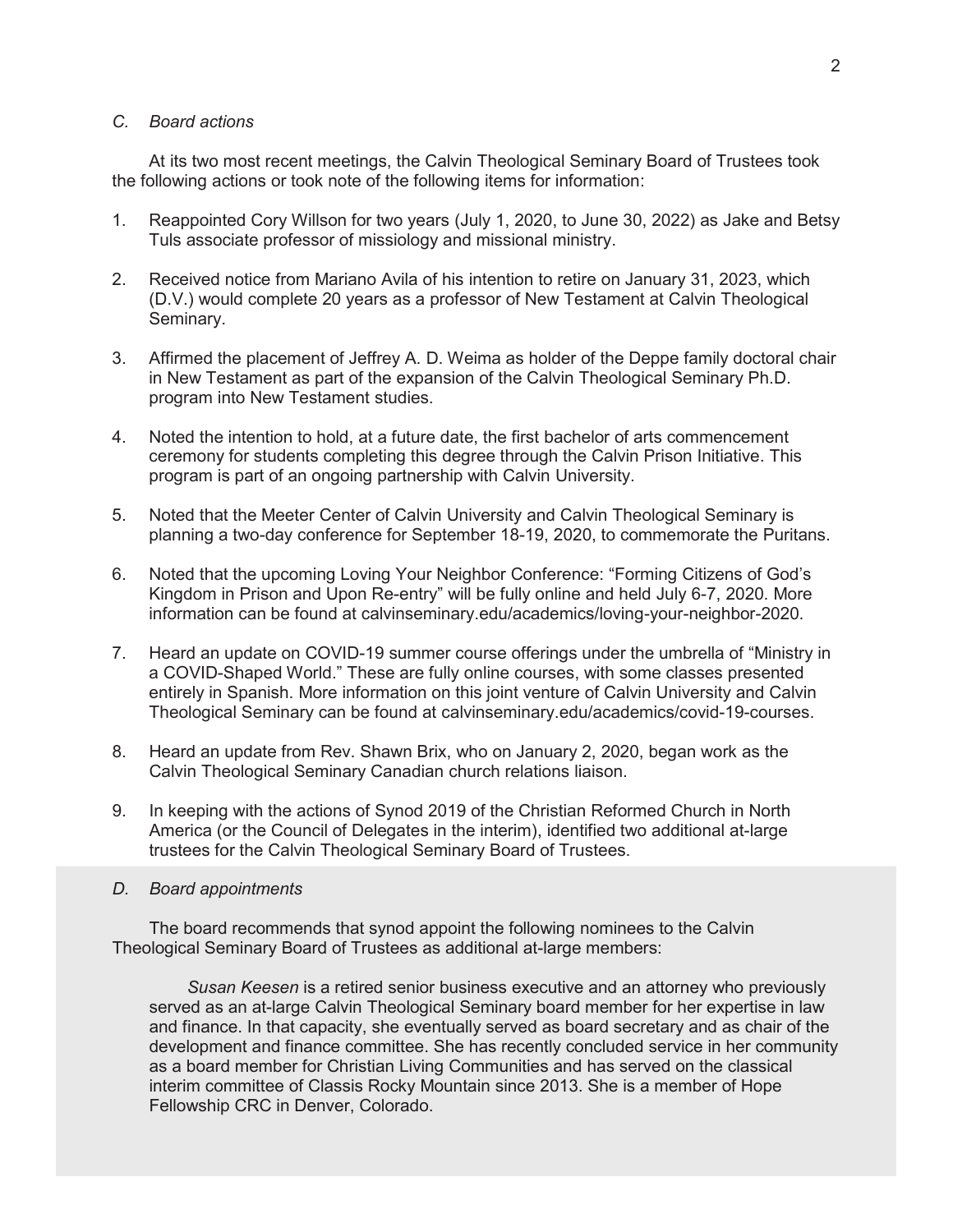*Rev. Christian Oh* received a bachelor's degree in theology/philosophy in Seoul, Korea, at Chongshin University in 1980. Upon immigrating to the United States to further his studies in 1980, he pursued and received a master of divinity degree from Calvin Theological Seminary and subsequently completed the coursework in 1991 for a master of theology degree. After 30 years in ministry, he completed a doctor of intercultural study degree on syncretism in the Korean church from Grace Theological Seminary of Winona Lake, Indiana, in 2016. Rev. Oh plans soon to be completing more than 30 years of ministry at Han-Bit Christian Reformed Church in Rochester Hills, Michigan. Rev. Oh has been an ethnic adviser at synod, serves as a teaching instructor and mentor for the Korean Institute for Ministry, and has previously served on the Calvin Theological Seminary Board of Trustees and on the Board of Trustees of the Christian Reformed Church in North America.

### **III. Recommendation**

That synod by way of the ballot appoint the stated nominees as additional at-large members to the Calvin Theological Seminary Board of Trustees for a first term of three years.

> Calvin Theological Seminary Board of Trustees Heather Garretson, secretary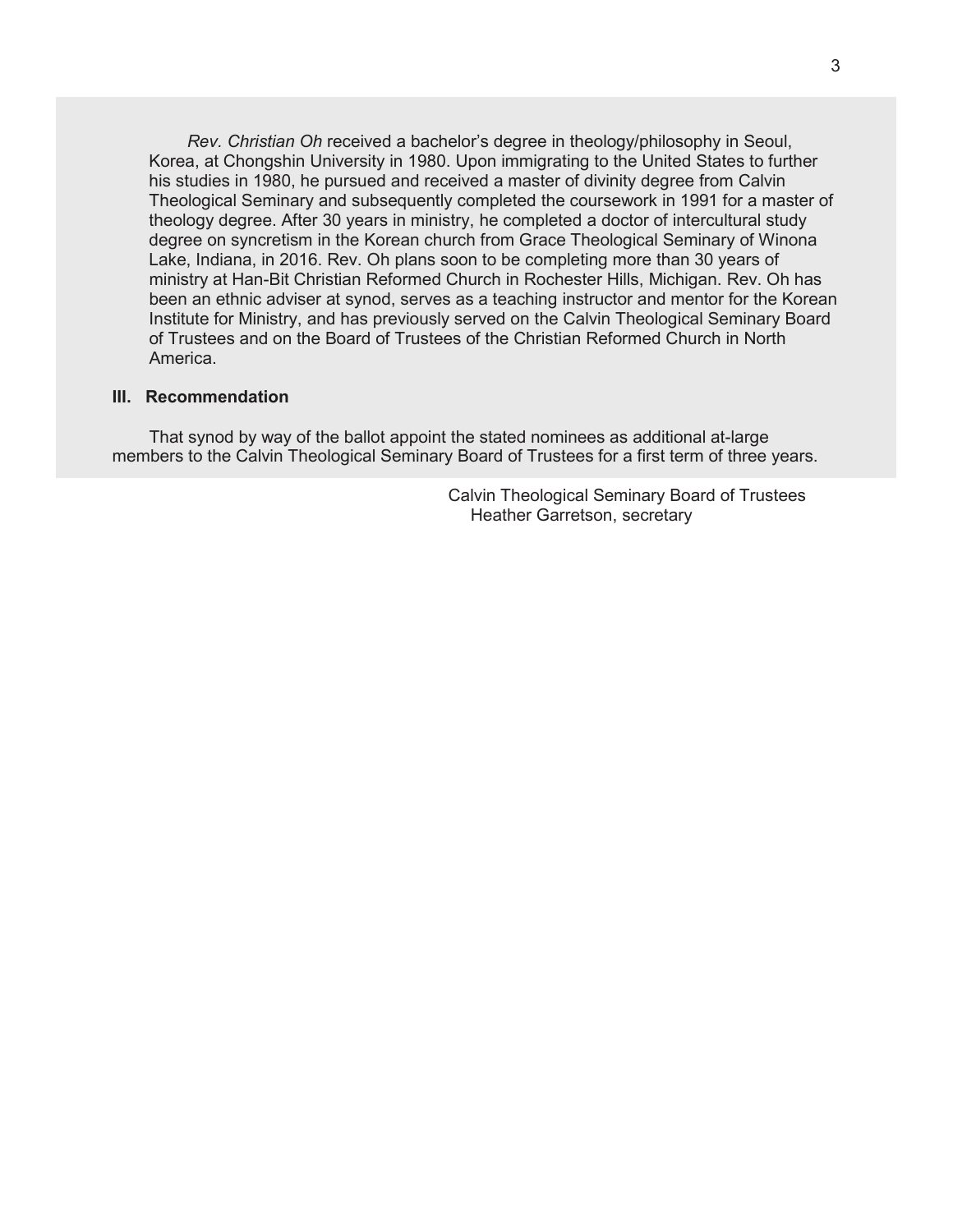# **Candidacy Committee Supplement**

# **I. Candidates for minister of the Word in the Christian Reformed Church**

#### *A. Candidates for ministry*

Each year it is a privilege to meet and interview the applicants for candidacy. The interviews for these candidates were conducted this year by teams of four or five persons. The Candidacy Committee is pleased to recommend for candidacy the thirty-six persons listed below. These persons include those who graduated from Calvin Theological Seminary and from other accredited seminaries. Those attending seminaries other than Calvin Theological Seminary have completed the Ecclesiastical Program for Ministerial Candidacy. Biographical details for each of the candidates can be found in the candidate booklet, available for download at crcna.org/candidacy.

The following motion is presented for consideration of the candidates presented:

That synod declare the following individuals as candidates for ministry of the Word in the Christian Reformed Church, subject to completion of all remaining (if any) requirements (the list of candidates eligible for call is available on the Candidacy Committee website: crcna.org/candidacy).

Subject to approval, the candidates are normally presented to synod. Because synod will not meet this year, due to the COVID-19 pandemic, these names will be presented for approval to the Council of Delegates in June 2020 on behalf of synod. Note that one of the thirty-six names presented is listed by initials only, at the request of this candidate and with permission of the Candidacy Committee, following the protocol presented in section III of the Candidacy Committee report to Synod 2020.

Namju Bae Maria D. Beversluis David Bouma Richard A. Britton III Andrea C. Bult Ahnna E. Cho Park Jaebok Choi Erik M. Delange Derek B. Ellens Derek W. Elmi-Buursma Eric D. Freeman Cary R. Gephart Noelle M. Jacobs Travis Jamieson Kelsi J. Jones Kennedy M. Kailiti Hyung-Jun Kim Jinsol Kim

Jiyong "Jonathan" Kim Seongjun Kim Jeff M. Liou Bryzon W. Masiboh Loice M. Minito K.O. Jeremy Oosterhouse Jennifer L. Rozema Hannah G. Van Rees Saxton Nathaniel A. Schmidt Jeremy Scripps Mike J. Slofstra Lynn Song Joshua P. Stammis Chris A. Tibben Steven M. Vandyk Nathan J. Voss Cory B. Willson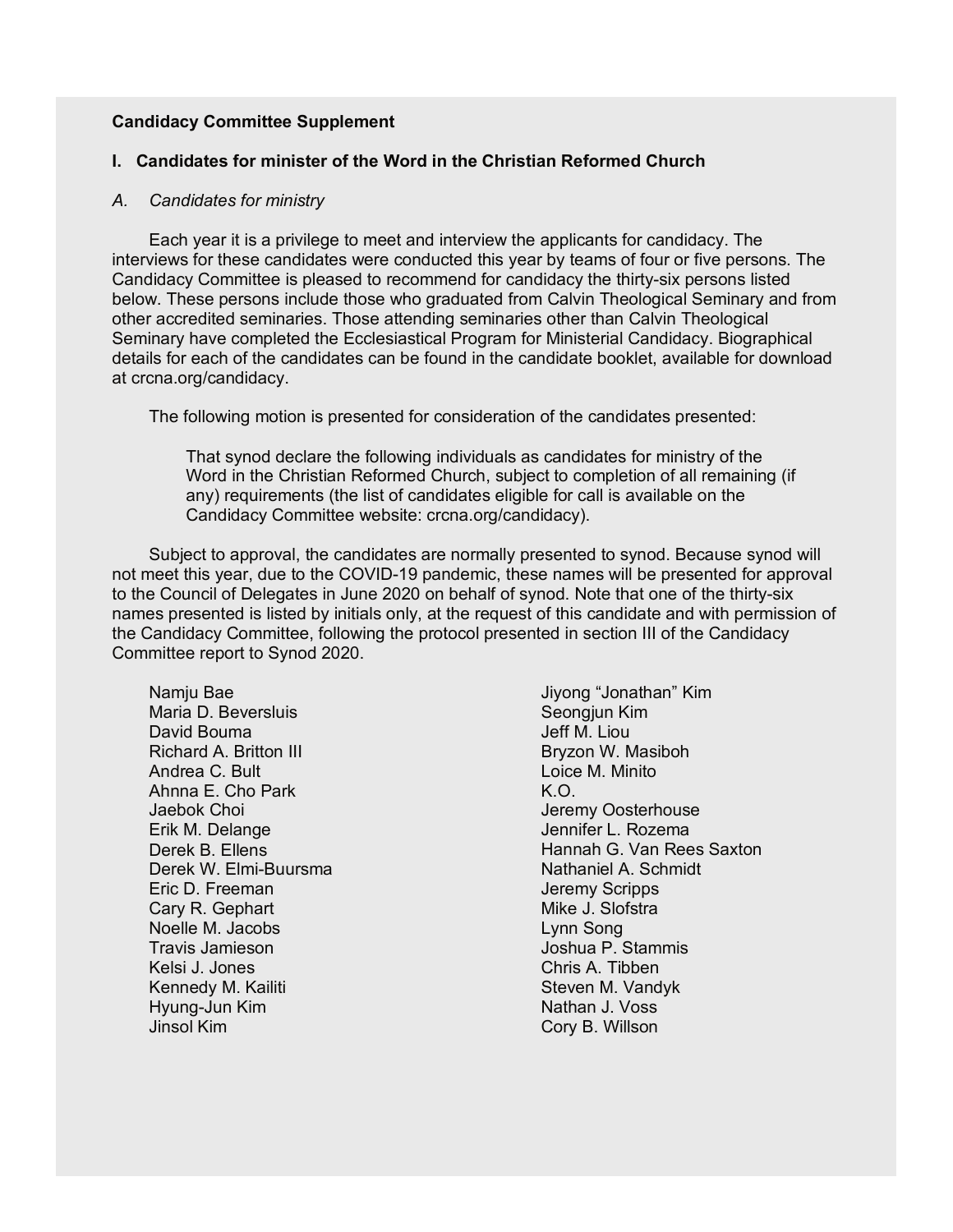#### *B. Extension of candidacy*

The rules of synod require that a declared candidate by one synod must request an extension of candidacy status at the following synod if a call has not been accepted. The Candidacy Committee communicates with such persons in order to determine the validity of the request and to offer words of encouragement. The Candidacy Committee recommends the following twenty-three persons for approval of candidacy extension:

Ram Aryal Yoon Chul (Daniel) Choi Elisabeth A. De Vries Brad Diekema Steven Dykstra Ben Gresik Robert J. Gruessing Elizabeth L. Huizenga S.K. Kiseok (Daniel) Kang Hannah Ryou Lee Courtney Mooney-Saldivar

Matthew Mulder Katrina J. Olson Jennifer L. Palkowski Kyle J. Sandison Ivan K. Santoso Sharon R. Smith Rebecca L. Tjapkes Thomas J. Van Wyk Jantje Fenna (Femke) Visser-Ellenbaas Klaas J. Walhout Chad E. Werkhoven

#### C. *Reinstatement of candidacy*

Daniel Meyer was first a candidate in 2013. After a period of time he requested that his candidacy be suspended as he worked through some personal matters and also his sense of call. In the past year he has established a relationship with a CRC congregation in northern Alberta. As this congregation has expressed a desire to call him, and as he has expressed a desire to serve the congregation, the Candidacy Committee interviewed him in April. We are pleased to affirm Daniel Meyer's request for reinstatement of candidacy, and we recommend that synod approve this request.

#### **II. Article 8 candidates approved**

Our process for guiding pastors ordained in other denominations who wish to become ordained in the CRC is described in Church Order Article 8. Church Order Supplement, Article 8, E directs the Candidacy Committee to be intimately involved in this process and to submit for synod's review the names of those approved for the Article 8 process. The Candidacy Committee has concurred on *need* for the following persons in the past year. In each case the appropriate documents are on file with the director of the Office of Candidacy.

| Date<br>$6 - 4 - 19$<br>$8 - 7 - 19$<br>$8 - 19 - 19$<br>$8 - 20 - 19$<br>$8 - 24 - 19$<br>$8 - 26 - 19$<br>$8 - 28 - 19$ | Name of applicant<br>Campbell, Karen<br>Lee, John<br>Cho, Kang Wang (Joseph)<br>Kwon, "Joel" Byun<br>Chung, Yong Je<br>Lee, Phillip<br>Han, Samuel Samhyun | <b>Classis</b><br><b>Grand Rapids East</b><br>Hudson<br>Hanmi<br>Hanmi<br>Hanmi<br>California South<br>Hudson<br>Ko-Am | Former denomination<br>Presbyterian Church in Ireland<br>Presbyterian Church in America<br><b>Evangelical Church Alliance</b><br>Korean Presbyterian Church<br>Korean Presbyterian Church<br><b>Global Mission Church SBC</b><br>Presbyterian Church in Korea |
|---------------------------------------------------------------------------------------------------------------------------|------------------------------------------------------------------------------------------------------------------------------------------------------------|------------------------------------------------------------------------------------------------------------------------|---------------------------------------------------------------------------------------------------------------------------------------------------------------------------------------------------------------------------------------------------------------|
| $8 - 29 - 19$<br>$8 - 29 - 19$<br>$10 - 6 - 19$<br>$10-18-19$                                                             | Jung, Yunho (Joseph)<br>Yi, Daniel Duyoung<br>Ho, Sea<br>Bailey, Justin A.                                                                                 | Ko-Am<br>Lake Erie<br>lakota                                                                                           | Presbyterian Church in Korea<br>Presbyterian Church in Korea<br>Presbyterian Church in Korea<br>Christ Our Savior Church in Chicago                                                                                                                           |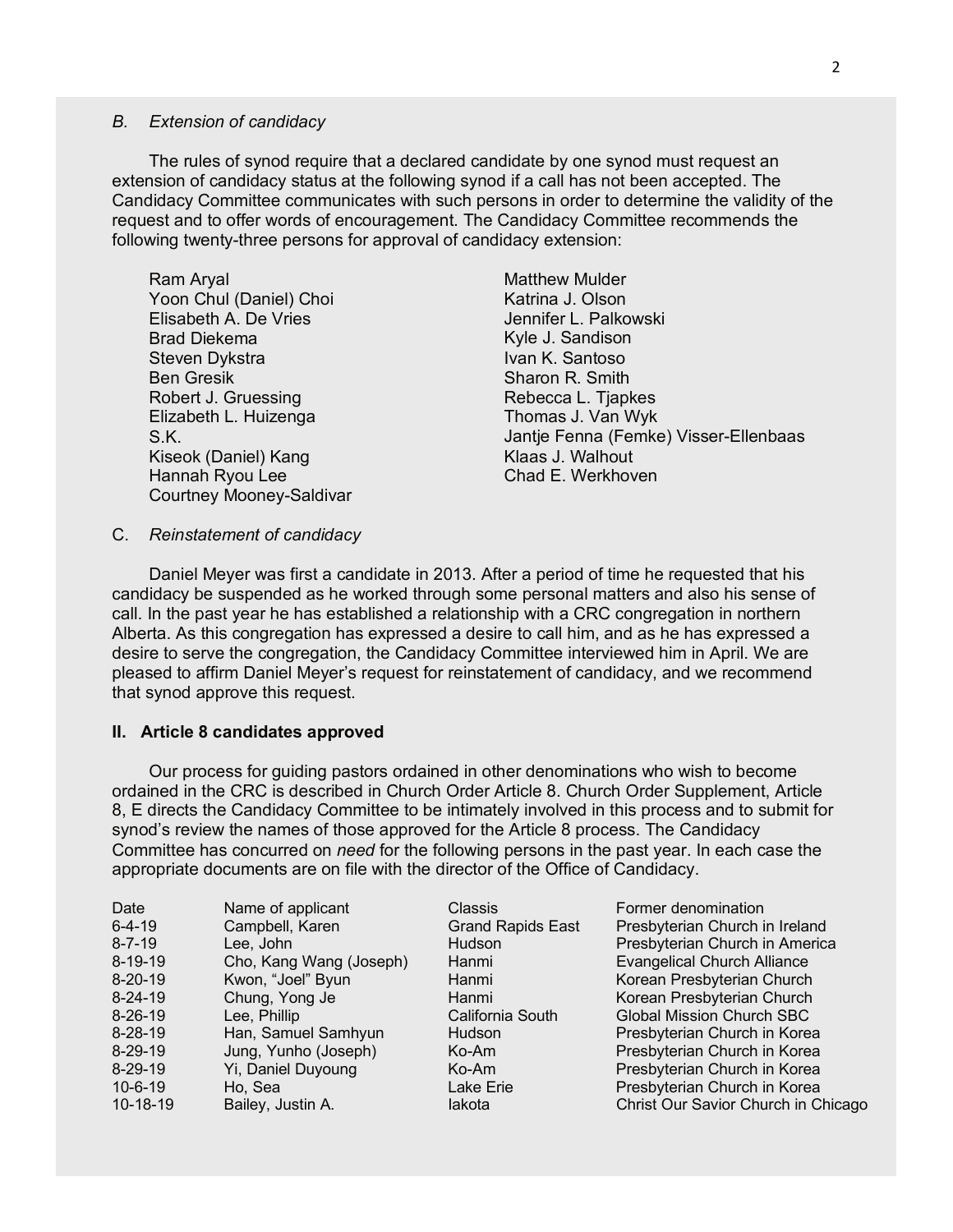| $12 - 5 - 19$  | Kim. Minsoon       | Red Mesa        | Presbyterian Church in Korea    |
|----------------|--------------------|-----------------|---------------------------------|
| $12 - 15 - 19$ | Nieuwstraten, Doug | Toronto         | Reformed Church in America      |
| 1-22-20        | Hwang, Eunsang     | B.C. South-East | Presbyterian Church in Korea    |
| $3-4-20$       | Schatzle, Joshua   | Eastern Canada  | Evangelical Presbyterian Church |

# **III. Other matters**

In view of the cancellation of Synod 2020 due to the COVID-19 pandemic, the Candidacy Committee discussed in our meeting of April 2020 what would constitute a wise course of action regarding our proposals to synod relative to the Ecclesiastical Program for Ministerial Candidacy (EPMC). See Recommendations E and F and the accompanying Appendix in the Candidacy Committee report to Synod 2020 (*Agenda for Synod 2020*, pp. 240-47). The Candidacy Committee judged that it would be wise to proceed with the matters described in the proposals because the concerns they address are significant and ought not wait for another year for action. In addition, the approaches contained in these proposals are consistent with the history, purposes, goals, and development of the EPMC program and were presented in a survey open to all synod delegates at Synod 2019. We will provide an update to Synod 2021, and we will remain open to all input offered by churches and classes in the intervening year.

# **IV. Recommendations**

*A.* That synod declare the persons listed in section I, A as candidates for ministry in the Christian Reformed Church.

*B.* That synod approve the extensions of candidacy as recommended in section I, B.

*C.* That synod approve the reinstatement of the candidacy of Daniel Meyer as described in section I, C.

*D.* That synod approve the action of the Candidacy Committee in declaration of need for the persons listed in section II for affiliation under Church Order Article 8.

*E.* That synod take note of the action of the Candidacy Committee as noted in section III of this supplemental report.

> Candidacy Committee David R. Koll, director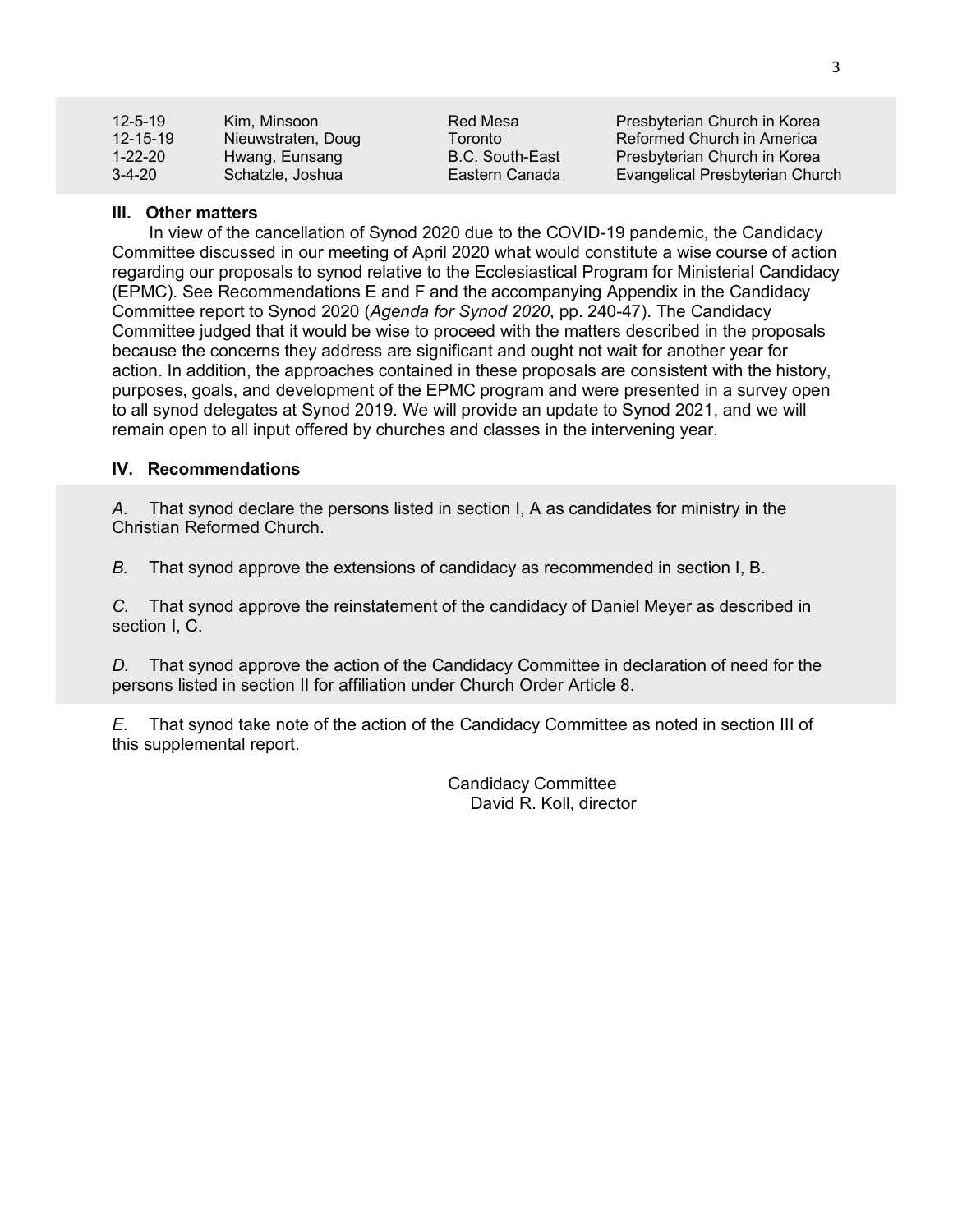# **Communication 5: Councils of Community CRC, Kitchener, Ontario; and First CRC, Owen Sound, Ontario**

To the Council of Delegates of the CRCNA:

Following the events of the CRCNA over the past three months, including communications to churches from various denominational staff, articles in *The Banner*, highlights of the COD meeting, and the sudden resignation of executive director Dr. Steven Timmermans, we feel it necessary to present you with our concerns. Given the current situation of global pandemic and the loss of Synod 2020, we believe that the proper process to make you aware of our concerns is through this communication.

In February of 2020, a letter from the COD was sent to the churches, in essence telling us that the COD was putting in place necessary legal changes that should not affect the local church. A presentation at classis followed this, saying both sides of the border were in favor of the changes and working together, and we should trust the system. However, merely a week later at the COD meeting, our executive director, Steven Timmermans, suddenly and unexpectedly resigned. Less than a month later, the Canada at-large delegate from Classis Huron likewise suddenly and unexpectedly resigned. It is highly unusual for executive directors and board members to suddenly and unexpectedly resign over simple and necessary administrative tweaks. Being concerned by the changes made, and alarmed by these resignations, we requested access to documents from both the Canada Corporation and the COD so that we might better understand the concerns and legal opinions that justified these changes, and the official records of the motions and resolutions made. We also requested full disclosure that any conversations with COD members and denominational leadership would not be held in confidence, but would be allowed to be made public. We were, however, denied access to many of these records. Therefore it is with the very few public documents available to us that we lay out our concerns:

- 1. The resolutions that the Canada Corporation made represent a massive realignment of the CRCNA and effectively split the denomination into two national churches, each solely responsible for those church operations which lie on its respective side of the border.
- 2. There has been an egregious lack of transparency in the process and decisions made. Official communications to the churches have been so vague they do not even detail the weighty decisions made, and many of our questions and requests for justification of these decisions have been met with evasion, denial, and at times, hostility.
- 3. The resolutions that the Canada Corporation made were drafted, debated, and adopted by the Canada Corporation largely in camera, consulting neither the local churches nor other important stakeholders, and as such lack necessary legitimacy for the full CRCNA.
- 4. The resolutions that the Canada Corporation passed were made without any U.S. staff present and without knowledge of the executive director,<sup>1</sup> both of which are a violation of the Canada Corporation's bylaws. Furthermore, the actions taken by the Canada Corporation went against the decision of the full Council of Delegates, which laid out the process and

<sup>&</sup>lt;sup>1</sup> See CRCNA Canada Corporation Directors Minutes of 2019-12-16 in which the attendance does not include any U.S. staff, nor does it include Steven Timmermans as absent with, or without, notice.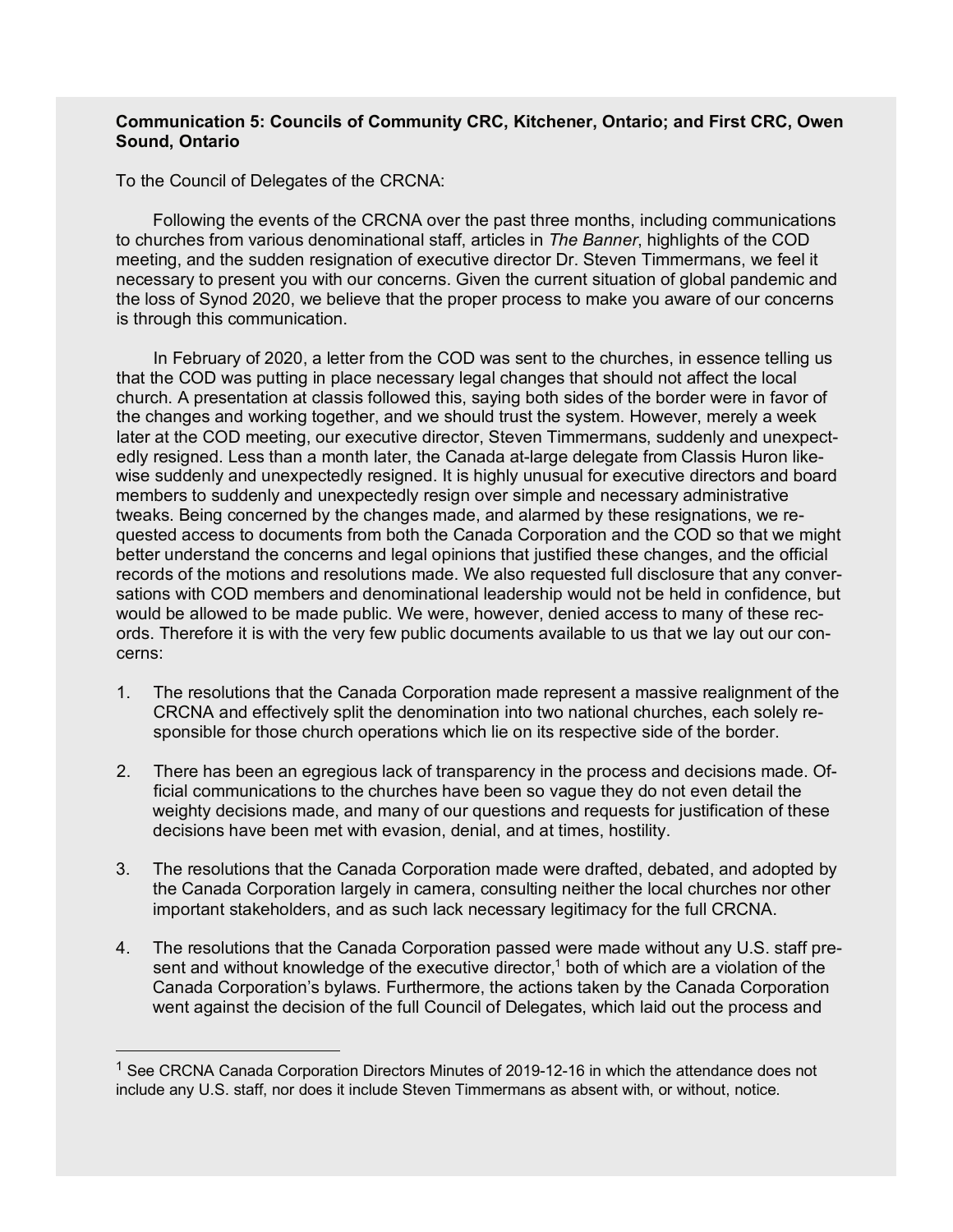mandate for addressing the charitable status concerns raised by a local church at both the May 2019 and October 2019 meetings.<sup>2</sup>

- 5. There has been a failure to provide adequate explanation for why the Canada Corporation made the decision to contravene the express decision of the full COD to appoint a binational committee to resolve the matter. Both the minutes approving this course of action and the legal brief upon which the resolutions were founded are being kept out of the public record.
	- Neither the Canada Corporation nor the Council of Delegates has made public the precise legal basis for institutionally splitting the CRCNA. They have, in fact, refused to share the legal opinion commissioned by the Canada Corporation which ostensibly grounds the division of the CRCNA.
- 6. As a result of the process and communication thus far, many local church members and pastors have felt a severe loss of trust in the denomination and its leadership.
- 7. The unity of the church of Christ is itself a Reformed doctrine. Further divisions of the body of Christ should only be suffered by that body if such are absolutely necessary after a proper deliberative process of mutual discernment has concluded. The process taken to enact these changes—involving sparse public minutes, obscure public communications, no published legal opinion, and which was accomplished over a matter of mere months in between meetings of synod—has not been deliberative, and is a betrayal of the heart of Reformed polity.
- 8. The CRCNA has only very recently (2016) already undergone a massive organizational renovation as the result of a years-long denominational deliberative process, and the resolutions that the Canada Corporation made represent a fundamental undoing of that project.
- 9. There is no evidence that the Canada Corporation or the COD looked into examples, both within and outside the church, that are seen by independent organizations as being legitimate multinational agencies. For a few examples: World Renew has separate boards and projects but meet together and cooperate across the border. Compassion Canada has a separate national board, but almost all the money raised goes outside of Canada. There was also no consultation with Calvin Theological Seminary, Calvin University, or the Ministers' Pension Fund, all of which operate across the border.
- 10. Canada Corporation members have suggested to us that the organizational structure of the COD and CRCNA governance is comparable to situations like CEAF and Redeemer tuition tax fraud, in which the Canada Revenue Agency (CRA) required CRC members to pay back taxes. However, in both those cases, tax receipts were being inflated and the law was blatantly ignored, quite unlike this situation.

 $2$  See "COD Minutes and Appendices 5-19" item COD 5876, A, which states:

<sup>&</sup>quot;A motion carries to conduct a thorough review of the Canada agency corporate status and charity legal requirements, upon resolution of the pending application of Resonate Global Mission to Canada Revenue Agency as an internal division."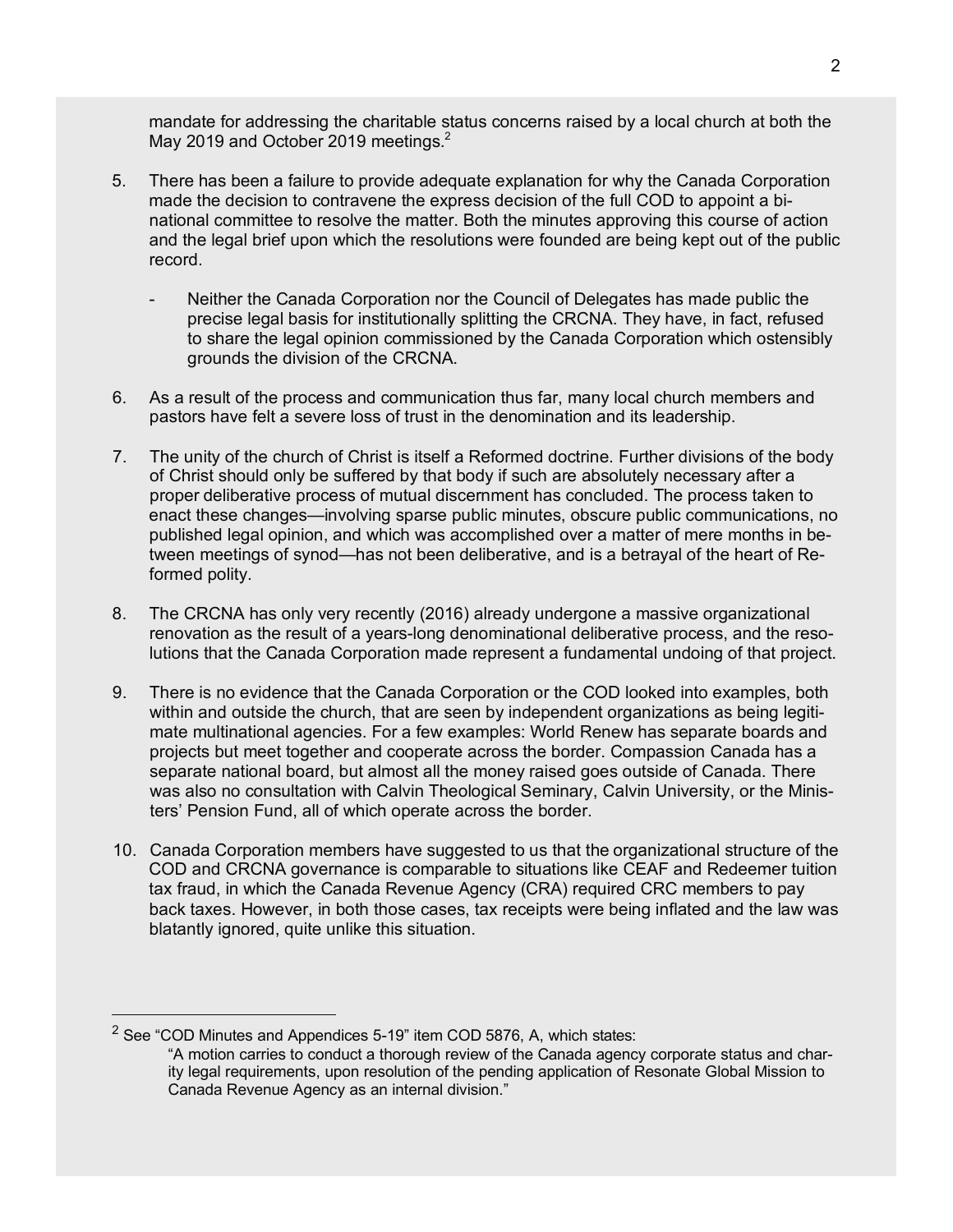- 11. Church Order expressly mandates that all actions taken by the Canada Corporation and the COD must be approved by the following synod. $3$  The process taken thus far has profoundly altered positions that were appointed by synod, flouting proper process, and with no stated plan for input from local churches or proper process.
	- It has been communicated to us by the secretary of the Canada Corporation that synod has no corporate authority to overturn decisions made by the Canada Corporation.<sup>4</sup> While this opinion may be technically legally correct, it represents a profound violation of the covenant trust that synod has placed in its COD and has no place in the covenant community of the church, much less in its leadership.

We understand that there is a one-year interim period in which the denomination will be reviewing and making recommendations for a new administrative structure that addresses these concerns. Churches have not received any information on what this process will look like, and now that synod is canceled, there is no body that will be able to give the COD direction on this matter. We do not believe that what has been done cannot be undone, and we trust that the CRA does not treat charitable status as a light switch that can be flicked on and off at a moment's notice. We believe it is important for the COD to take a step back, ask important questions, consult important stakeholders, and take next steps carefully, deliberately, and collaboratively.

Specifically, we believe that there are two important steps that the COD ought to take:

- 1. The COD ought to seek a **second legal opinion** from a lawyer who is an expert in Canadian tax law to provide a response to the legal opinion upon which these decisions were based, exploring alternate ways forward. Making sweeping structural changes based on a single legal opinion is not best practice, and could even be seen as irresponsible. It is like submitting to a highly invasive and dangerous surgery without seeking a second opinion from another doctor.
- 2. The COD ought to mandate the restructuring team to **pursue legal options that best preserve** *both* **institutional and ecclesiastical unity**, in keeping with the express direction and priorities of the denomination reaffirmed at several past meetings of synod. There are many examples of other charitable institutions and religious organizations that collaborate effectively across many borders. The CRCNA has a long and venerable legacy of binationality, and we desire for that to be preserved. The process taken, current "emergency" structure, and communications we have received from Canada Corporation executives have caused us great concern and shaken our faith in the commitment of these officers to the stated goals of synod for binational unity and cooperation.

<sup>3</sup> From the *Church Order* of the CRCNA:

Article 77: "Synod shall regulate the work of denominational ministries by way of the Governance Handbook and decisions of the Council of Delegates of the CRCNA." Article 33-b: "Each classis shall appoint a classical interim committee, and synod shall appoint the Council of Delegates of the CRCNA, to act for them in matters which cannot await action by the assemblies themselves. Such committees shall be given well-defined mandates and shall submit all their actions to the next meeting of the assembly for approval."

<sup>&</sup>lt;sup>4</sup> See Appendix.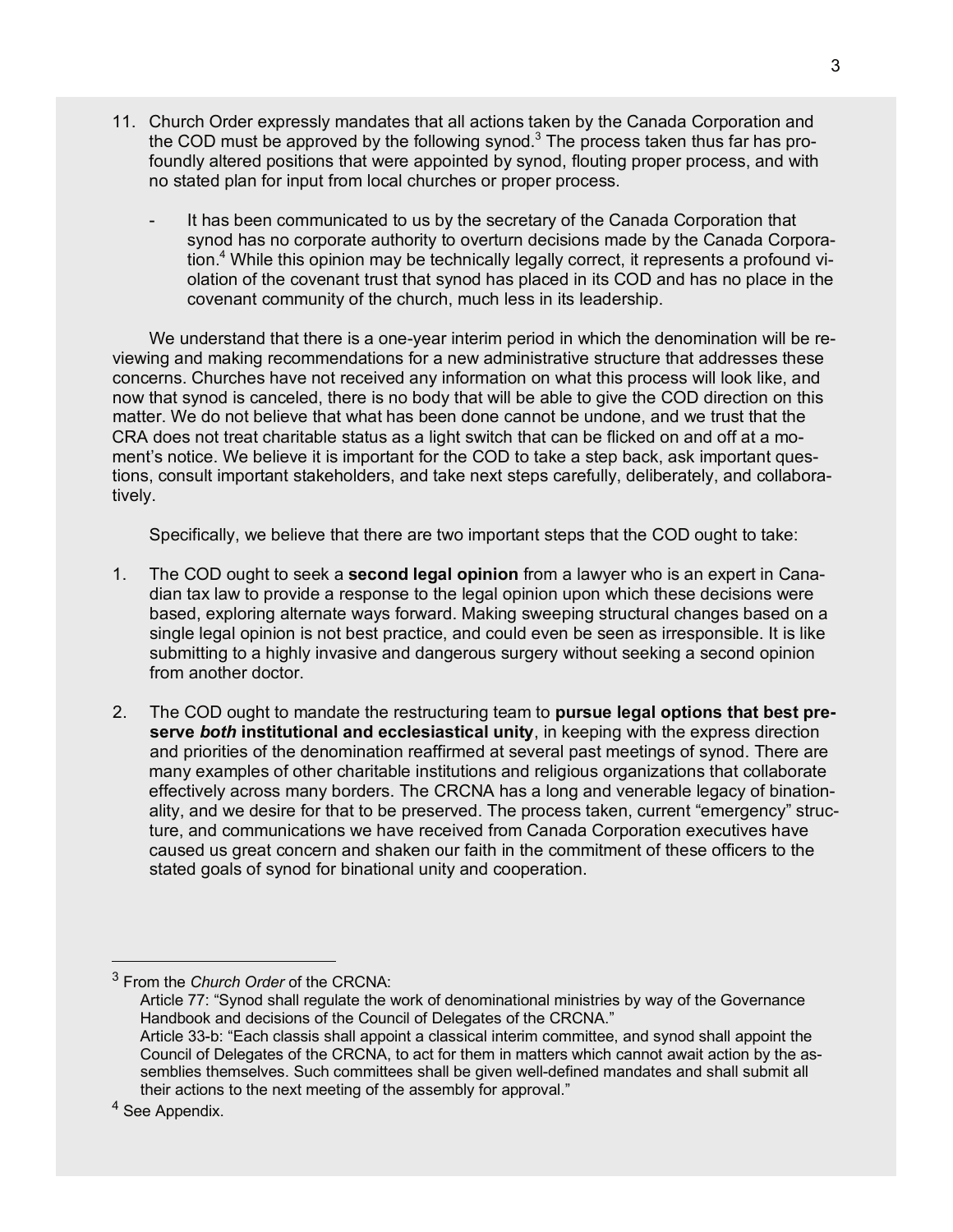We hope that your response to these concerns and recommendations will restore some of our faith in the denominational leadership.

> Council of Community CRC, Kitchener, Ontario Alesha Hoekstra, clerk

Council of First CRC, Owen Sound, Ontario Ken Boers, clerk

*Note:* The councils of Community CRC and First CRC were unable to process the communication through Classis Huron because the spring meeting was canceled. The document was originally being developed as an overture to Synod 2020, and was modified to be a communication to the COD in light of the fact that synod has been canceled. The councils understand it as being a response to the "very brief and vague report" on "Addressing structure in light of Canadian charitable-law requirements" on page 28 of the COD Report in the *Agenda for Synod 2020*. Because churches have not received a comprehensive report on the Canada Corporation's decisions or their ramifications for our denominational agencies, the councils were left to compile the details of what those decisions entailed.

#### **Appendix**

Email received by John Tamming, delegate to Synod 2020, from the secretary of the Canada Corporation on March 11, 2020, in response to a planned appeal to churches to prepare their questions regarding the process and decisions made for Synod 2020.

John, I have just received this and am appalled that you would write and consider publishing this article. The members of Canada Corp. have been appointed by each Classis in Canada and have acted, to the best of their ability, in the best interests of our Church by obtaining expert legal advice and abiding by the advice received. We have absolutely no interest in splitting our Church, effectively or otherwise. Have you checked the impeccable reputation of the Carters firm?

And decisions have certainly not been made at breathtaking speed. Canada Corp. initiated a review of our corporate and charitable status in May 2019 after receiving queries from some Canadian Churches. The initial discussions occurred with a bi-national committee appointed by the Executive of the CRCNA. The US leaders were involved right from the beginning. Only when specific decisions needed to be made only by Canada Corp., did the full board of Directors act unilaterally. None of the discussions or decisions were made lightly, and many of us lost sleep trying to ensure that we would not hear comments like the ones expressed in your article. Separation was never mentioned as a possibility and the Board has done everything within its power to ensure that it will not be a result of the required changes. The denomination will remain whole. Only matters dealing with money and who controls how it is spent are being changed.

As you well know, Synod has no corporate authority to overturn decisions made by Canada Corp. and, as a result, "preserve the unity of the denomination."

If you would like a more detailed response from me, please so advise. Otherwise I will assume my email of earlier today will be sufficient to allay your fears and save you the cost of publishing this article which will only have the effect of inviting CRA to come for a visit.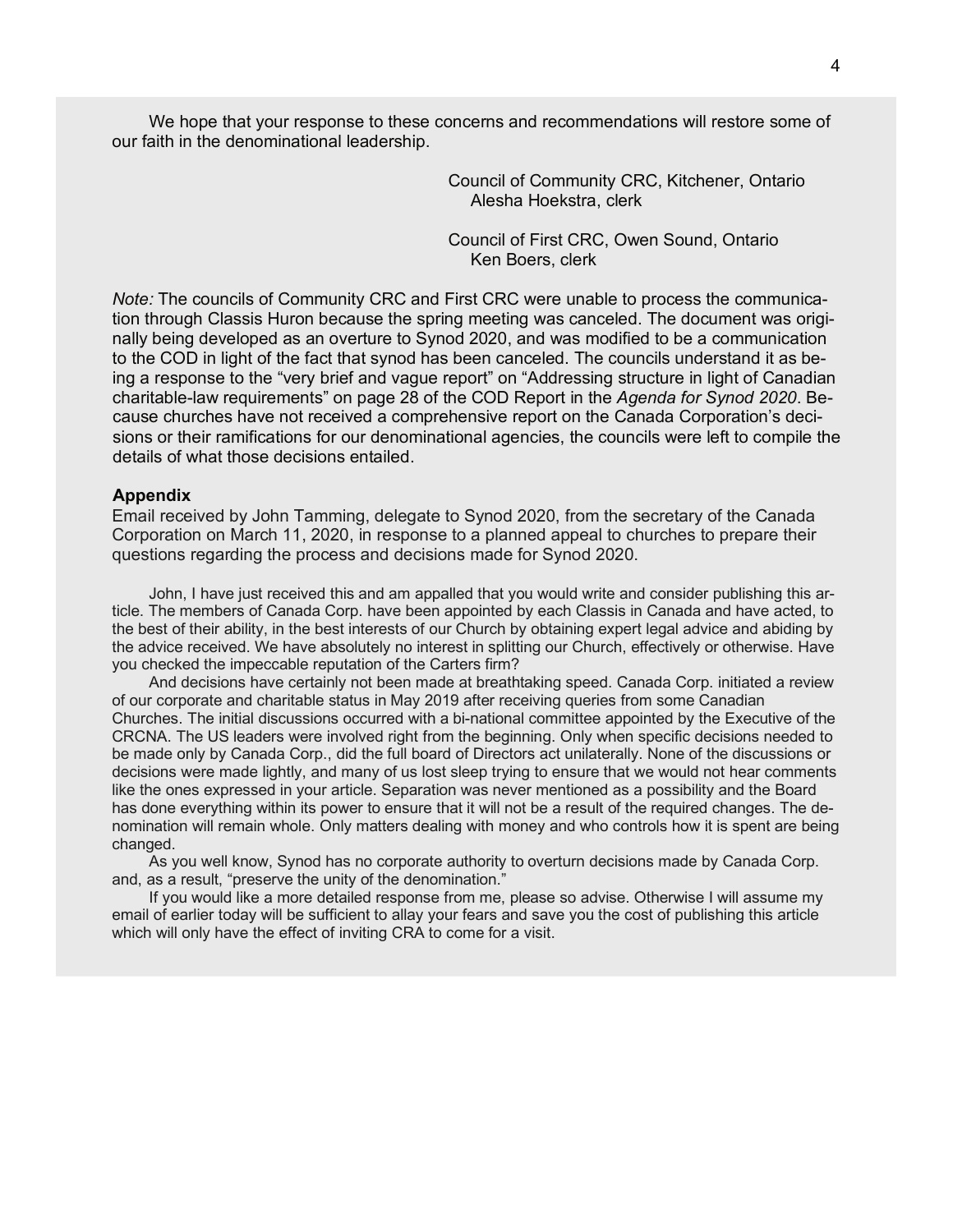## **Communication 6: Council of Immanuel CRC, Hamilton, Ontario**

In these strange days of COVID-19, many of our administrative structures of polity have not been so attentive to spinning the wheels of the broader church, having plenty enough to do at home, as we're sure you understand. So unfortunately, this note did not get written in time for our Classis Hamilton agenda, and our classis meeting was canceled anyway.

Given the brokenness of our world and of our processes in this time, we hope that you, together with the appropriate members of the Council of Delegates, especially those of the Canada Corporation, will still take note of this brief communication as a note we deemed worth writing, even in times like these.

We write to raise concerns about the Ministry Shares Reimagined initiative that was to come before synod this year, for the following reasons (the action we would propose is below in bold):

- 1. The current ministry-share system remains the cheapest, most stewardly way to raise money: 0.2 percent cost compared to the 20 percent cost of traditional advancement (*Agenda for Synod 2019*, p. 111).
- 2. We are concerned that this initiative will lead to significant loss of ministry capital, and therefore capacity on the national and international level where our denominational agencies and ministries operate, carrying out effective work too broad for any of our local churches to do on their own.
- 3. These ministries are still valued in roughly the proportion in which they exist, as studies around prioritization over the past few years have revealed (*Agenda*, p. 113).
- 4. The plan suggests that trust in the denomination to centrally allocate resources to ministry needs has eroded to the point where the process of allocating resources must be decentralized to the network of churches and classes where trust remains stronger. However, we do not believe that scenario holds to be as true in the Canadian context as in the American. Numbers shared by the Canadian ministries director at the October meeting of Classis Hamilton gave a five-year average of 71% ministry share support in Canada—a strong number relative to the numbers given in the *Agenda for Synod 2019* (p. 112) for the CRCNA overall. Our sense is that giving, investment, and participation in denominational ministries in Canada is stronger across the board than for our American counterparts. We may eventually need to decentralize our giving structures, but that time may not yet have come for Canada.
- 5. We believe that, quite practically, the ministry and agency staff have been hired not as fundraisers but as practitioners of ministry. It is a shame to waste them on advancement work, yet the Ministry Shares Reimagined plan will necessarily require much more advancement work of our ministry staff to keep the profile of and investment in these ministries strong across all the various churches and classes who would be making independent decisions on funding.
- 6. Recent legal advice received by the Canada Corporation has confirmed that Canadian ministry must have independent direction and control, including in the area of finance. Yet, we have not really seen nor been able to study the numbers for what ministry-share giving looks like in the Canadian context (relative to this plan, particularly) to know whether this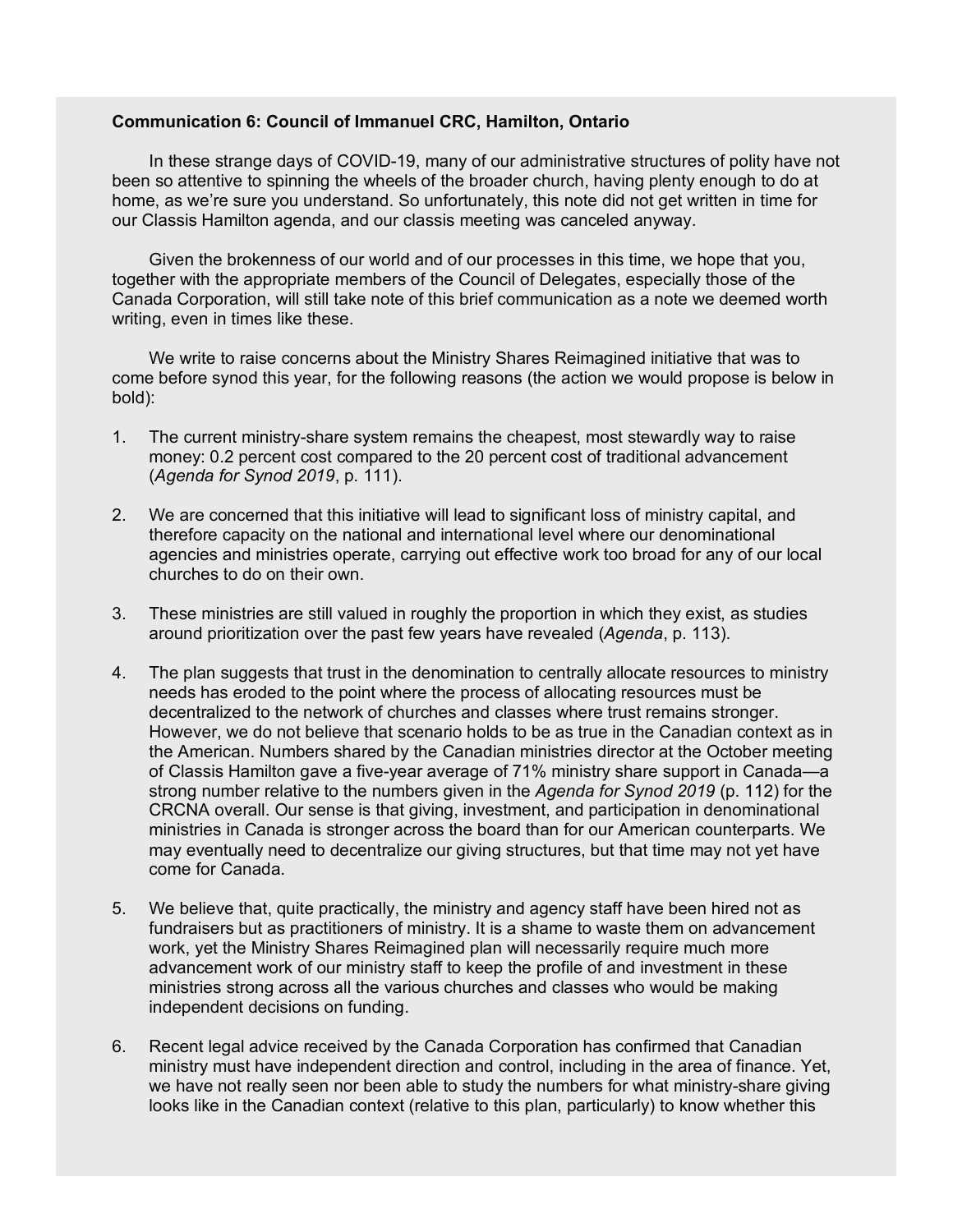plan makes sense for Canada or not. Again, we suspect investment remains stronger here, but we really have no way to know for sure without broader research on the Canadian impact of this change being made available to the churches.

- 7. Synod's cancellation means there will not be a venue in which to properly deliberate this change before ratification. And while we have great faith in our COD and Canada Corporation members, we do not believe a shift of this scale should be taken on by the interim body of synod alone (the COD/respective corporations) without the input of the gathered church in the strength of its polity provisions.
- 8. With that said, given the legal advice that Canada Corporation needs to exercise independent direction and control, we wonder whether synod would even be the proper venue for the Canadian church to have this discussion about ratification of the new plan. The new reality brought about by this legal opinion has not yet had time to work itself out in newly clarified structures of governance, finance, and accountability, suggesting that it may be unwise for either side of the church to take on such a large scale fiscal shift as the Ministry Shares Reimagined plan at this point in time.

Here, then, is our proposal (or overture, if such a word fits the strange way that this comes to the COD):

# **That the Canada Corporation** *delay for one year* **any decision to go forward with the Ministry Shares Reimagined plan for the Canadian context.**

#### *Grounds:*

- 1. The current ministry-share system remains the cheapest and is therefore the most stewardly system to administer.
- 2. The plan may harm the national and international ministries of the Canadian church financially.
- 3. Each of these ministries remains valuable to local churches, as studies have shown.
- 4. We believe trust in ministries remains high and giving strong in Canada.
- 5. The plan will likely require more advancement work of staff, taking them away from ministry.
- 6. Independent numbers for ministry-share giving in Canada has never been revealed. The churches therefore have never had opportunity to study and make an informed decision on it.
- 7. This decision is too weighty for the Canada Corporation or COD to make independently of synod.
- 8. The independent governance, finance, and accountability structures required by the legal opinion received by the Canada Corporation have not yet coalesced to clarity for the Canadian church, making it unwise to proceed with such a large fiscal shift at this time.
- 9. Given the reality of COVID-19, few have the head space to process such new changes right now.

We do not believe that enough *specifically Canadian* research has been done to determine the implications of this change on Canadian ministry and churches to justify moving ahead at this time—especially at *this COVID-19* time. We at the local level have enough fish to fry without worrying about how to re-jig our ministry-share giving and fielding more advancement communications from denominational agencies and ministries. Let them do ministry, let us do